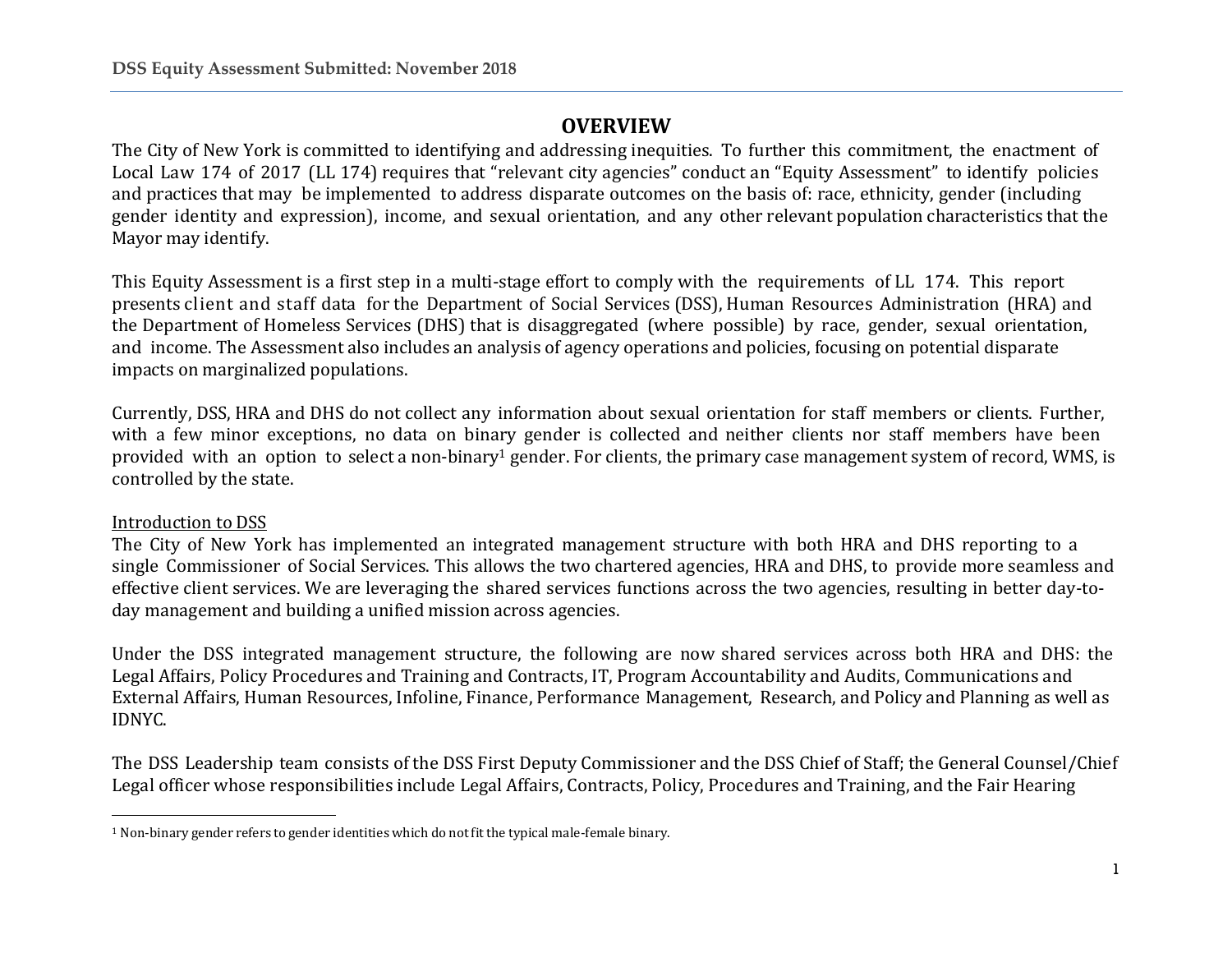Administration; the Chief Program Planning and Financial Management Officer whose responsibilities include Finance, Evaluation and Research, Planning and Performance Management, and Business Process Innovation; the Chief External Affairs Officer whose responsibilities include Community Engagement and Access, Constituent Services, Office of Advocacy and Outreach, Communications, Marketing and Legislative Affairs, Public Private Partnerships, and Citywide Health Insurance Access; the Chief Operating Officer whose responsibilities include Human Capital Management, Information Technology Services, General Support Services, and Police Operations; and the Chief Program Accountability Officer whose responsibilities include Investigation, Revenue and Enforcement Administration and Audit and Quality Assurance Services. The First Deputy Commissioner of DSS oversees Public Private Partnerships, the Chief External Affairs, the Chief Operating Officer, and the Chief Program Accountability Officer.

In conjunction with the Mayor's Office of Immigrant Affairs (MOIA), DSS administers the New York City municipal identification program (IDNYC). DSS has also been designated to implement the Fair Fares program to help targeted New Yorkers below the federal poverty level partially defray the cost of mass transit. Both of these programs help promote equity in New York City.

HRA and DHS are led by Administrators for each agency who report directly to the DSS Commissioner and have operational leadership teams.

### Introduction to DHS

In New York City and throughout the United States, homelessness is driven by income inequality, lack of affordable and supportive housing and stagnant wages combined with social factors, including domestic violence, de-institutionalization of persons who are mentally ill without sufficient community-based services and discharges from a range of institutions. DHS promotes equity and addresses homelessness by connecting New Yorkers to preventive services that help them remain in their homes and, when prevention is not an option, by providing safe and appropriate transitional shelter and placement into permanent subsidized and supportive housing. In partnership with HRA and other agencies, DHSadministers subsidized housing programs, including targeted rental assistance to help eligible families and individuals avoid or exit shelter.

In Fiscal 2016, Mayor de Blasio announced a comprehensive plan to reform the delivery of homeless services in New York City. The plan includes expansion of homeless prevention, greater street outreach through HOME-STAT, a program to engage homeless individuals and connect them to support services, and enhancement of shelter services and security. "Turning the Tide," a reportissued in February 2017, laid out a blueprint for moving forward with the reforms, providing borough-based services and shrinking the footprint of the shelter system by closing 360 facilities, including eliminating the 18-year old "cluster" apartment program and phasing out the use of commercial hotels.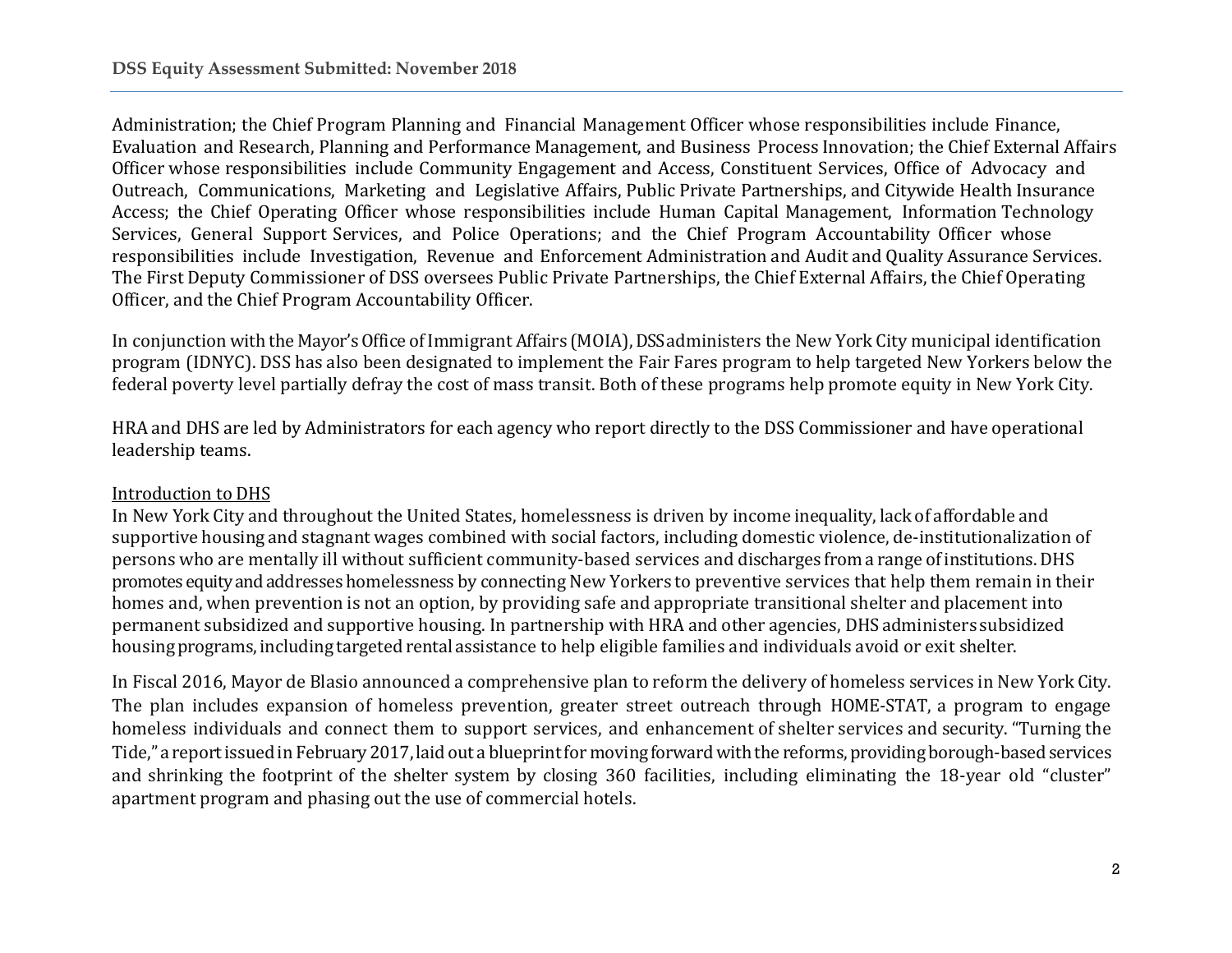### Introduction to HRA

HRA promotes equity for New Yorkers through providing services that fight poverty and income inequality, prevent homelessness and promoteemployment. HRA increases economic security by facilitating access to Cash Assistance, SNAP/food stamps, Medicaid and Child Support benefits, and employment and educational programs that emphasize individualized assessment, training and education, including access to four-year college and sustainable jobs. HRA eliminated processes that lead to unnecessary case sanctions for clients willingto comply with work rules; and implemented benefits re-engineering, which uses technology to streamline the SNAP/food stamps and Cash Assistance eligibility processes. HRA has also expanded access to benefits and services for New Yorkers with HIV by implementing the HASA for All initiative and has increased support for immigrants through expanded legal services funding. HRA has enhanced programs to prevent homelessness, including expansion of anti-eviction, anti- harassment and universal access to eviction defense legal services initiatives; expedited access to rental arrears benefits; and created new rental assistance programs for homeless families and adults in partnership with DHS.

### Equity at DSS, HRA and DHS

 $\overline{\phantom{a}}$ 

DSS, HRA and DHS are dedicated to ensuring that all New Yorkers are healthy, housed, and financially secure to live safe and self-determined lives.

HRA promotes equity for New Yorkers through its commitment to services that fight poverty and income inequality, prevent homelessness and promote employment.<sup>2</sup>

DHS recognizes that homelessness is driven by social and structural factors such as income inequality, lack of affordable and supportive housing, stagnant wages, domestic violence, and a lack of community services for mentally ill and formerly incarcerated persons.

The following is an analysis of DSS/HRA and DHS's rulemaking, contracts, procedures, budget, actions, employment, and services and programs, examining potential disparate impacts based on gender identity, race, socioeconomic status, and sexual orientation.

<sup>2</sup> Mayor's Management Report includes equity statements from both chartered agencies.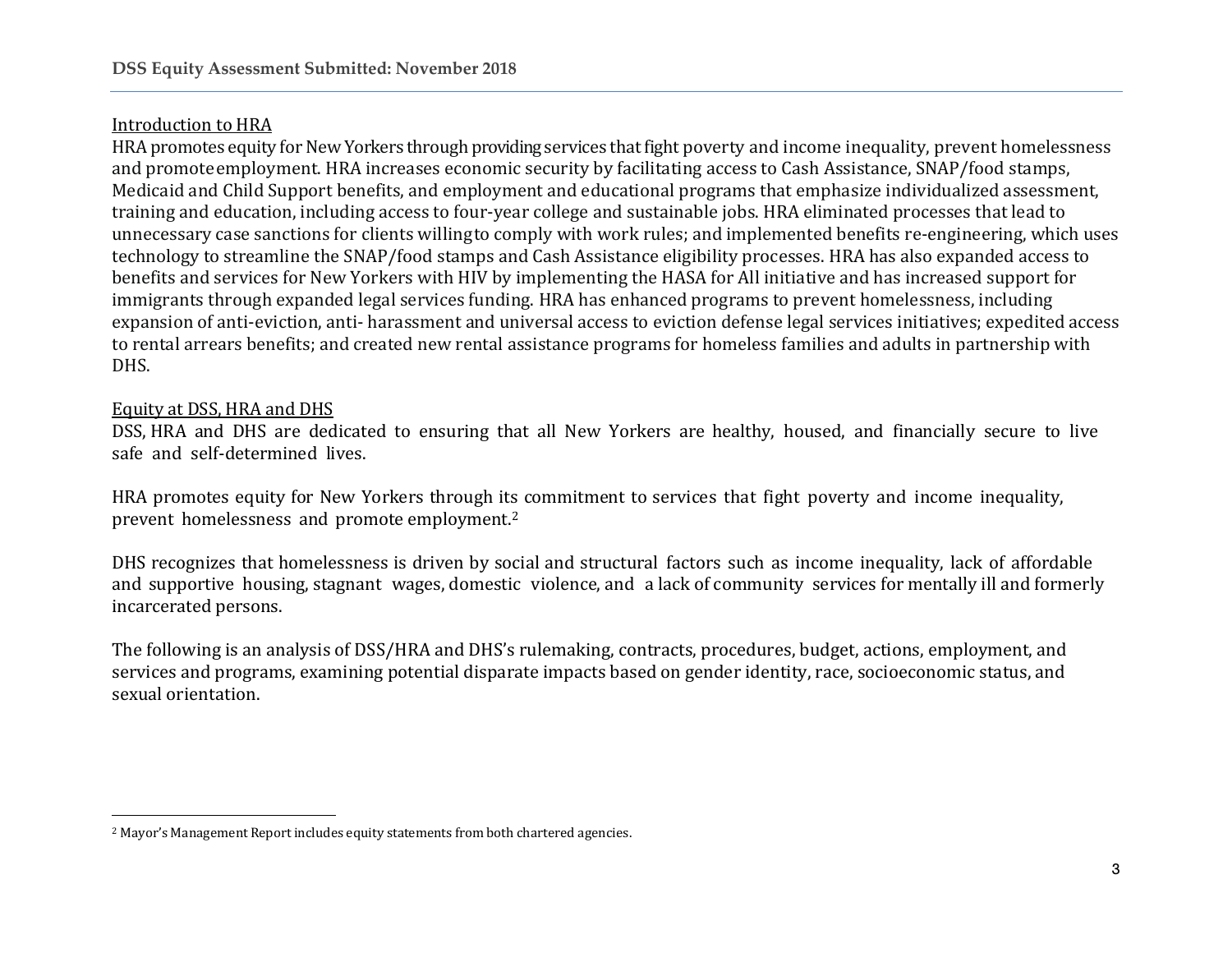# **RULEMAKING**

DSS's rulemaking process follows the procedure set forth in the City Administrative Procedure Act, and DSS uses templates for notices provided by the Mayor's Office of Operations. There are currently no plans to change the rulemaking processes unless suggested by the Mayor's Office of Operations and implemented citywide.

Because federal and state statutes and regulations govern almost every aspect of DSS/HRA/DHS programs a limited number of DSS, HRA, and DHS programs are codified in official City rules. DHS has three rules and HRA has ten rules (four of which relate to our rental assistance programs), subject to the City Administrative Procedures Act. Recent rental assistance rulemaking to streamline DSS's rental assistance programs is intended to enhance access to rental assistance and will therefore promote equity. However, one HRA rule concerning burial claims has an impact on low-income residents of NYC that does not promote equity. Burial funds are part of the overall federal and state public assistance programs, which have a broader impact on lowincome New Yorkers.

## **Burial Claims Rates**

Currently, the Social Services Law limits State reimbursement of burial costs for indigent individuals to \$900. Under State law and HRA rule, burial allowance reimbursement benefits are unavailable if the cost of the total burial expenses, excluding cemetery fees, exceeds the "amount fixed by the appropriate public welfare official," which in NYC has been set by HRA rule at \$1,700.

The City, in conjunction with the State, assists indigent people with defraying the costs of burial. However, some have argued that the caps on reimbursement has denied people a dignified burial or has made burial more difficult. The \$1,700 cap on the costs of a burial, as well as the \$900 maximum reimbursement amount, were established in 1987 and have not kept pace with the rising cost of burials.

To address this inequity, changing State law to increase State reimbursement for burial claims continues to be a focus of HRA's State legislative agenda, and we look forward to introducing legislation this year to address this problem with the change in leadership in the New York State Senate. If there is no State agreement to share costs, HRA could also consider (1) raising the \$1,700 cap; and (2) allowing for reimbursement above the \$900, which would have to be funded by City tax levy dollars. Both these changes would require changes to HRA's Burial Claims rule, which is codified at 68 RCNY Chapter 2 and would require a budget new need in the absence of the changes in state law we are seeking.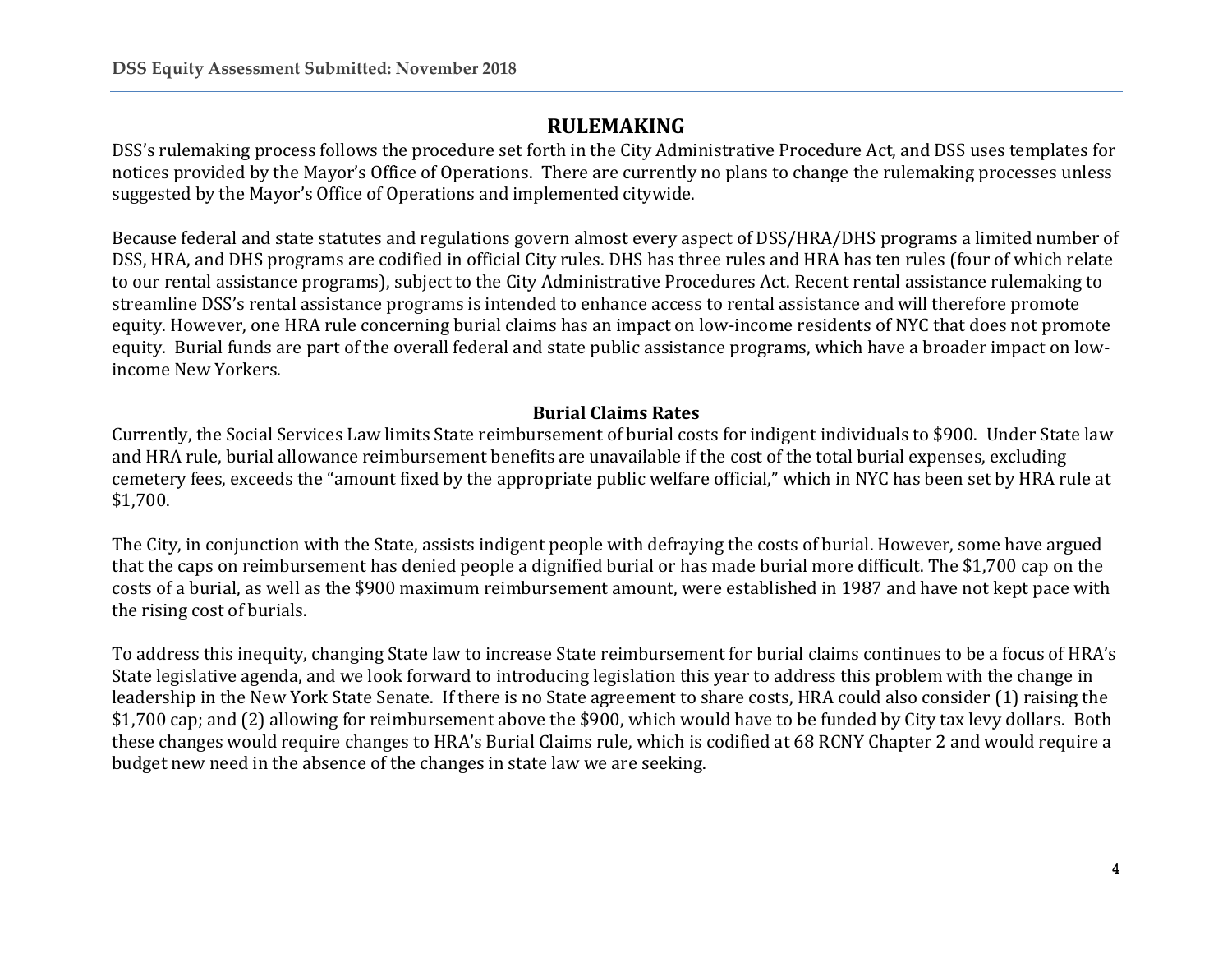# **CONTRACTING**

## **Minority and Women-Owned Business Enterprises (MWBE) Analysis**

The NYC Department of Social Services (DSS) contracts and subcontracts with a wide range of businesses to procure goods and services to support of its operations, and to administer services to HRA and DHS clients. DSS closely monitors HRA and DHS contracts with Minority and Women Owned Enterprises (MWBE). These are business enterprises in which at least fiftyone percent (51%) of the business is owned, operated and controlled by citizens or legal permanent residents who meet the definitions listed below:

- Woman/Women
- Black: Persons having origins from any of the Black African racial groups.
- Hispanic: Persons of Mexican, Puerto Rican, Dominican, Cuban, Central or South American descent of either Native American or Latin American origin, regardless of race.
- Asian-Pacific: Persons having origins from the Far East, Southeast Asia or the Pacific Islands.
- Asian-Indian Subcontinent: Persons having origins from the Indian subcontinent.
- Native American or Alaskan Native: Persons having origins in any of the original peoples of North America. (Source : [https://esd.ny.gov/doing-business-ny/mwbe/mwbe-certification-eligibility-requirements\)](https://esd.ny.gov/doing-business-ny/mwbe/mwbe-certification-eligibility-requirements)

An eligible business also must have:

- Been selling products or services for a period of at least one year prior to the date of application.
- A real and substantial presence in the geographic market of New York City, which includes the five boroughs of New York City and the following counties: Nassau, Putnam, Rockland, Suffolk, and Westchester in New York, and Bergen, Hudson, and Passaic in New Jersey. Businesses located outside of New York City must have a significant tie to the City's business community (e.g., have derived 25% or more of gross receipts from business conducted in the City; possess a license issued by the City, etc.).

Certified businesses obtain greater access to, and information about, contracting opportunities through classes, networking events, and targeted solicitations. They receive technical assistance to better compete for contracts and benefit from inclusion in the City's online directory of certified businesses. The directory promotes MWBE businesses to purchasers. During Q1-Q3 (July 1, 2017- March 31, 2018) of Fiscal Year 18 MWBEs represented the following portion of total contracts and subcontracts: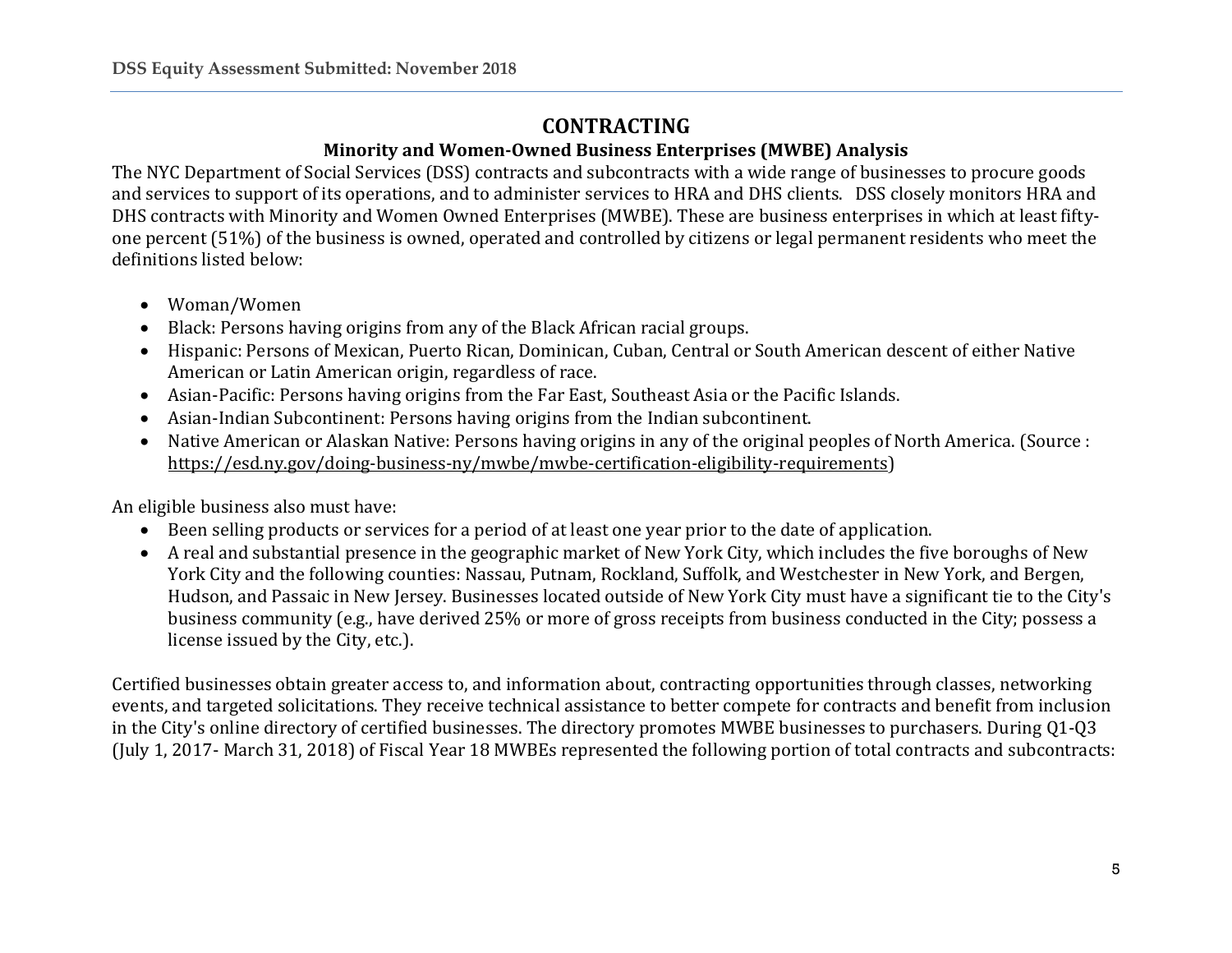| <b>HRA</b> | \$6,096,249 | 36% |
|------------|-------------|-----|
| <b>DHS</b> | ,211,266    | 34% |

New York State conducted a disparity study evaluating the participation of MWBEs in government contracting compared to the availability of MWBEs in the marketplace.3 The study evaluated MWBE utilization from April 01, 2010 to March 31, 2015. The NYS Disparity Study recommended that New York State Government Agencies work at achieving a 30% MWBE participation rate in contracting and subcontracting. HRA and DHS exceeded this expectation by achieving 36% and 34% utilization respectively, during Q1-Q3 of FY'18. The DSS Agency Chief Contracting Officer (ACCO) has developed a plan to continue to expand HRA and DHS MWBE contracting.

### **Transgender and Gender Non-conforming (TGNC) Exclusion**

The MWBE certification qualifications exclude language that would allow for businesses owned and operated by transgender or gender non-conforming (TGNC) individuals to apply. Although TGNC individuals experience the same or similar disparate outcomes in business, they are not explicitly named in the qualifications as one of the "designated minority groups". With the current language, transgender women-owned businesses may apply, however, it omits transgender men, gender non-binary, gender queer, and gender non-conforming people who may want to apply. It also mandates that applicants provide legal identity documentation to verify their status, which can produce significant barriers for many TGNC applicants. If the gender on their legal identity documents doesn't match their gender identity during the application process, they may not be able to establish their MWBE status at all. At the very least, it may create uncomfortable and confusing circumstances that affect approval. These barriers may significantly complicate or altogether prohibit transgender people from obtaining MWBE certification. Changes to the MWBE qualification process would need to be driven by the Mayor's MWBEs Office and Small Businesses Services.

# **Emerging Business Enterprise (EBE) Certification Program**

"The Emerging Business Enterprise (EBE) Certification Program works to ensure that businesses owned, operated, and controlled by individuals who are socially and economically disadvantaged receive preference for contracting opportunities with New York City. The program is designed to promote fairness and equity in city contracting and to level the playing field for these business owners.

 $\overline{\phantom{a}}$ <sup>3</sup> [https://esd.ny.gov/sites/default/files/Vol\\_I\\_NYS\\_DisparityStudy.pdf](https://esd.ny.gov/sites/default/files/Vol_I_NYS_DisparityStudy.pdf)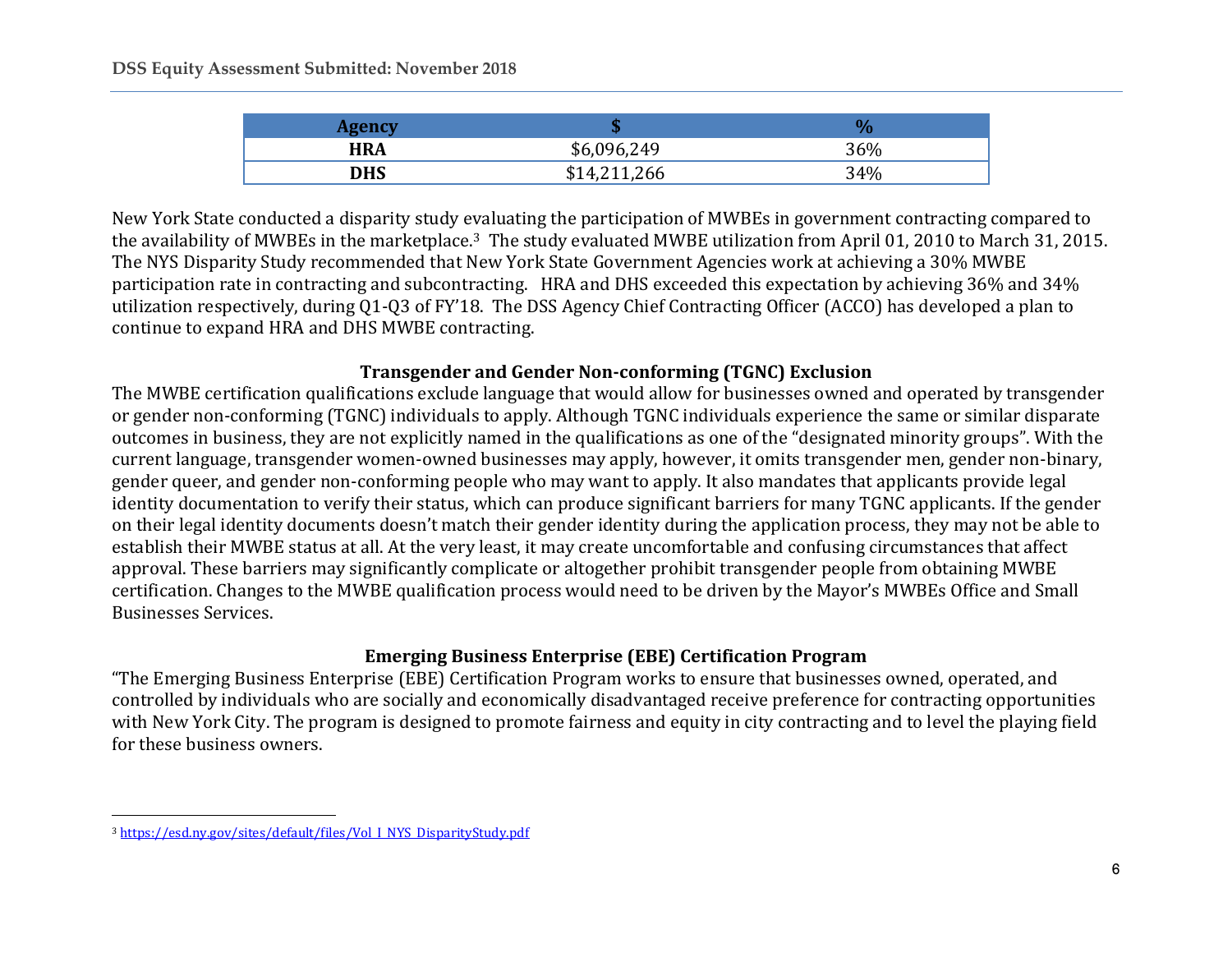To be eligible for EBE Certification, a business must be:

• "At least 51% owned, operated, and controlled by persons who can demonstrate social and economic disadvantage who has have experienced chronic and substantial negative treatment in the United States. The person'(s) [sic] inability to compete must have been impaired due to diminished access to capital and credit and the net worth of each socially and economically disadvantaged owner(s) whose combined interest totals 51% or more ownership of the business must be less than \$1 million."<sup>4</sup>

DSS/HRA and DHS have recently started examining contractors' eligibility for EBE. There is room for additional growth in the analysis of EBE status and setting goals to reach a designated percentage of contractors.

### **Human Services Vendors**

The MWBEs utilization rates for HRA and DHS do not fully reflect the diversity of the agencies' vendors. As social service agencies HRA and DHS contract and subcontract with human services organizations for provision of services to clients. Most human services contractors are non-profits, and due to their tax exempt status and lack of ownership of the organization, nonprofits do not qualify for certification and MWBE businesses.

During Q1-Q3 (July 1, 2017- March 31, 2018) of Fiscal Year 18, human services contracts represented the following dollar values:

| <b>Agency</b> |                 |
|---------------|-----------------|
| <b>HRA</b>    | \$706,360,000   |
| DHS           | \$3,802,980,200 |

Some philanthropic grantors require demographic information on the Executive Leadership and Board of Directors of nonprofit grantees, granting more diverse organizations priority in the RFP process. This is done to ensure that the demographic makeup of the nonprofit staff and decision makers is representative of the population they serve. DSS does not currently assess the leadership composition of the human services providers that the agency contracts with for services. DSS does not currently assess the leadership composition of human services providers but is evaluating the feasibility of conducting such a survey.

 $\overline{\phantom{a}}$ <sup>4</sup> <https://www1.nyc.gov/nycbusiness/description/emerging-business-enterprise-ebe-program>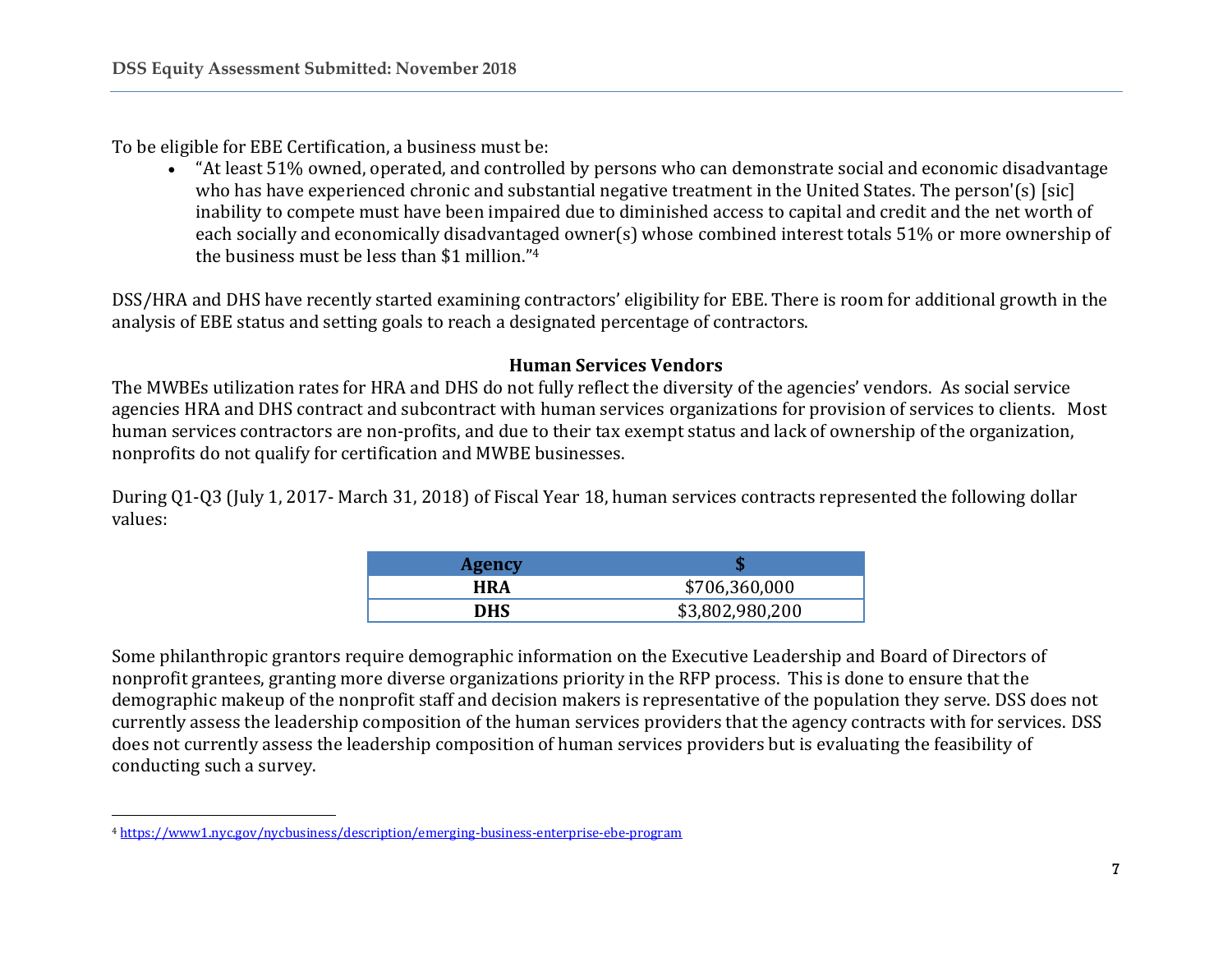# **PROCEDURES**

The New York City Human Resources Administration (HRA) administers the Supplemental Nutrition Assistance Program (SNAP), serving over 1.6 million low-income New Yorkers. Prior to 2010, SNAP application procedures allowed eligible New Yorkers to submit applications and recertifications for SNAP benefits through multiple methods: either by coming in to an authorized location to apply for SNAP benefits, which included HRA SNAP Centers and other entry points such as Social Security offices, or by phone and mail, without physically coming in to a SNAP location. In 2010, the agency expanded access points to include an online portal called ACCESS HRA. The agency was further able to ease the application burden by allowing phone interviews, rather than requiring clients to come in to the office. These changes were incorporated through the agency procedures in 2010<sup>5</sup> and in 20156.

In 2015, HRA received a three-year grant from the U.S. Department of Agriculture to develop a mobile application ("the app") for use by SNAP beneficiaries. The Mobile App is a key component of HRA's ongoing efforts to increase efficiency and improve service by moving toward a client-directed service model. SNAP recipients with an AccessHRA account can use the app to access information about their case, upload documents, update contact information, and receive notifications on their smartphones and tablets. The Mobile App reflects an advancement on HRA's existing on-line benefits portal, AccessHRA, adding new features and recognizing that our clients often have greater access to a mobile device than to a desktop computer.

This business process innovation is being evaluated by the Department of Social Services' Office of Evaluation and Research (OER). As part of this evaluation, a survey was conducted with SNAP applicants and clients to assess clients'experience with this new tool and inform ongoing efforts to improve access to benefits to clients. Among other findings, results suggest that users who primarily speak Spanish may appreciate the Mobile App even more than their English-speaking counterparts, as evidenced by the higher average overall rating provided by Spanish-speaking respondents. Further research would be needed to understand if there are any differences in client experience based on gender identity, sexual orientation, or race.

## The Survey

The purpose of the survey was to better understand clients' use of the app, and which app features have been most (and least) useful. We emailed the survey to people who applied to SNAP online or recertified online in March 2018. The survey was sent out July 16, 2018, to 4,271 people, made up of applicants and people who recertified. In total, 735 people responded; a 17 percent response rate (though individual question response rates varied). Among applicant respondents, 84 percent were found

l <sup>5</sup> HRA Policy Bulletin #10-100-SYS, Online Food Stamp Applications

<sup>6</sup> HRA Policy Directive #15-07-OPE, Revisions to the Mail Application Referral Unit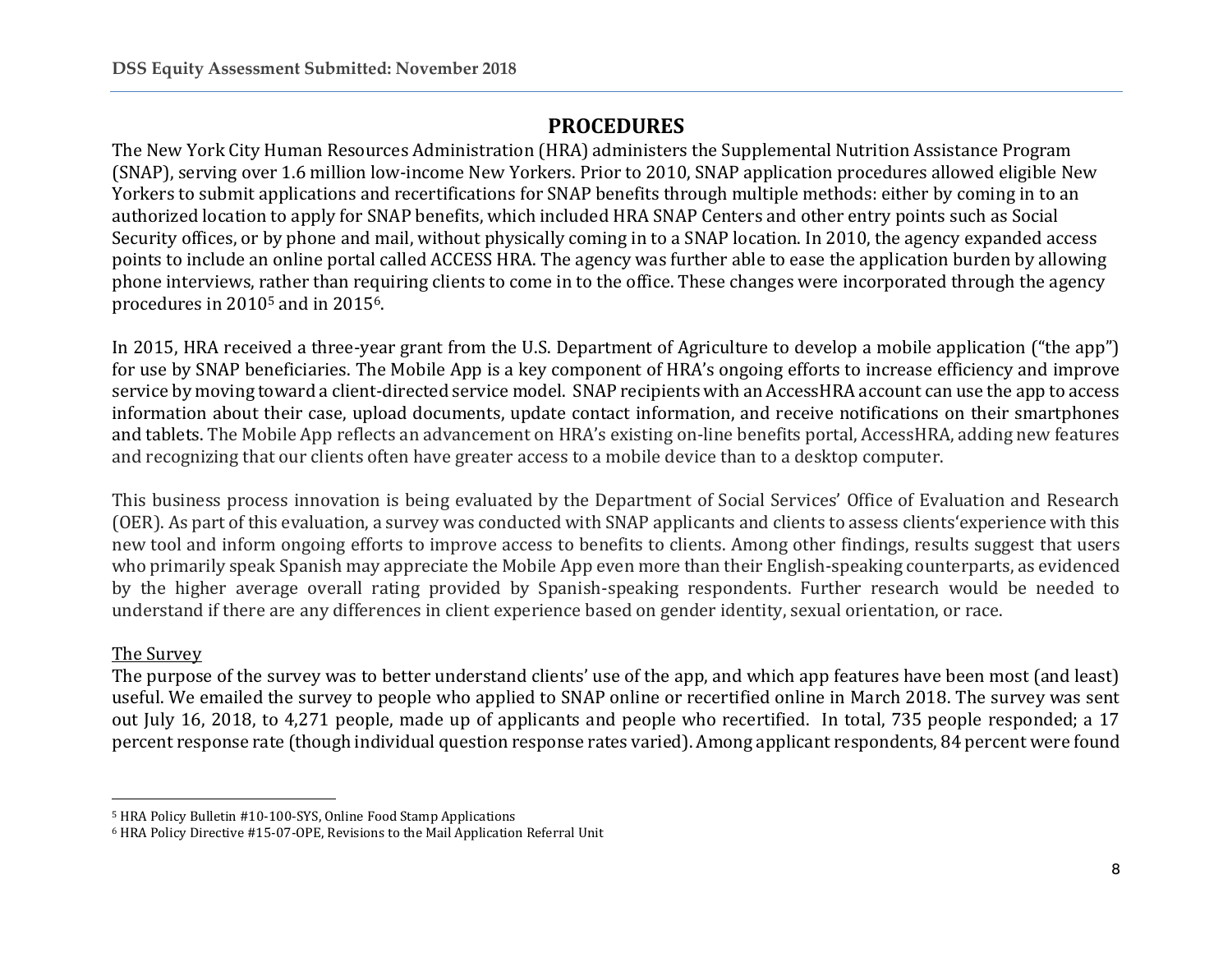eligible (291 of 346), while among clients who recertified, 77 percent successfully recertified (164 of 214). The survey closed July 28, 2018.

### SNAP Mobile App Uptake

Mobile app download rates were relatively high. More than three quarters of respondents (477; 78%) had downloaded the mobile app on their smartphone or other mobile device. We asked the other 137 respondents (22%) why they had not downloaded the app. Of the 129 who gave a reason, 39 percent said they had never heard about the app, suggesting there is potential to increase the number of users on the platform through continued visibility and outreach. Another 26 percent said they planned to download the app, but hadn't gotten around to it. Only ten percent lacked a smartphone or other device to download the app, while nine percent—just 11 respondents—indicated that they had attempted to download the app, but were unsuccessful.

### Overall Rating

We asked users how they would rate their overall experience using the app. Although respondents reported some challenges with the app, most users provided a positive rating, with an overall average of 3.8 stars out of 5 (n=407). Among Spanish speakers the average rating was 4.5 (n=49) compared to a 3.8 rating from English speakers (n=358). Despite a small sample from Spanish speakers, this particularly high rating may indicate that the app platform could improve services for non-English speakers by facilitating applications and case actions for individuals who may face the language barriers that complicate interactions with SNAP staff (see Figure 1).

Figure 1. User rating 1 – 5 stars: Overall experience using the app

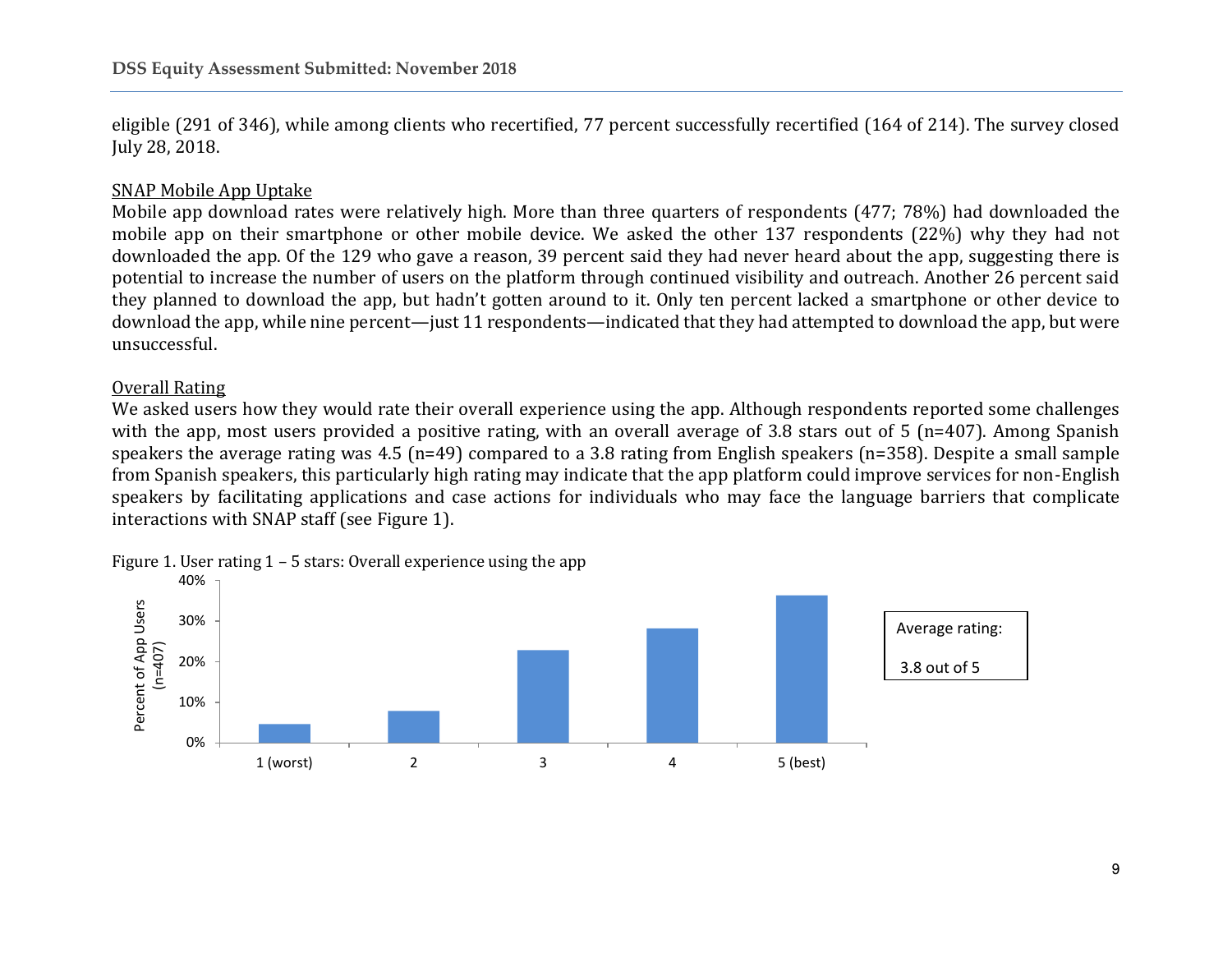Respondents' app ratings were somewhat related to their most recent SNAP case outcome. Clients who had recently successfully recertified or been found eligible rated the app 4.0 out of 5, while clients who most recently were denied recertification or eligibility rated the app 3.1 out of 5.

# **BUDGETING**

### **Analysis of HRA Cash Assistance and SNAP Clients and Center Locations**

Cash Assistance Clients by Race and Gender

 $\overline{\phantom{a}}$ 

There are three major types of Cash Assistance (CA) in New York State: Safety Net Assistance (SNA-CA), Family Assistance Program (FA), and Safety Net Maintenance of Effort or Safety Net MOE (for those who have reached the 60 month time limit on TANF funded FA)(Converted SNA).<sup>7</sup> SNA-CA primarily serves adults without dependent children and families not eligible for Family Assistance , while FAP and M O E / 60 month Converted serve only families with children. HRA reports data on race and ethnicity in these case types by the characteristics of the adult case head.

- Black clients represent 42% of FAP case heads, 47% percent of SNA-CA case heads, and 51% of Converted SNA case heads.<sup>8</sup>
- Hispanic clients represent 49% of FAP case heads, 33% percent of SNA-CA case heads, and 41% of Converted SNA case heads.
- White clients represent 6% of FAP case heads, 10% of SNA-CA case heads, and 5% of Converted SNA case heads.
- All others, including Asian/Pacific Islander and mixed race-clients, represent 10% percent of SNA-CA case heads, 3% of FAP case heads, and 3% of Converted SNA case heads.

<sup>7</sup> Office of Temporary Disability Assistance. (2018). *Office of Temporary Disability Assistance: Temporary assistance overview.* Retrieved June 28, 2018 from [https://otda.ny.gov/programs/temporary-assistance/.](https://otda.ny.gov/programs/temporary-assistance/)

<sup>8</sup> NYC Human Resources Administration. (2018). *HRA Facts: January 2018.* Retrieved June 28, 2018 from [http://www1.nyc.gov/assets/hra/downloads/pdf/facts/hra\\_facts/2018/hra\\_facts\\_2018\\_01.pdf.](http://www1.nyc.gov/assets/hra/downloads/pdf/facts/hra_facts/2018/hra_facts_2018_01.pdf)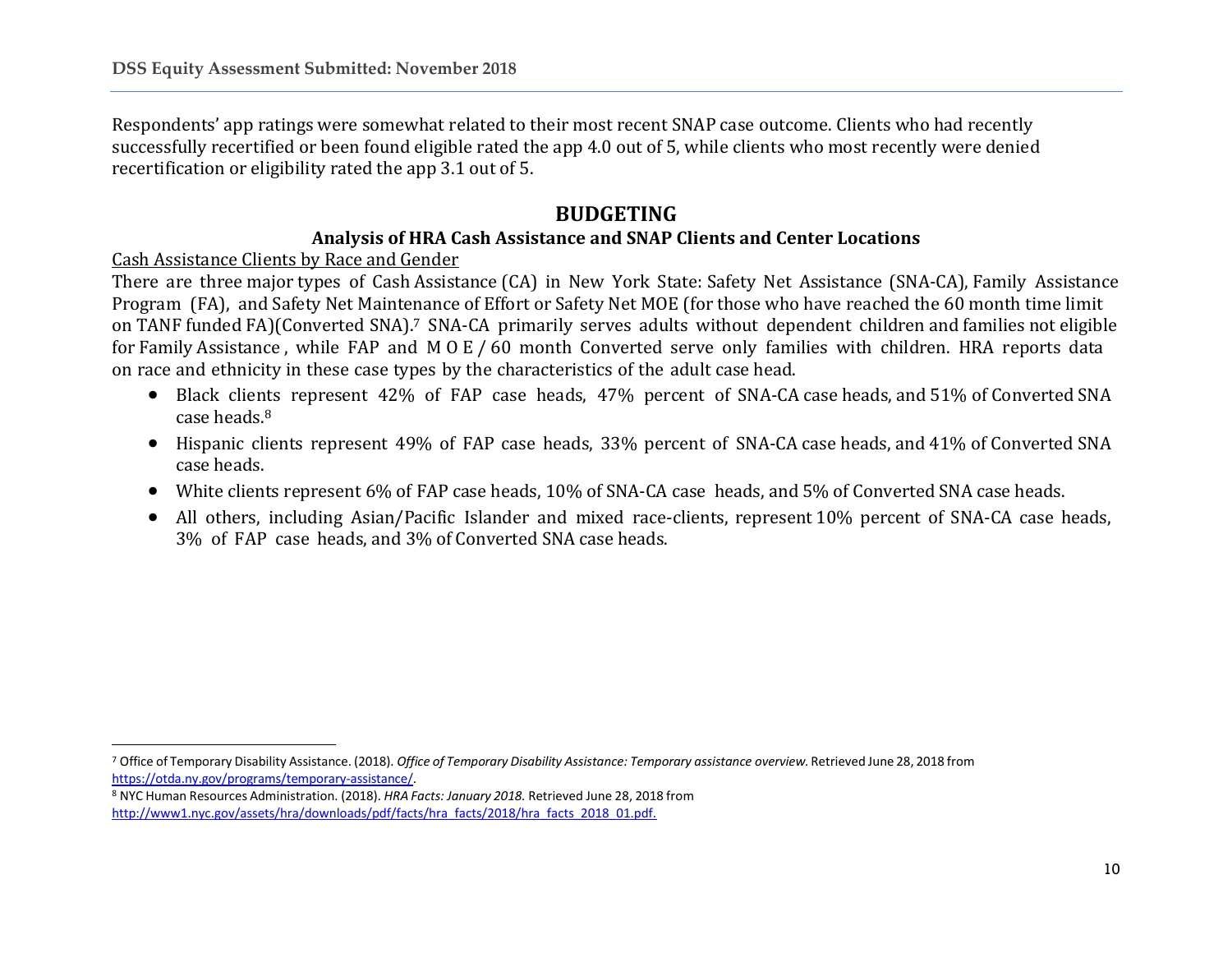

In SNA-CA (which consists primarily of single-person cases), 52% of case heads are male; and 48% are female. By contrast, more than 80% of case heads in the FAP and Converted SNA cases—which include dependent children—are women, and less than 20% are men.<sup>9</sup>



l

<sup>9</sup> NYC Human Resources Administration. (2018). *HRA Facts: January 2018.* Retrieved June 28, 2018 from [http://www1.nyc.gov/assets/hra/downloads/pdf/facts/hra\\_facts/2018/hra\\_facts\\_2018\\_01.pdf.](http://www1.nyc.gov/assets/hra/downloads/pdf/facts/hra_facts/2018/hra_facts_2018_01.pdf)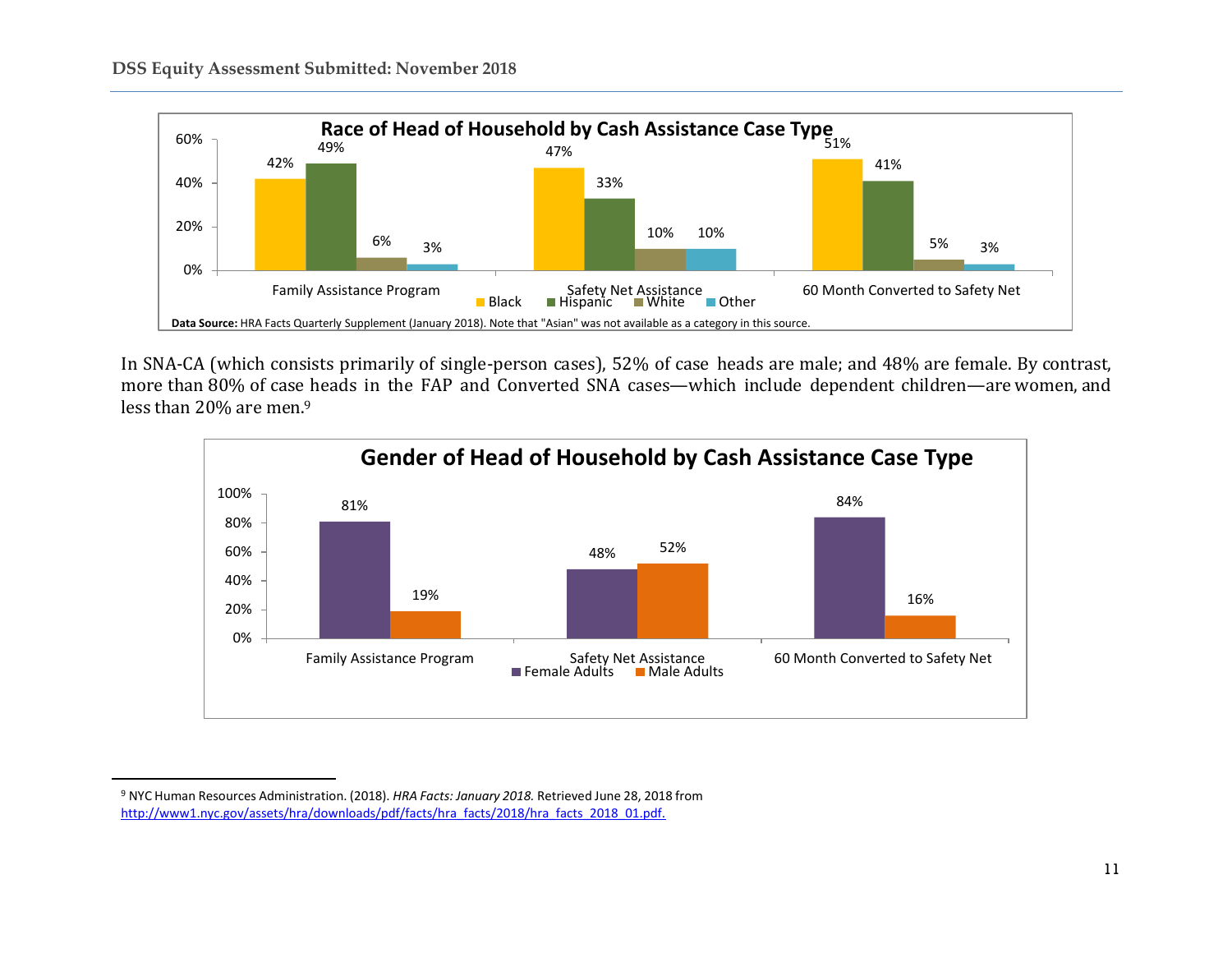

### Cash Assistance Clients by Borough

DSS conducted an analysis of HRA Job Centers where clients can apply for benefits in-person, comparing the case load per borough with center locations. The greatest number of clients reside in the Bronx and Brooklyn with the smallest percentage on Staten Island.

| Unduplicated 12 Month CA Caseload for June 2018 by Residential Borough |                        |                 |     |  |  |  |  |  |  |
|------------------------------------------------------------------------|------------------------|-----------------|-----|--|--|--|--|--|--|
| (includes SNAP)                                                        |                        |                 |     |  |  |  |  |  |  |
| <b>RES BOROUGH NAME</b>                                                | <b>Recipient Count</b> | Ss              |     |  |  |  |  |  |  |
| Bronx                                                                  | 216,823                | \$580,973,523   | 37% |  |  |  |  |  |  |
| Brooklyn                                                               | 181,073                | \$485,182,009   | 30% |  |  |  |  |  |  |
| Manhattan                                                              | 88.835                 | \$238,031,864   | 15% |  |  |  |  |  |  |
| Queens                                                                 | 80,009                 | \$214,382,748   | 13% |  |  |  |  |  |  |
| Staten Island                                                          | 23.262                 | \$62,330,131    | 4%  |  |  |  |  |  |  |
| <b>UNKNOWN</b>                                                         | 3,761                  | \$10,077,535    | 1%  |  |  |  |  |  |  |
| <b>TOTAL</b>                                                           | 593,763                | \$1,590,977,810 |     |  |  |  |  |  |  |
|                                                                        |                        |                 |     |  |  |  |  |  |  |

#### **Sales Street**  $\overline{\phantom{a}}$  $\cdots$

- Bronx Job Centers Five (5) centers provide clients access along five of six subway lines in the Bronx.
- Brooklyn Job Centers Four (4) of the seven (7) centers are located near Grand Army Plaza and Downtown Brooklyn, providing centralized access on the subway. The remaining three (3) centers are located along major subway lines.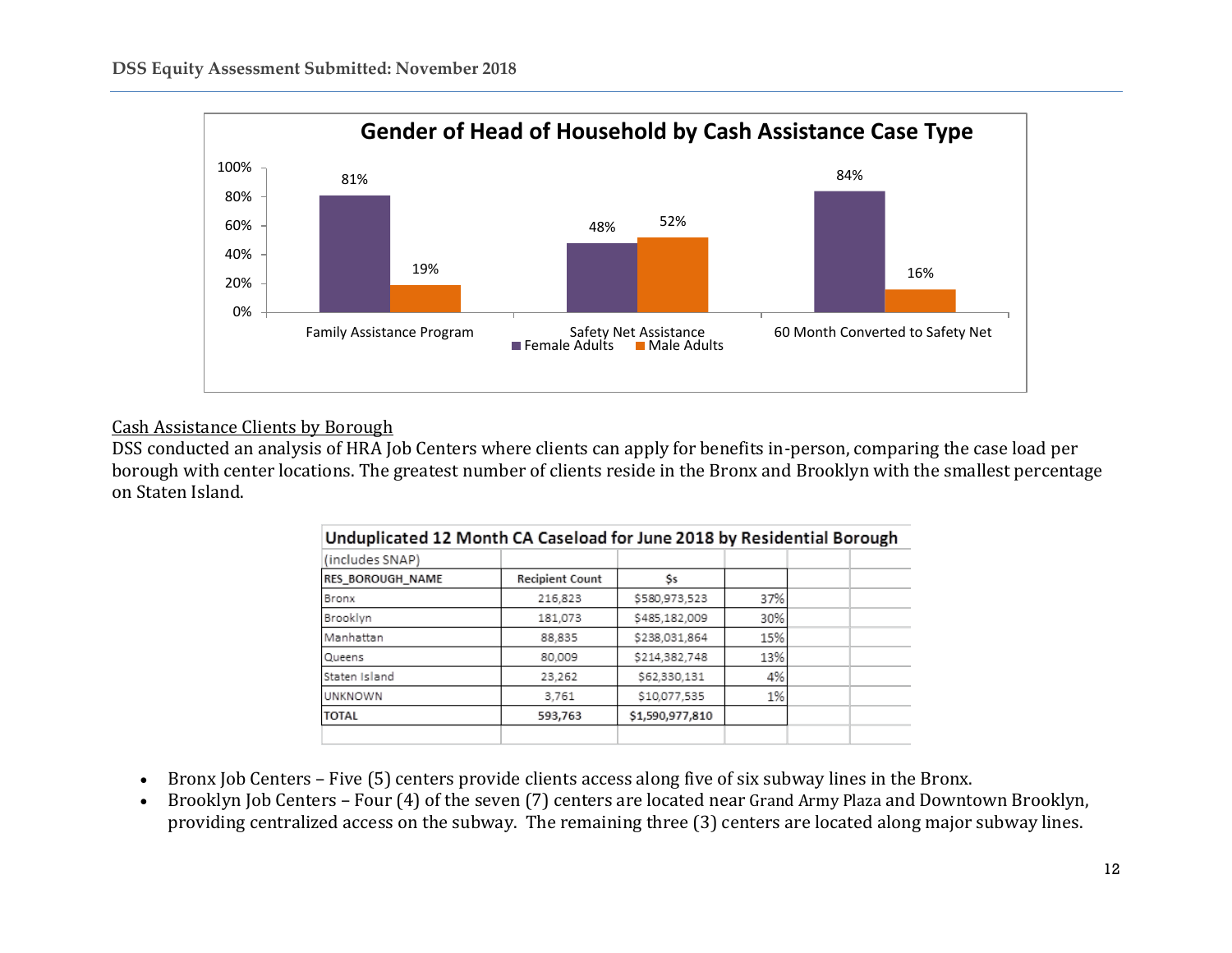- Manhattan Job Centers Nine  $(9)$  job centers including five  $(5)$  specialized sites.<sup>10</sup> While the number of centers does not proportionately reflect the number of clients in the borough, the centralized placement in Manhattan ensures all clients can reach the specialized job centers. The four (4) remaining centers are closely located near transportation centers for ease of access for clients.
- Queens Job Centers Four (4) job centers including one specialized site. Given the borough's size and difficultly with transportation accessibility, it may be valuable to further explore the accessibility of the centers for clients in Queens.
- Staten Island Job Centers One (1) center reflective of the borough's client population and centrally located near Staten Island's transportation hub.

### SNAP Clients by Race and Gender

 $\overline{\phantom{a}}$ 

Among SNAP recipients, including children, in NYC, 29% identify as black, 37% as Hispanic, 10% Asian/Pacific Islander, 15% white, and approximately 8% other.<sup>11</sup> Note: unlike the CA data presented above, these figures reflect allSNAP clients, not just case heads. Among all SNAP clients, including children, in NYC, 43% are men, and 57% are women.<sup>12</sup>



<sup>&</sup>lt;sup>10</sup> Home Visit/Reasonable Accommodations Office, Residential Treatment Service Center, Centralized Rent Processing Unit, and Family Services Call Center <sup>11</sup> NYC Mayor's Office of Operations. (2016). *Social indicatorsreport*. Retrieved June 28, 2018 from [http://www1.nyc.gov/assets/opportunity/pdf/Social-Indicators-Report-April-](http://www1.nyc.gov/assets/opportunity/pdf/Social-Indicators-Report-April-2016.pdf)[2016.pdf.](http://www1.nyc.gov/assets/opportunity/pdf/Social-Indicators-Report-April-2016.pdf)

<sup>&</sup>lt;sup>12</sup> NYC Mayor's Office of Operations. (2016). *Social indicators report*. Retrieved June 28, 2018 from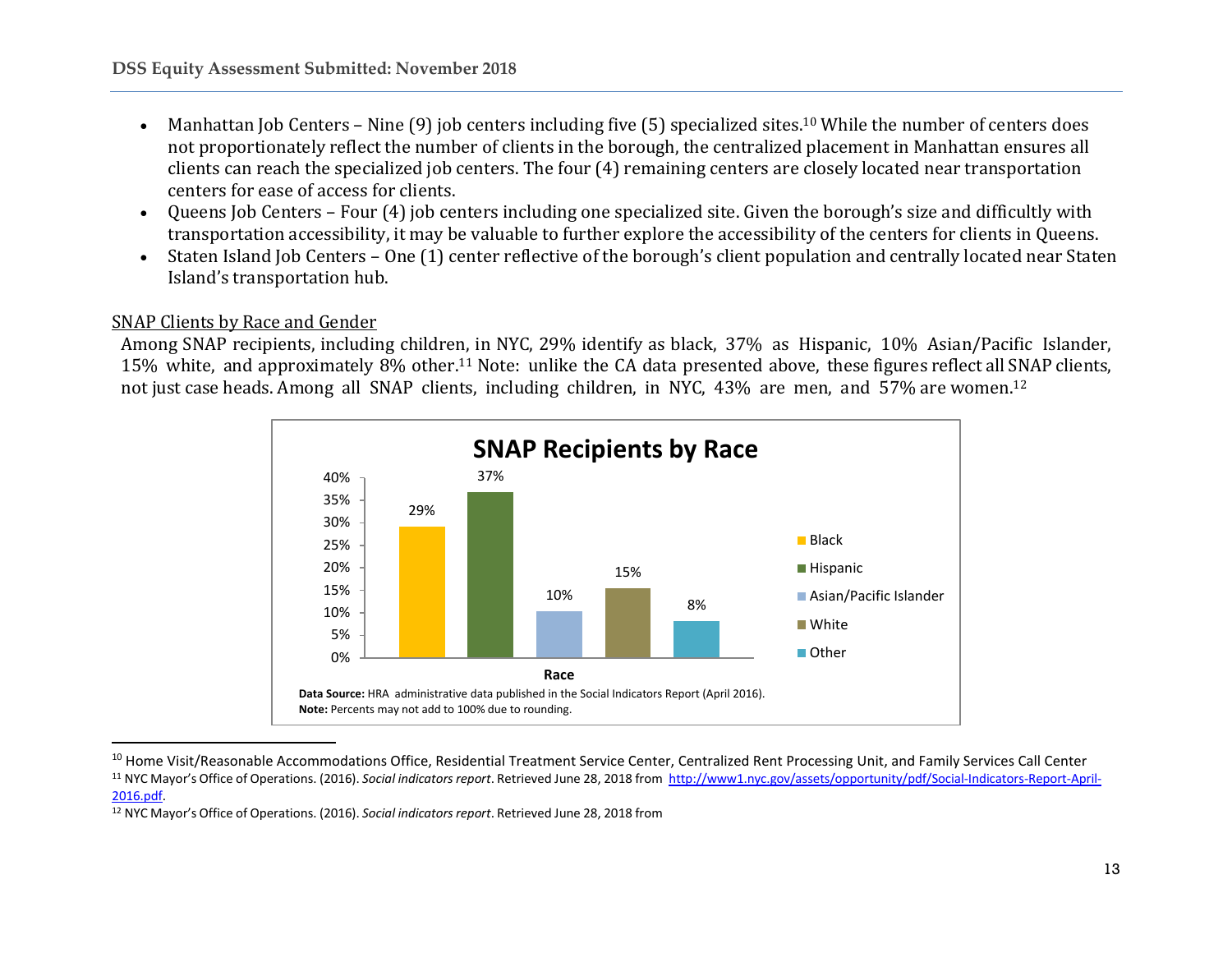

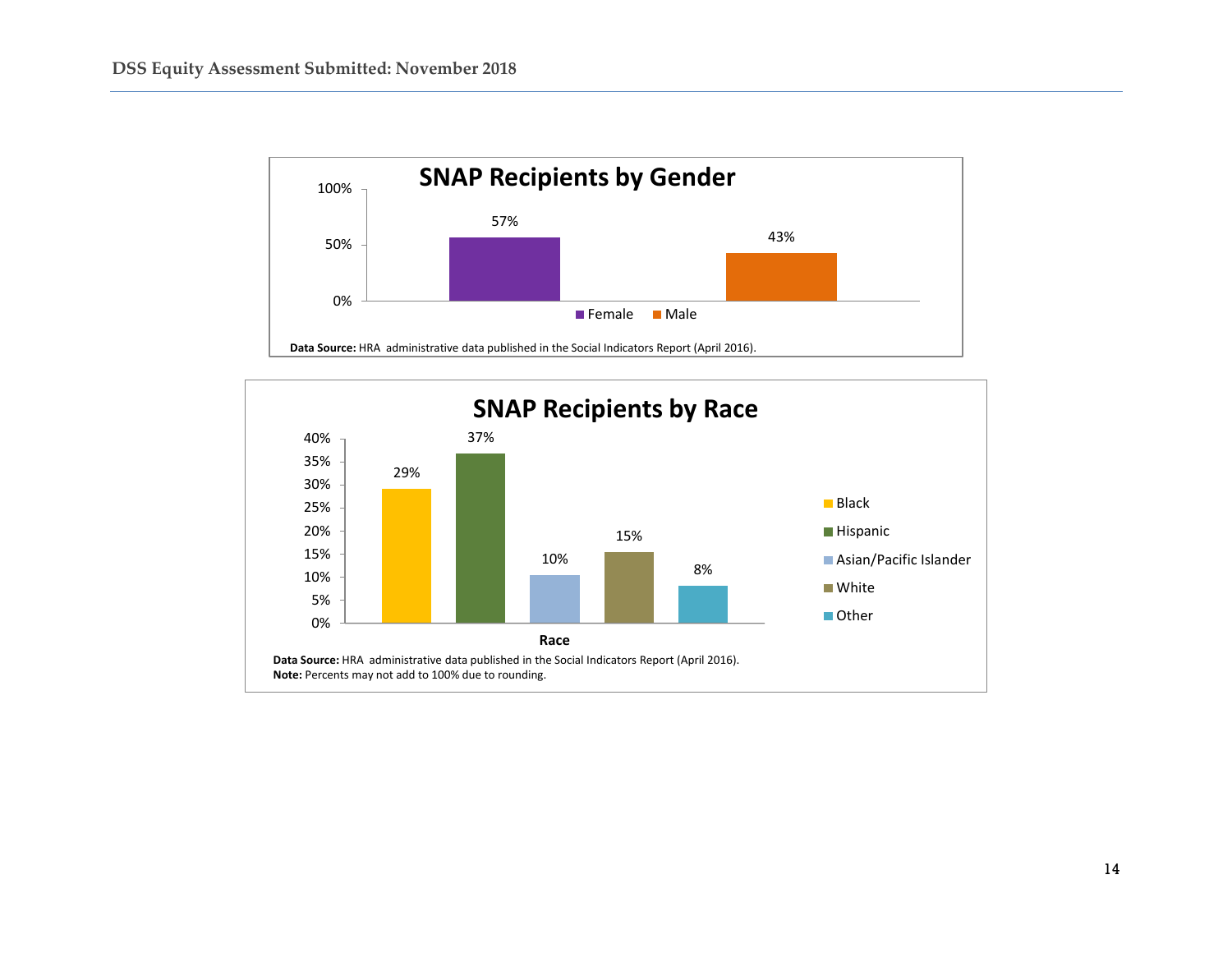

### SNAP Clients by Borough

DSS conducted an analysis of HRA SNAP Centers where clients can apply for benefits in-person, comparing the case load per borough with center locations. The greatest number of clients apply for benefits in the Bronx and Brooklyn.

| Unduplicated 12 Month SNAP Caseload for June 2018 by Residential Borough |                        |                 |      |  |
|--------------------------------------------------------------------------|------------------------|-----------------|------|--|
| (excludes CA clients, who also receive SNAP)                             |                        |                 |      |  |
| <b>RES BOROUGH NAME</b>                                                  | <b>Recipient Count</b> | Ss              |      |  |
| Bronx                                                                    | 554,407                | \$798,062,899   | 28%  |  |
| Brooklyn                                                                 | 697,911                | \$1,004,635,360 | 35%  |  |
| Manhattan                                                                | 279,167                | \$401,857,887   | 14%  |  |
| Queens                                                                   | 363,276                | \$522,931,885   | 18%  |  |
| Staten Island                                                            | 74,976                 | \$107,927,144   | 4%   |  |
| <b>UNKNOWN</b>                                                           | 3.978                  | \$5,726,288     | 0.2% |  |
| <b>Total</b>                                                             | 1,973,715              | \$2,841,141,462 |      |  |
|                                                                          |                        |                 |      |  |
| Note: Total expenditures are Citywide pro rated by population            |                        |                 |      |  |

- Bronx SNAP Centers Three (3) centers located along distinct subway and train lines.
- Brooklyn SNAP Centers Five (5) centers including two (2) specialized centers are located in South Brooklyn, Bushwick, and at the Atlantic Avenue transit hub.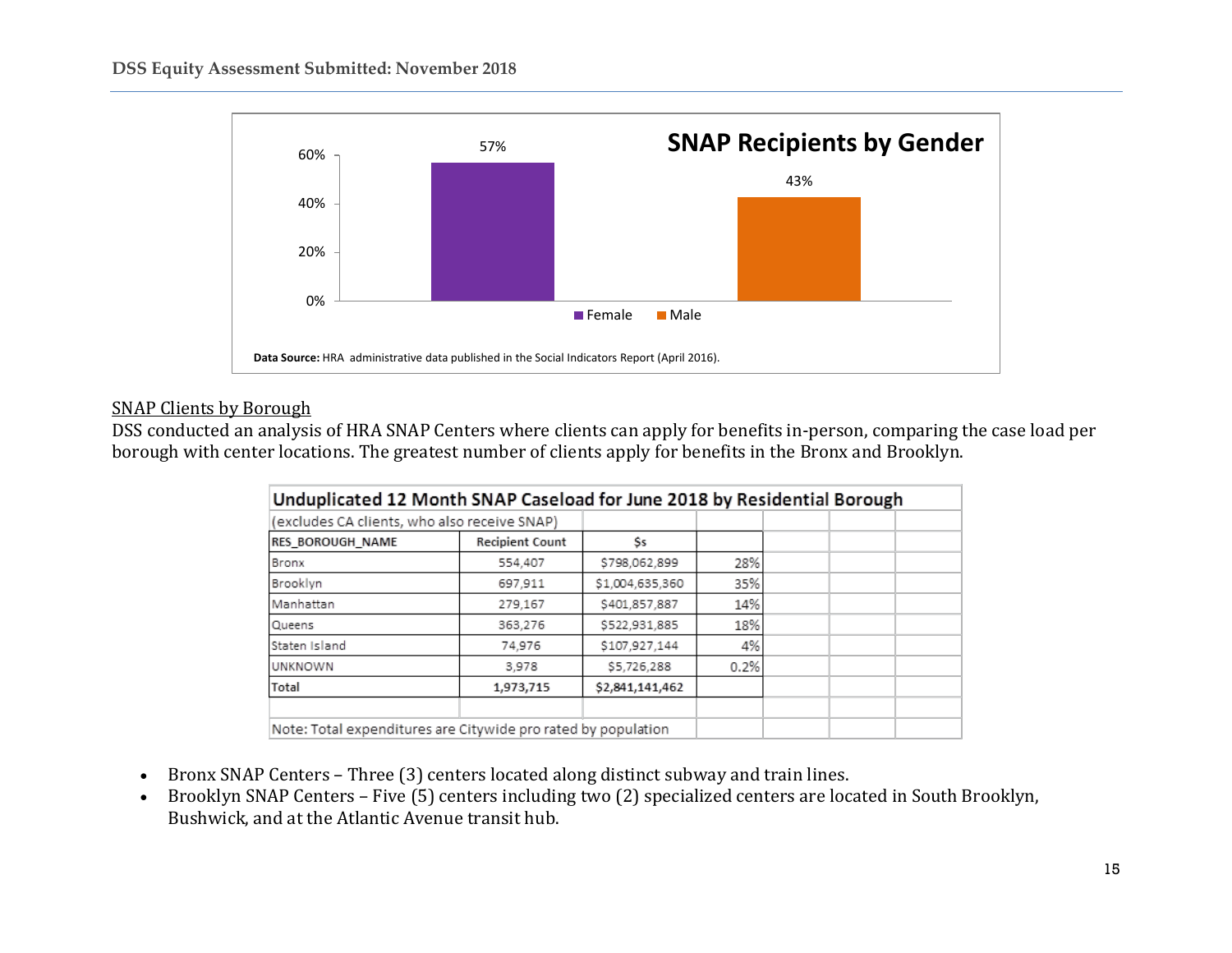- Manhattan SNAP Centers Four (4) centers located in Harlem, Upper Manhattan and Downtown. The Harlem and Upper Manhattan locations are well-positioned to serve clients from the Bronx and the Downtown location can serve clients along multiple train lines from Brooklyn and Lower Manhattan.
- Queens SNAP Centers Three (3) centers are located in the borough in Long Island City, Jamaica, and the Rockaways along multiple subway lines.
- Staten Island SNAP Centers One (1) center centrally located in a transit hub.

For both Job Centers and SNAP Centers, the locations have been governed by a "walk-in" approach to providing access to benefits and services. As HRA modernizes access to benefits and services through more online and mobile app services, redesign of HRA's footprint is part of an initiative to increase client access options and agency efficiency and effectiveness.

### LGBTQ SNAP and Cash Assistance Recipients

 $\overline{\phantom{a}}$ 

National data shows that Lesbian, Gay, Bisexual and Transgender (LGBT) people are disproportionately likely to be food insecure[2] and to access SNAP. HRA does not currently collect data on sexual orientation **in significant part** because the case management system of record, WMS, is a state system that HRA does not control and does not provide for collection of this data.

### **ACTIONS**

## **Analysis of the Potential Implicit Bias and Vicarious Trauma of Staff**

HRA and DHS frontline staff administer crucial support services for clients in crisis. Whether it is SNAP for clients who are food insecure, Cash Assistance for clients who are seeking employment, or emergency temporary shelter for clients who are homeless, nearly everyone who accesses our programs is in a place of crisis. Additionally, our staff are charged with helping clients navigate often complicated federal, state, and local eligibility requirements, ensuring compliance with mandates, and preventing fraud or misuse of entitlements. All of our staff show up to assist New Yorkers in need – even when they, themselves, are in crisis.

Working directly with clients experiencing trauma or crisis may lead to secondary traumatic stress symptoms in frontline providers.<sup>13</sup> Secondary traumatic stress symptoms include feelings of anxiety and hyper-vigilance both internally and in response to work/life events.<sup>14</sup> It has been found to occur in one-third of child protective services workers and 15% of social

<sup>[2]</sup> Brown, T.N.T, Romero, A.P., Gates, G.J. (2016) Food insecurity and SNAP participation in the LGBT community. The Williams Institute, UCLA School of Law. Retrieved June 28, 2018 from [http://williamsinstitute.law.ucla.edu/wp-](http://williamsinstitute.law.ucla.edu/wp-content/uploads/Food-Insecurity-and-SNAP-Participation-in-the-LGBT-Community.pdf) [content/uploads/Food-Insecurity-and-SNAP-Participation-in-the-LGBT-Community.pdf.](http://williamsinstitute.law.ucla.edu/wp-content/uploads/Food-Insecurity-and-SNAP-Participation-in-the-LGBT-Community.pdf)

<sup>13</sup> Figley, C.R. (1995). *Compassion fatigue as secondary traumatic stress disorder: An overview*. In: Figley, CR, (Ed.). Compassion fatigue: Coping with secondary traumatic stress disorder in those who treat the traumatized. New York: Brunner-Routledge; 1995. pp. 1–20.

<sup>14</sup> Stamm, B. H. (1995). *Secondary traumatic stress: Self-care issues for clinicians, researchers, and educators*. Lutherville, MD: The Sidran Press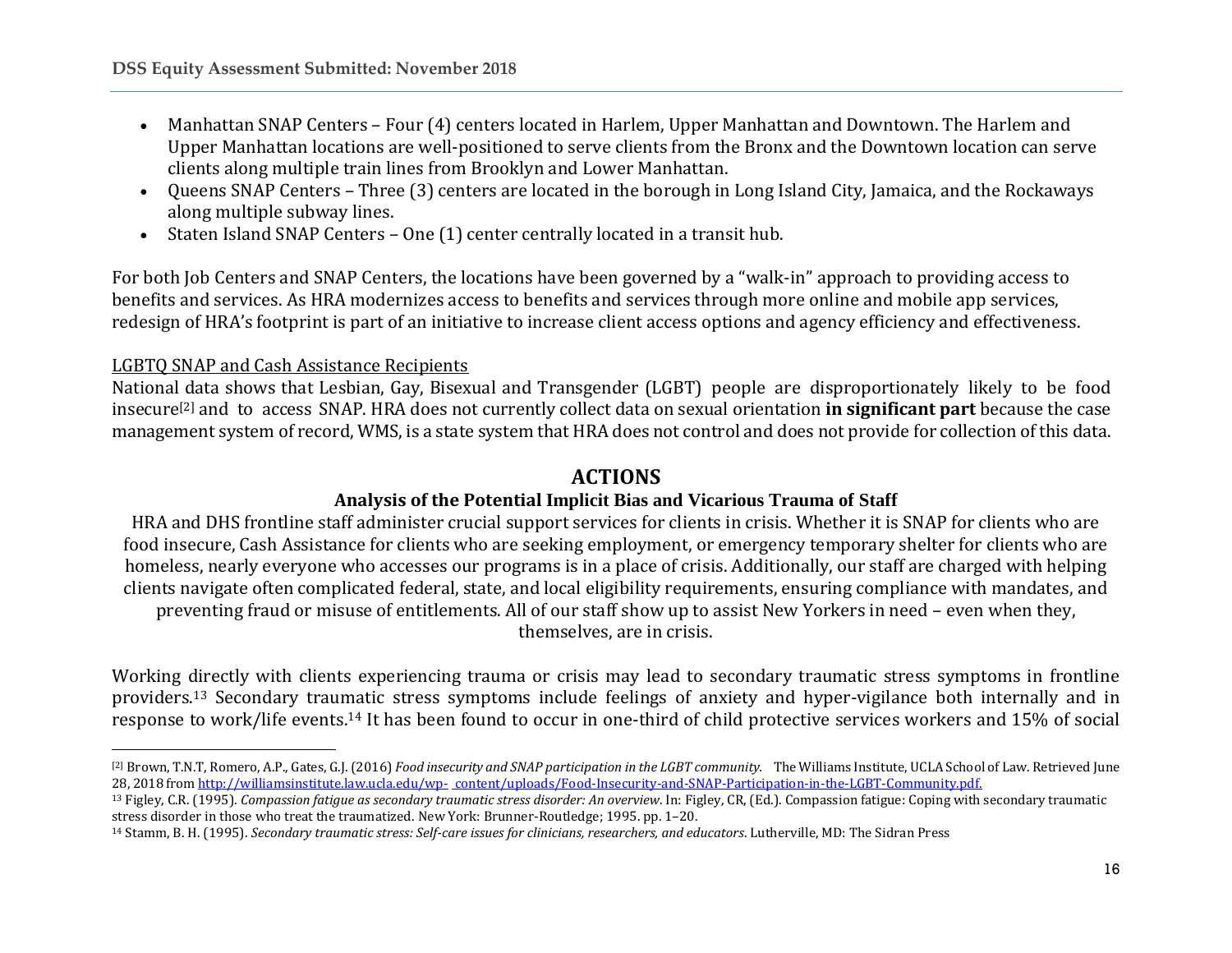l

workers across disciplines.<sup>15</sup> Secondary traumatic stress can increase risk for burnout, which, in turn, is associated with reduced workplace performance and depression.<sup>16</sup> Strategies identified to reduce provider secondary traumatic stress include maintaining work-life balance, seeking psychotherapeutic treatment, peer consultation, supervision, and professional training.<sup>17</sup>

Under conditions of extreme stress, and entrusted with the significant responsibility of assisting clients in need, staff may unfortunately experience bias from clients or coworkers, or manifest personal bias themselves. Bias has been defined any "attitude, assumption, or judgment of any particular…group."<sup>18</sup> While bias can be conscious and result in overt discriminatory acts, it can also be internalized and implicit (such as generalized assumptions about a person's background), and manifest as unintentional behaviors or microaggressions.<sup>19</sup> Biases are established through attitudes and messages in the larger sociopolitical context, and social services providers, like all of members of society, can internalize these messages.<sup>20</sup>

Social service staff bias has been identified in multiple contexts.<sup>21</sup> Much of this work has focused on race; bias by staff against people of color has been identified in public assistance,<sup>22</sup> homelessness services,<sup>23</sup> mental health care,<sup>24</sup> education,<sup>25</sup> and child welfare.<sup>26</sup> Bias against LGBTQ clients has been identified within domestic violence services and in both practicing social workers

<https://scholarship.law.berkeley.edu/cgi/viewcontent.cgi?article=1250&context=californialawreview>

<sup>15</sup> Bride, B. E. (2007). Prevalence of secondary traumatic stress among social workers. *Social Work*, *52*(1), 63-70.

[https://intranet.newriver.edu/images/stories/library/Stennett\\_Psychology\\_Articles/Prevalence%20of%20Secondary%20Traumatic%20Stress%20Among%20Social%20](https://intranet.newriver.edu/images/stories/library/Stennett_Psychology_Articles/Prevalence%20of%20Secondary%20Traumatic%20Stress%20Among%20Social%20Workers.pdf) [Workers.pdf](https://intranet.newriver.edu/images/stories/library/Stennett_Psychology_Articles/Prevalence%20of%20Secondary%20Traumatic%20Stress%20Among%20Social%20Workers.pdf)

<sup>16</sup> Kahill, S. (1988). Symptoms of professional burnout. *Canadian Psychology*, *29*(3), 284-297[. http://psycnet.apa.org/record/1989-13352-001](http://psycnet.apa.org/record/1989-13352-001)

<sup>17</sup> Bober, T., & Regehr, C. (2006). Strategies for reducing secondary or vicarious trauma: Do they work? *Brief Treatment and Crisis Intervention*, *6*(1), 1. <https://triggered.clockss.org/ServeContent?url=http://btci.stanford.clockss.org%2Fcgi%2Fcontent%2Ffull%2F6%2F1%2F1>

<sup>18</sup> Miller, K. M., Cahn, K., Anderson-Nathe, B., Cause, A. G., & Bender, R. (2013). Individual and systemic/structural bias in child welfare decision making: Implications for children and families of color. *Children and Youth Services Review, 35*(9), 1634–1642.<https://www.sciencedirect.com/science/article/pii/S0190740913002363> <sup>19</sup> Greenwald, A. G., & Krieger, L. H. (2006). Implicit bias: Scientific foundations. *California Law Review*, *94*(4), 945-967.

<sup>20</sup> Gibelman, M. (1999). The search for identity: Defining social work–past, present, future. *Social Work, 44*(4), 298–310[. https://academic.oup.com/sw/article](https://academic.oup.com/sw/article-abstract/44/4/298/1895162)[abstract/44/4/298/1895162](https://academic.oup.com/sw/article-abstract/44/4/298/1895162)

<sup>21</sup> Rodenborg, N. A., & Boisen, L. A. (2013). Aversive racism and intergroup contact theories: Cultural competence in a segregated world. *Journal of Social Work Education, 49*(4), 64–579[. https://www.tandfonline.com/doi/abs/10.1080/10437797.2013.812463](https://www.tandfonline.com/doi/abs/10.1080/10437797.2013.812463)

<sup>22</sup> Kretsedemas, P. (2005). Language barriers and perceptions of bias: Ethnic differences in immigrant encounters with welfare system. *Journal of Social Work and Social Welfare, 32*, 109-123[. https://scholarworks.wmich.edu/cgi/viewcontent.cgi?referer=https://scholar.google.com/&httpsredir=1&article=3117&context=jssw](https://scholarworks.wmich.edu/cgi/viewcontent.cgi?referer=https://scholar.google.com/&httpsredir=1&article=3117&context=jssw)

<sup>&</sup>lt;sup>23</sup> Weng, S.S. & Clark, P.G. (2018) Working with homeless populations to increase access to services: A social service providers' perspective through the lens of stereotyping and stigma, *Journal of Progressive Human Services, 29*, 81-101[, https://www.tandfonline.com/doi/abs/10.1080/10428232.2018.1394784](https://www.tandfonline.com/doi/abs/10.1080/10428232.2018.1394784)

<sup>24</sup> Merino, Y., Adams, L., & Hall, W. J. (2018). Implicit bias and mental health professionals: Priorities and directions for Research. *Psychiatric Services*, *69*(6), 723-725. <https://ps.psychiatryonline.org/doi/abs/10.1176/appi.ps.201700294>

<sup>25</sup> Gershenson, S., Holt, S.B., & Papageorge, N.W (2016). Who believes in me? The effect of student–teacher demographic match on teacher expectations. *Economics of Education Review, 52*, 209-224.

[https://research.upjohn.org/cgi/viewcontent.cgi?referer=https://www.google.com/&httpsredir=1&article=1248&context=up\\_workingpapers](https://research.upjohn.org/cgi/viewcontent.cgi?referer=https://www.google.com/&httpsredir=1&article=1248&context=up_workingpapers)

<sup>26</sup> Miller, K. M., Cahn, K., Anderson-Nathe, B., Cause, A. G., & Bender, R. (2013). Ibid.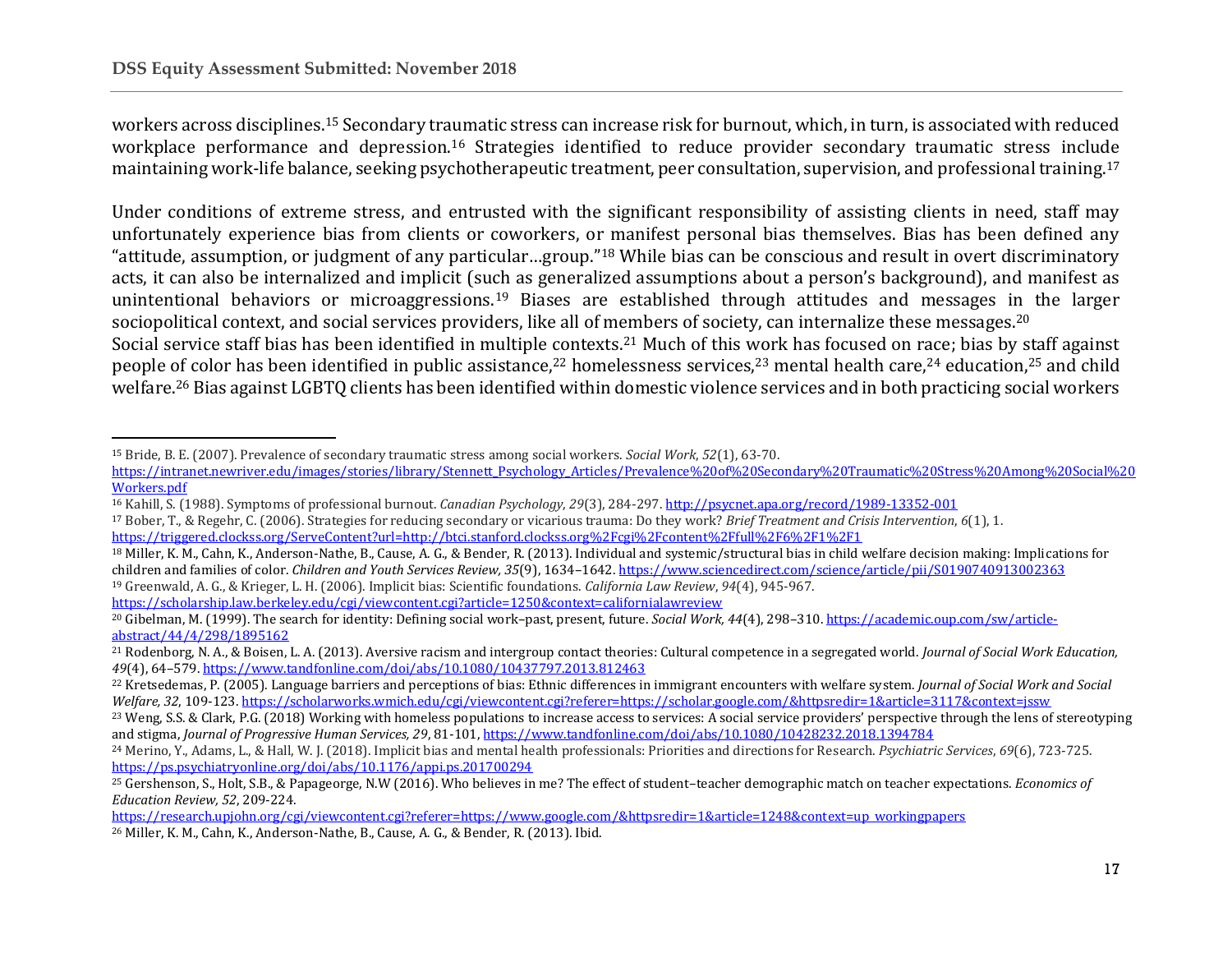and social work students.<sup>27</sup> For example, a study of crisis center staff found that staff rated same-sex domestic violence as less serious than opposite-sex domestic violence.<sup>28</sup> Social services staff have also been found to have biases against people experiencing homelessness; for example, in a study of homelessness service providers, many staff reported that their colleagues perceived clients as primarily "druggies and alcoholics," lazy, and likely to abuse their children.<sup>29</sup>

These biases can potentially impact clients in multiple ways. When providers misdiagnose or misidentify client concerns, they can also fail to make appropriate referrals or provide appropriate treatment, make more false reports, provide lower-quality care, or involve clients in the social services system more than is necessary.<sup>30</sup> Biases can also impact trust and relationshipbuilding between clients and staff or limit the attention staff provide,<sup>31</sup> which can impact the efficacy of support and contribute to client feelings of oppression.<sup>32</sup> For example, homeless clients have reported that providers did not understand their experiences and made them feel demeaned or punished.<sup>33</sup>

DSS has begun the process of incorporating trauma-informed care and cultural competency training into the work of the agency. Through mandatory trainings like Lesbian, Gay, Bisexual, Transgender, Questioning and Intersex (LGBTQI) training, Disability Affairs training, Language Access training, and through optional trainings like Implicit Bias training, Mental Health First Aid and Foundational Human Services training, the agency has provided opportunities to begin conversations about trauma, oppression, stress, and workplace bias. However, DSS staff and clients would benefit from the expansion of mandatory programs like these to better focus on race, gender, sexual orientation, and socioeconomic status and income, so that all of our staff have the opportunity to build basic skills and practices for a healthy and sustainable work environment.

## **Analysis of Service Delivery for LGBTQI Persons Experiencing Housing Instability**

LBGTQ Homelessness and Housing Instability

Many LGBTQ people experience homelessness or don't have stable places to live. Nearly one in five of LGBTQ people have been homeless at some point in their lives, and over a third of LGBTQ people have had trouble paying for housing, utilities and had

l

<sup>27</sup> Chonody, J. M., & Smith, K. S. (2013). The state of the social work profession: A systematic review of the literature on antigay bias. *Journal of Gay & Lesbian Social Services, 25*(3), 326–361[. https://www.tandfonline.com/doi/abs/10.1080/10538720.2013.806877](https://www.tandfonline.com/doi/abs/10.1080/10538720.2013.806877)

<sup>28</sup> Brown, M. J. & Groscup, J. (2009). Perceptions of same-sex domestic violence among crisis center staff. *Journal of Family Violence, 24*(2): 87-93. <https://link.springer.com/article/10.1007/s10896-008-9212-5>

<sup>29</sup> Weng, S.S. & Clark, P.G. (2018). Ibid.

<sup>30</sup> Miller, K. M., Cahn, K., Anderson-Nathe, B., Cause, A. G., & Bender, R. (2013). Ibid.

<sup>31</sup> Gershenson, S., Holt, S.B., & Papageorge, N.W. (2016). Ibid.

<sup>32</sup> Weng, S.S. & Clark, P.G. (2018). Ibid.

<sup>33</sup> Sznajder-Murray, B., & Slesnick, N. (2011). "Don't leave me hanging": Homeless mothers' perceptions of service providers. *Journal of Social Service Research, 37*(5), 457–468. <https://www.ncbi.nlm.nih.gov/pmc/articles/PMC3285414/>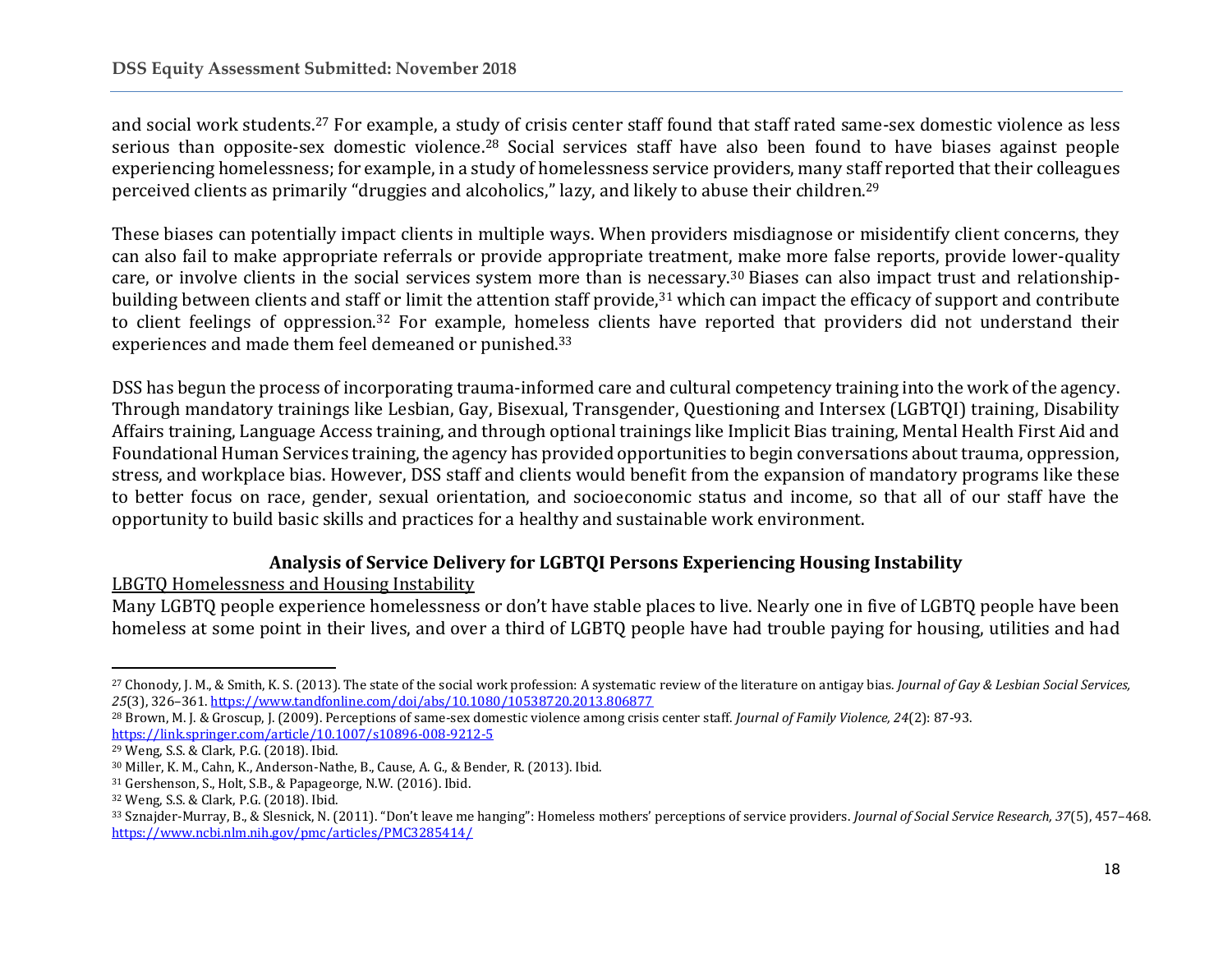some form of housing insecurity. <sup>34</sup> These numbers are particularly striking for youth - while 5-10% of youth in the United States are LGBTQ, it is estimated that 40% of youth experiencing homelessness are LGBTQ. <sup>35</sup> Moreover, LGBTQ youth have a 120 percent higher risk of reporting homelessness than youth who identify as heterosexual and cisgender.36 Family conflict or rejection is the most common cause of homelessness for LGBTQ youth, and more than 1 in 4 are thrown out of their homes when they come out.<sup>37</sup>

Although DHS and HRA do not currently collect standardized data on homeless LGBTQ people, national and local data confirms that LGBTQ youth access multiple support services to address homelessness. Specifically, one study found that 43% of youth clients served by drop-in centers identified as LGBT, 30% of street outreach clients identified as LGBT, and 30% of clients utilizing housing programs identified as LGBT. <sup>38</sup> When accessing these services, homeless LGBTQ people of all ages often experience difficulty finding shelters that are accepting, respectful, and inclusive.<sup>39</sup> LGBTQ individuals experiencing homelessness are also at a heightened risk of violence, abuse, and exploitation compared with their heterosexual and cisgender peers. Transgender people are particularly at risk due to a lack of acceptance and report being turned away from shelter entirely. 40

Due to the high number of LGBTQ people experiencing homelessness, especially youth and young adults, it's imperative that homeless services administered by DSS, DHS and HRA are LGBTQ culturally competent in serving LGBTQ people. This includes our directly-run shelters as well as our preventive services programs and providers. Although LGBTQI training is mandatory for DHS/HRA/DSS direct employees, we have not created a formalized training program for our prevention providers.

<sup>39</sup> DHS operates one shelter targeting services for LGBTQ+ young adults up to age 30.

 $\overline{\phantom{a}}$ <sup>34</sup> According to the 2015 NYS Health & Human Services survey - <https://gaycenter.org/file/docs/network/Needs-Assessment-WEB.pdf>

**<sup>35</sup>** True Colors Fund. (2015). *Serving our youth: Service provider survey and report*. Retrieved October 19, 2018 from **[https://truecolorsfund.org/wp](https://truecolorsfund.org/wp-content/uploads/2015/05/Serving-Our-Youth-June-2015.pdf)[content/uploads/2015/05/Serving-Our-Youth-June-2015.pdf](https://truecolorsfund.org/wp-content/uploads/2015/05/Serving-Our-Youth-June-2015.pdf)**

<sup>36</sup> Chapin Hall, University of Chicago. *Missed opportunities: Youth homelessness in America national estimates.* Retrieved October 19, 2018 from [http://voicesofyouthcount.org/wp-content/uploads/2017/11/ChapinHall\\_VoYC\\_NationalReport\\_Final.pdf](http://voicesofyouthcount.org/wp-content/uploads/2017/11/ChapinHall_VoYC_NationalReport_Final.pdf)

**<sup>37</sup>** True Colors Fund. (2018*). Our issue*. Retrieved October 19, 2018 from **<https://truecolorsfund.org/our-issue/>**

<sup>38</sup> Durso, L.E. & Gates G. J. (2012). Serving Our Youth: Findings from a National Survey of Service Providers Working with Lesbian, Gay, Bisexual, and Transgender *Youth who are Homeless or At Risk of Becoming Homeless*. The Williams Institute with True Colors Fund and The Palette Fund. Retrieved June 28, 2018 from <http://williamsinstitute.law.ucla.edu/wp-> content/uploads/Durso-Gates-LGBT-Homeless-Youth-Survey-July-2012.pdf

<sup>40</sup> Studies and surveys on transgender homelessness consistently indicate disproportionate outcomes for transgender and gender non-conforming people. See e.g.: Mottet, L., & Ohle, J. (2003). Transitioning Our Shelters: A Guide to Making Homeless Shelters Safe for Transgender People. The National Coalition for the Homeless and the National Gay and Lesbian Task Force Policy Institute. Retrieved June 28, 2018 from

[https://srlp.org/wp-content/uploads/2012/08/TransitioningOurShelters.pdf;](https://srlp.org/wp-content/uploads/2012/08/TransitioningOurShelters.pdf) Durso, L.E. and Gates, G.J. (2012).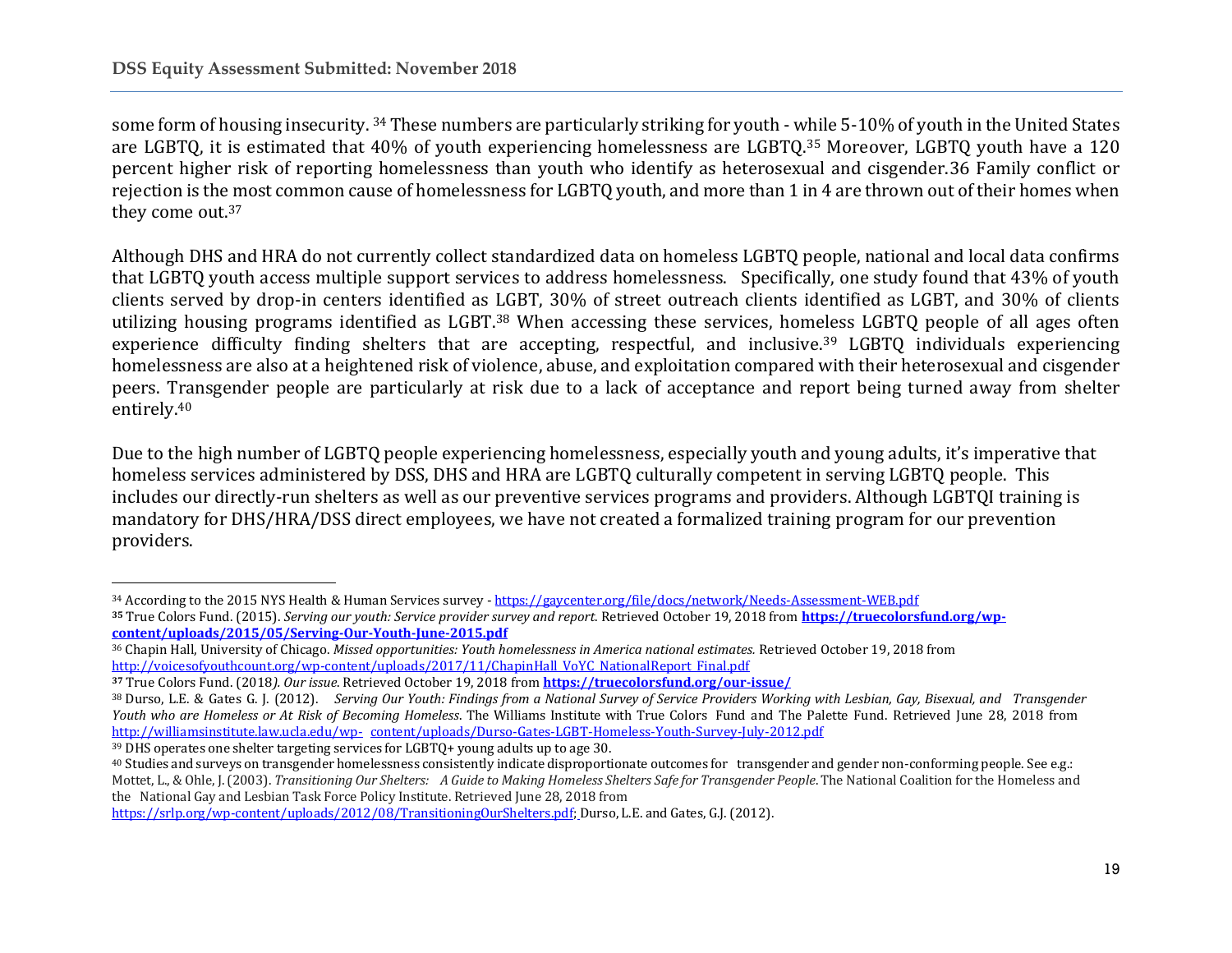### Homebase Clients

Homebase helps people develop a personalized plan to overcome an immediate housing crisis and achieve housing stability. With conveniently located prevention centers staffed with homelessness prevention experts, Homebase offers a range of services under one roof, including:

- Services to prevent eviction, including landlord & tenant mediation
- Assistance obtaining public benefits
- Emergency rental assistance
- Education and job placement assistance
- Financial counseling and money management
- Help relocating
- Short-term financial assistance

Homebase currently works with seven providers, via twenty-four sites throughout the five boroughs, with plans to add two additional sites in 2019. Additionally, Homebase aims to expand services to better reach youth and young adults. As part of the streamlining of rental assistance programs under the unified umbrella of CityFHEPS, DSS is partnering with youth-serving providers such as shelters and drop-in centers overseen by the Department of Youth and Community Development (DYCD) to improve access to rental assistance for young people who are street homeless or transitioning out of youth shelter. This approach will help young people move into permanent housing quicker and avoid the adult shelter system altogether.

Although some providers may have demonstrable LGBTQ-related experience, Homebase providers have never had a standardized training on serving LGBTQ people. With the increased focus on youth and young adult services in the program, there is a growing need to increase the LGBTQ competency of Homebase providers.

# **EMPLOYMENT**

### **Demographic Analysis of DSS-HRA-DHS Staff**

Inequities in Public Sector Employment and Advancement

Employees in high-wage local government jobs have consistently been disproportionately white over the past 50 years (from 1960-2010) despite changing demographics due to the passage of the Immigration and Nationality Act of 1965 (which abolished the decades-long quota system for immigration to the United States based on national origins) and the passage of the Civil Rights Act of 1964 (that banned discrimination in employment on the basis race, color, religion, sex, and national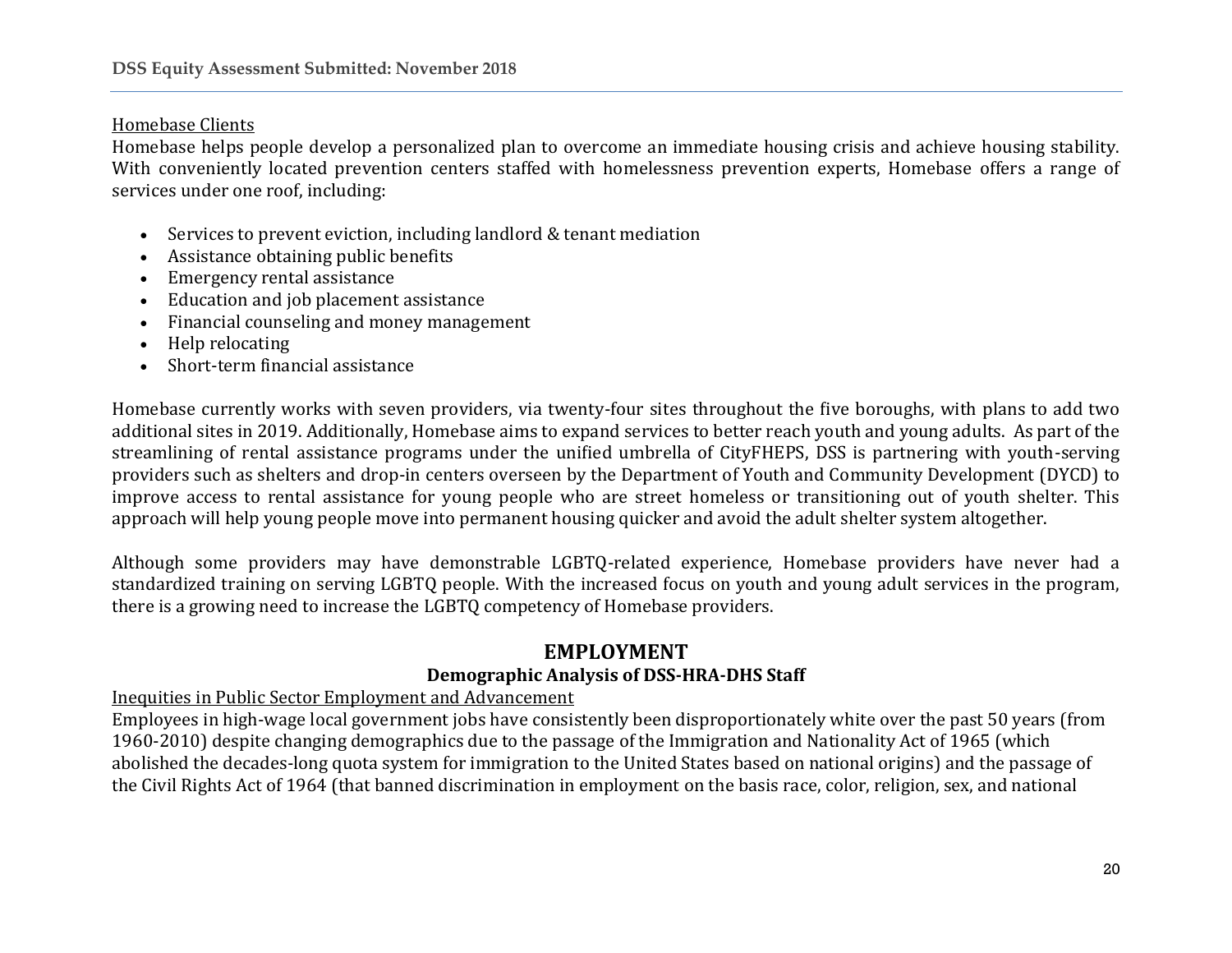origin).<sup>41</sup> Recent data shows that while the general population of the 100 largest metro areas was only 57.8% white, highwage local government employment remained at over two-thirds (69.7%) white.<sup>42</sup> The disproportionate representation of white people in high-wage jobs has been especially pronounced in large cities, though this gap has narrowed somewhat in recent years. 43 Before the passage of the Civil Rights Act of 1964, African Americans were underrepresented in high-wage local government employment and overrepresented in low-wage public sector jobs in the early years of this study, particularly in the South.<sup>44</sup> By 2008 African Americans became proportionally represented in high-wage public sector jobs in large metro areas except the Midwest.<sup>45</sup> However, African Americans remain overrepresented in low-wage jobs despite declines since 1970.<sup>46</sup> Even though the Immigration and Nationality Act of 1965 increased the United States' overall Asian and Hispanic population<sup>47</sup> and the number of high-wage local Asian and Hispanic government employees, they are still underrepresented in high-wage positions.<sup>48</sup> Hispanics were underrepresented in low-wage local government employment before 1980, but in recent years have become proportionally represented in the 100 largest metro areas.<sup>49</sup> However, Hispanics are underrepresented in local government employment overall, regardless of earnings, in all regions except the West.<sup>50</sup> It appears that it will take several years for these groups to achieve proportional representation throughout the United States.<sup>51</sup>

Job loss in the public-sector severely impacts women and people of color. Historically, the state and local public sectors have provided more equitable opportunities for women and people of color due to federal regulations concerning equal opportunity and affirmative action programs. As a result, women and African Americans constitute a disproportionately large share of the state and local public-sector workforce. Consequently, these groups suffer tremendously when there are job cuts in this sector. During the Great Recession about 70.5% of the jobs lost from 2007 to 2011 (approximately 765,000 jobs), were held by women. 20% of the jobs lost at this time (177,000 jobs) were held by African Americans. By contrast, more Hispanics entered the public sector workforce (by 6.3% or 107,000 people), but they took lower paying jobs (their real median wages decreased by 5.2%). Since the recession's official end in June 2009, the private sector has experienced employment growth in

 $\overline{\phantom{a}}$ 

<sup>41</sup> Gardner, T. (2013). The Racial and Ethnic Composition of Local Government Employees in Large Metro Areas, 1960-2010. Center for Economic Studies, 1. [https://www2.census.gov/ces/wp/2013/CES-WP-13-38.pdf.](https://www2.census.gov/ces/wp/2013/CES-WP-13-38.pdf) 

<sup>42</sup> Ibid. 3.

<sup>43</sup> Ibid. 4.

<sup>44</sup> Ibid. 5.

<sup>45</sup> Ibid. 3

<sup>46</sup> Ibid.

<sup>47</sup> Ibid. 1

<sup>48</sup> Ibid. 3.

<sup>49</sup> Ibid.

<sup>50</sup> Ibid. 4. <sup>51</sup> Ibid. Abstract.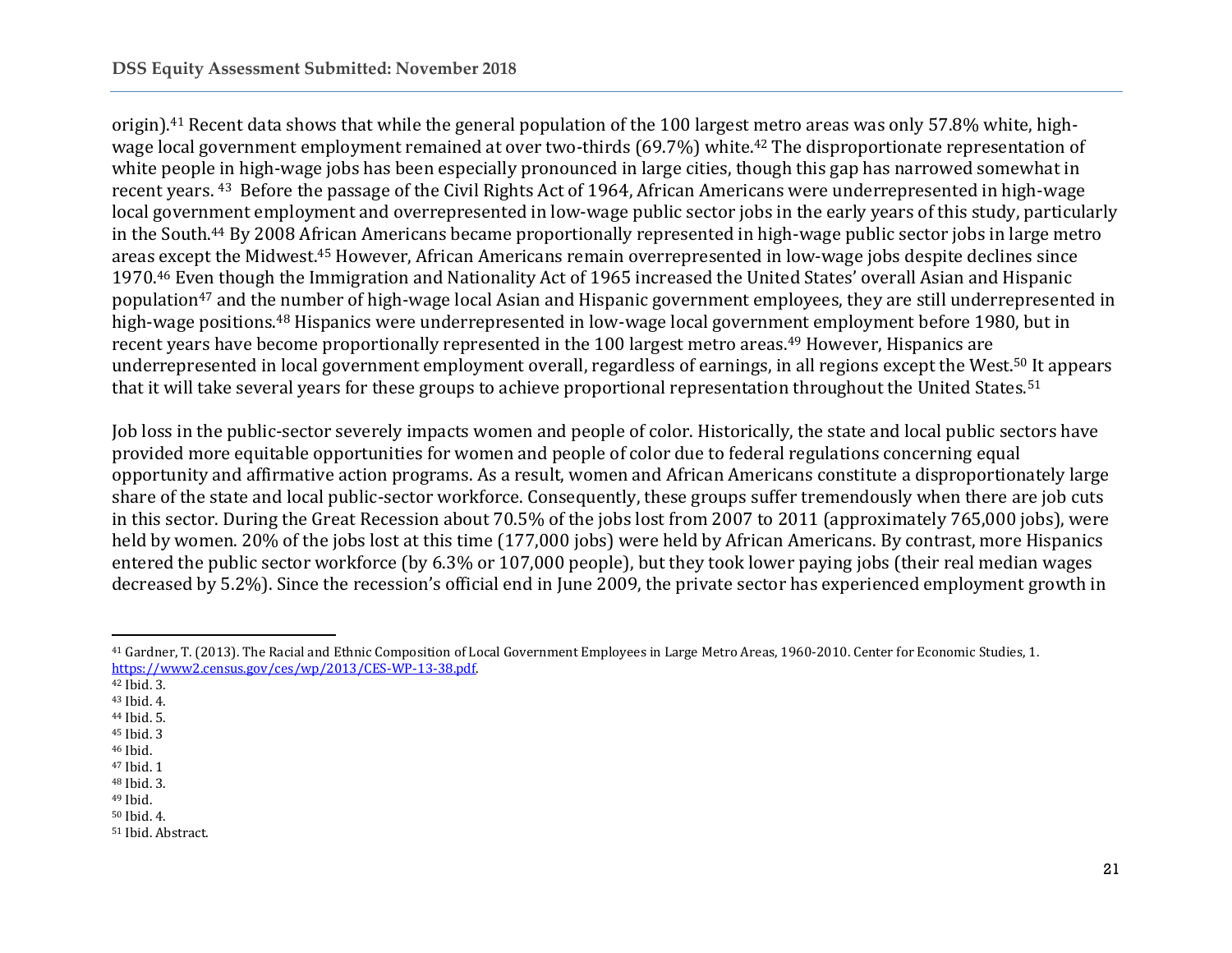the majority of industries, while the public sector has continued to shed jobs. These continued cuts threaten to undermine progress that the public sector has made toward greater wage equality.<sup>52</sup>

According to the 2012 report *The Public Sector Job Crisis*, women and people of color working in the public sector experience wage disparities when compared to their male and white co-workers, but the wage gap is smaller than what they would experience in the private sector. Women who are state and local public-sector workers earn on average 20.9% less than men working at the same positions (it's about the same rate of disparity in the private sector). Women in the public sector with bachelor's degrees earn 16.9% less than men with bachelor's degrees (compared to women in the private-sector earning 18.9% less). Women with advanced degrees earn 12.4% less than their male counterparts (while women in the private sector with advanced degrees earn 21% less).<sup>53</sup> African American state and local public employees earn 2.2% less than their white co-workers (on average African Americans earn 12.9% less than whites). Hispanic state and local public sector workers earn 2.9% less than whites (compared to earning 11.1% less in the private sector).<sup>54</sup>

However, New York City Comptroller Scott M. Stringer's April 2018 report *Power and the Gender Wage Gap: How Pay Disparities Differ by Race and Occupation in New York City* asserts that the gender wage gap is significantly larger for women of color. Annual data from 2010 to 2016 finds that Black women working full-time in New York City made 57 cents for every dollar paid to white, non-Hispanic men—roughly \$32,000 less on average. The wage gap for Black women in New York City is larger than for Black women in New York and the U.S.—43 cents compared to 34 cents and 37 cents, respectively. Over a 40 year career, the median full-time working Black woman in New York City would lose on average over \$1,274,000 in earnings due to the gender wage gap. She would have to work an additional 30 years to attain the same earnings as her white, male counterpart. If the gender wage gap were closed, the more than 350,000 Black women working full-time, year-round in New York City in 2016 would have collectively contributed around \$11.2 billion more in earnings to the local economy. In 2016, nearly one in four (23.4 percent) Black women and girls in New York City lived in poverty, more than twice the rate among white men and boys (11.3 percent) and nearly twice the rate among white women and girls (12.8 percent). While Black women have the highest labor force participation rate among women of color in the city, they also have the highest unemployment rate. This remains the case despite the fact that attainment of bachelor's and graduate degrees is rising faster among Black women than nearly every other racial and ethnic group in the city. The Comptroller's analysis and Black women's

 $\overline{a}$ 

<sup>52</sup> Cooper, D. (2012) The Public Sector Job Crisis. The Economic Policy Institute.<https://www.epi.org/publication/bp339-public-sector-jobs-crisis/> <sup>53</sup> Ibid.

<sup>54</sup> Ibid.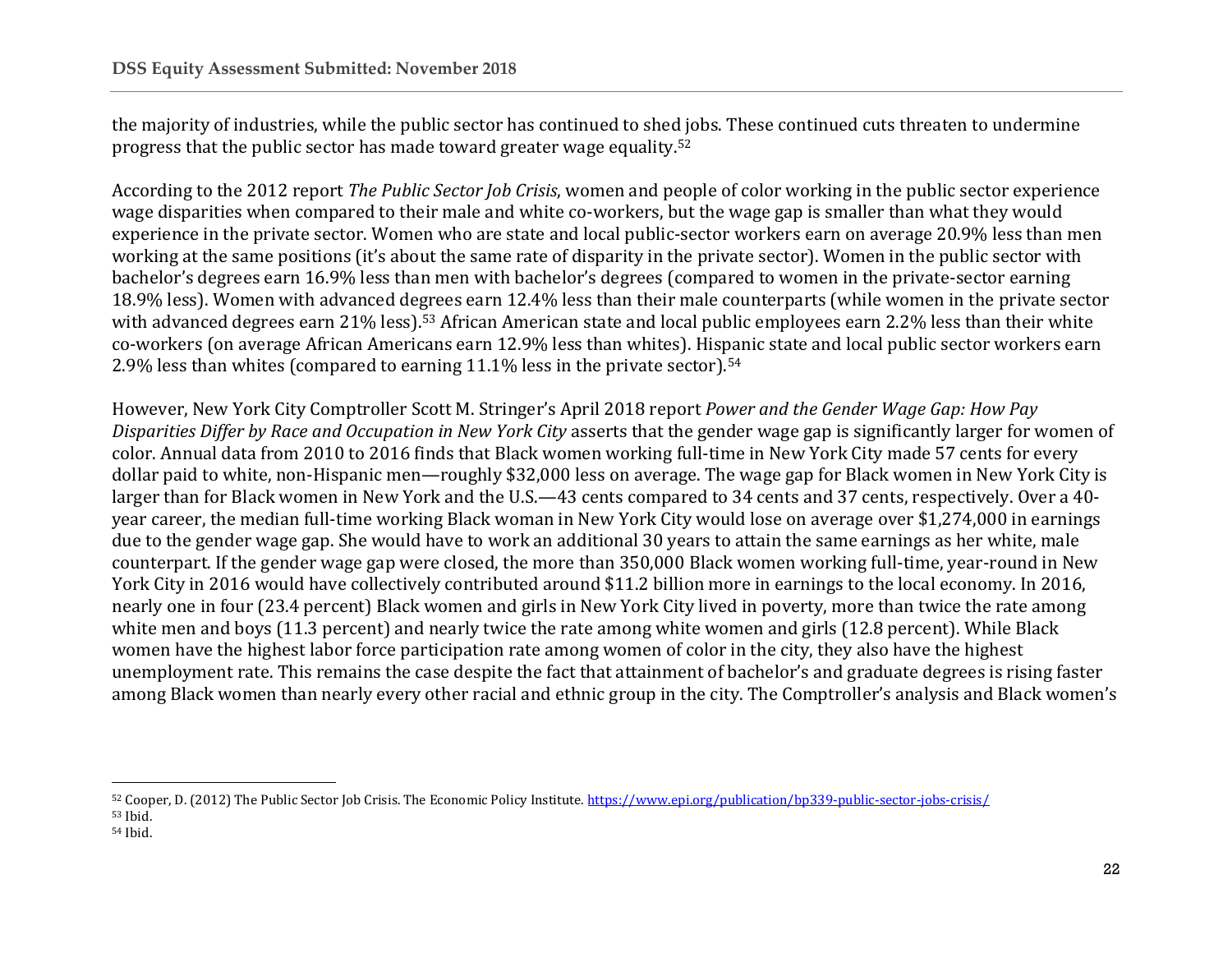lived experiences make clear that more work needs to be done to combat structural and social barriers to equal pay. As long as the wage gap persists, the economic security of Black women will be compromised.<sup>55</sup>

Factors that contribute to the gender wage gap in New York City:

- 1. Differences in access to educational opportunities that begin since birth.
- 2. Social expectations of what kinds of jobs/careers are considered valuable and who is appropriate for certain types of work or study.
- 3. Occupational segregation that results in Black women being underrepresented in the highest-paying fields (finance, law, engineering, technology, science, math) and overrepresented in less stable and lower-paying jobs (retail sales, food service, home health aide jobs). <sup>56</sup>

### Analysis of DSS, HRA, and DHS Staff by Race<sup>57</sup>

The City of New York is one of the largest government employers in the nation. At the close of Fiscal Year 2016, it employed 383,704 people in a wide range of professions. Overall, the City's workforce is 60% non-white and 59% female.<sup>58</sup>

All City employees are hired in compliance with civil service laws and regulations as administered by the Department of Citywide Administration Services (DCAS) pursuant to state law. Staff positions are categorized as managerial or nonmanagerial.

- As of April 2018, DSS/HRA has a staff of 13,482 of whom 53% identify as black, 17% Hispanic, 14% white, 8% Asian/Pacific Islander, and 8% other.<sup>59</sup>
- Among 2,509 staff at DHS, 57% identify as black, 17% Hispanic, 4% Asian/Pacific Islander, 9% white, and 13% other.

 $\overline{a}$ <sup>55</sup> Office of the New York City Comptroller Scott M. Stringer. (2018) Inside the Gender Wage Gap, Part I: Earnings of Black Women in New York City. <https://comptroller.nyc.gov/reports/inside-the-gender-wage-gap-part-i-earnings-of-black-women-in-new-york-city/> <sup>56</sup> Ibid.

<sup>57</sup> All DSS/HRA and DHS staff data in this section are derived from DSS EEO Data as of April 30, 2018

<sup>58</sup> NYC Department of Citywide Administrative Services. (2017). Fiscal year 2016 New York City aovernment workforce profile report. Retrieved June 28, 2018 from [http://www.nyc.gov/html/dcas/downloads/pdf/misc/workforce\\_profile\\_report\\_fy\\_2016.pdf.](http://www.nyc.gov/html/dcas/downloads/pdf/misc/workforce_profile_report_fy_2016.pdf)

<sup>59</sup> All racial categories in this report reflect pre-existing self-reported demographic categories used in DSS/HRA and DHS data.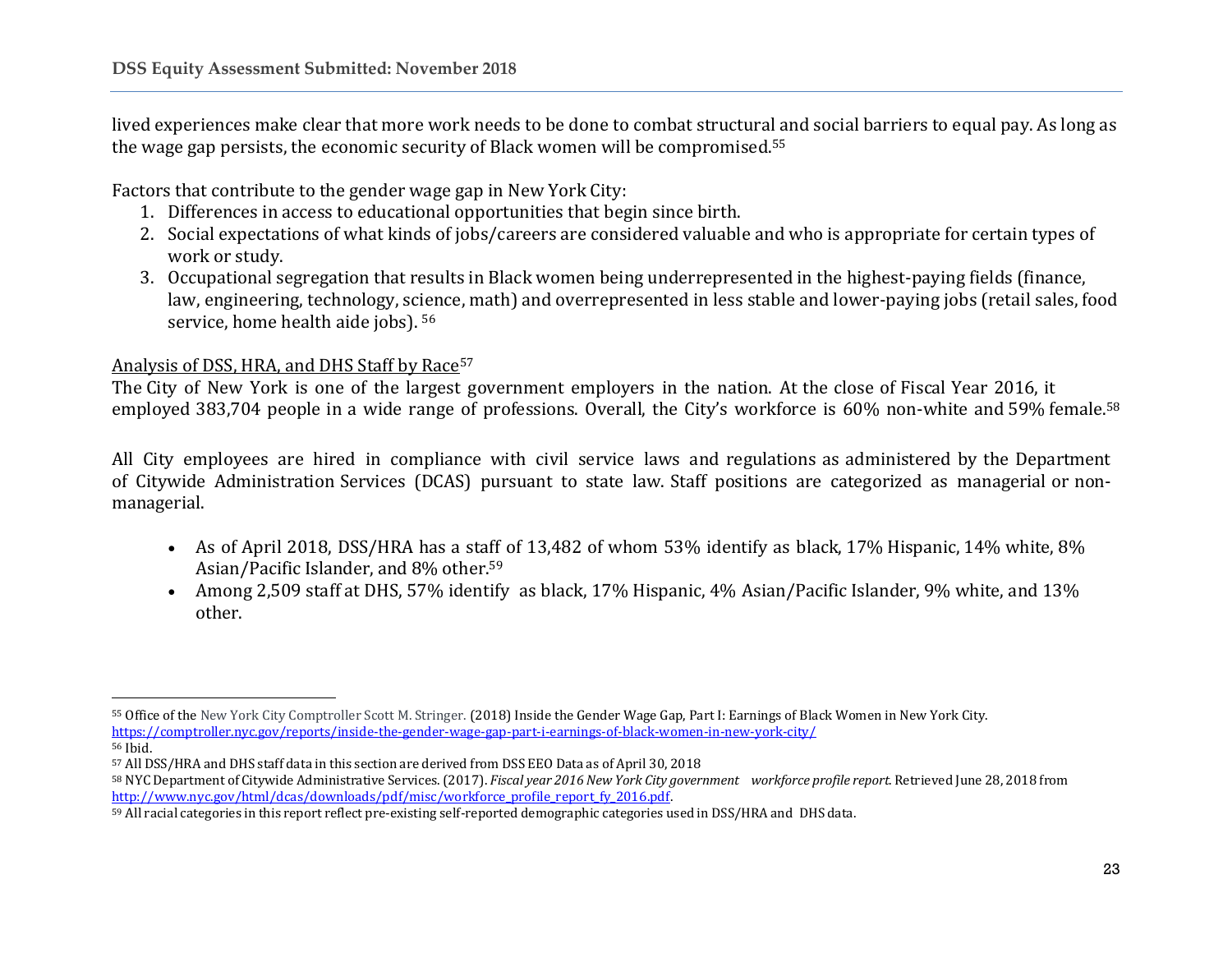

### Analysis of DSS/HRA Management by Race<sup>60</sup>

Non-managerial employees make up 93% of the on-board staff in DSS/HRA. At DSS/HRA, the data show that 12,892 staff members are working in non-managerial titles, and 590 are in managerial titles. Among managerial staff, 36% identify as black, 14% Hispanic, 10% Asian/Pacific Islander, 35% white, and 6% other. Among non-managerial staff, 54% identify as black, 17% Hispanic, 8% Asian/Pacific Islander, 13% white, and 8% other.

Managerial positions are further defined with "levels" within titles. Levels are intended to signify increasing responsibility and qualifications of the position. There are 111 total staff members at DSS/HRA who are managerial staff at the level of M4 and above (through M9). These represent the highest levels of management. Out of the 111 staff members, 25% identify as black, 10% Hispanic, 6% Asian/Pacific Islander, 53% white, and 5% other.

 $\overline{\phantom{a}}$ <sup>60</sup> All DSS/HRA and DHS staff data in this section are derived from DSS EEO Data as of April 30, 2018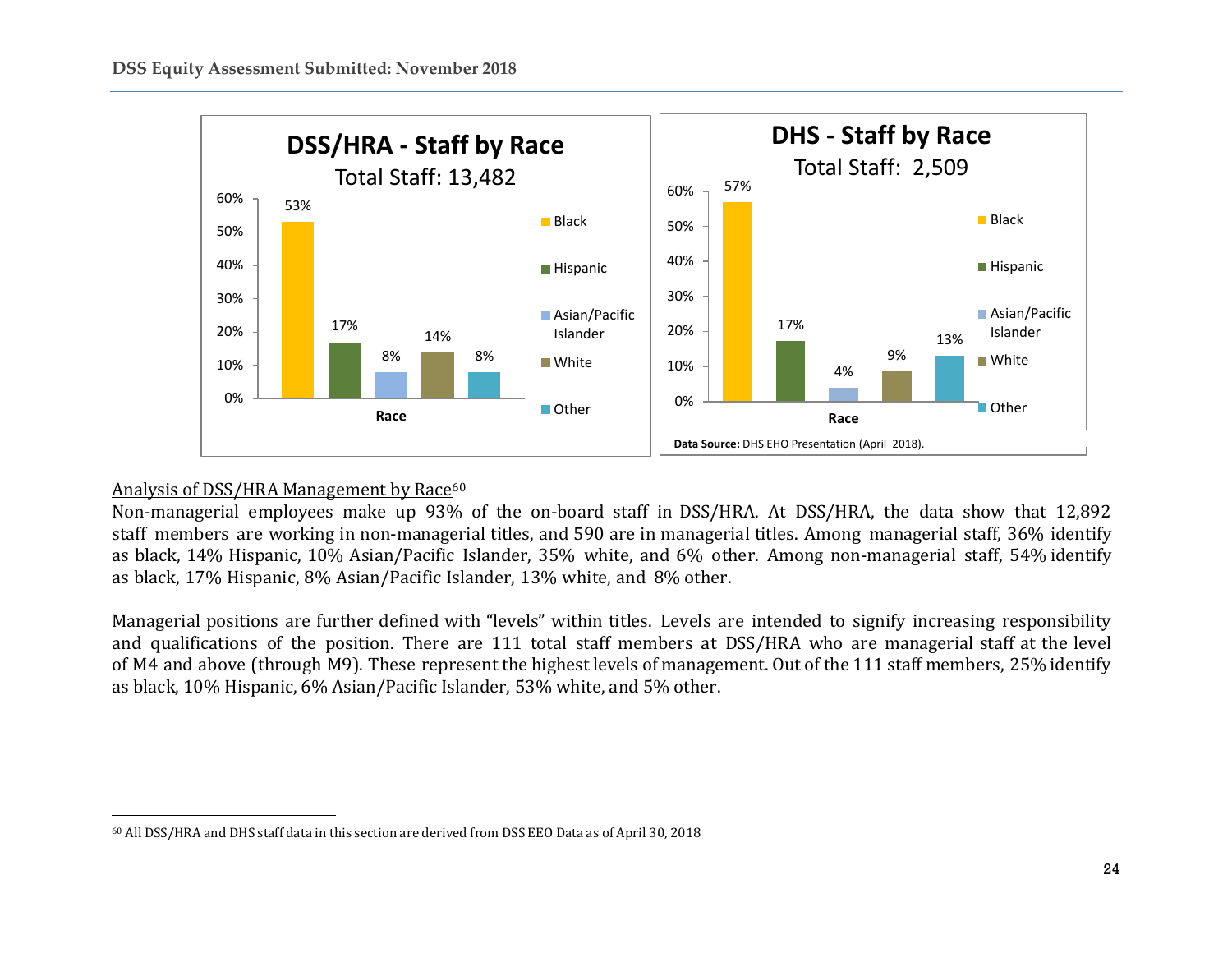

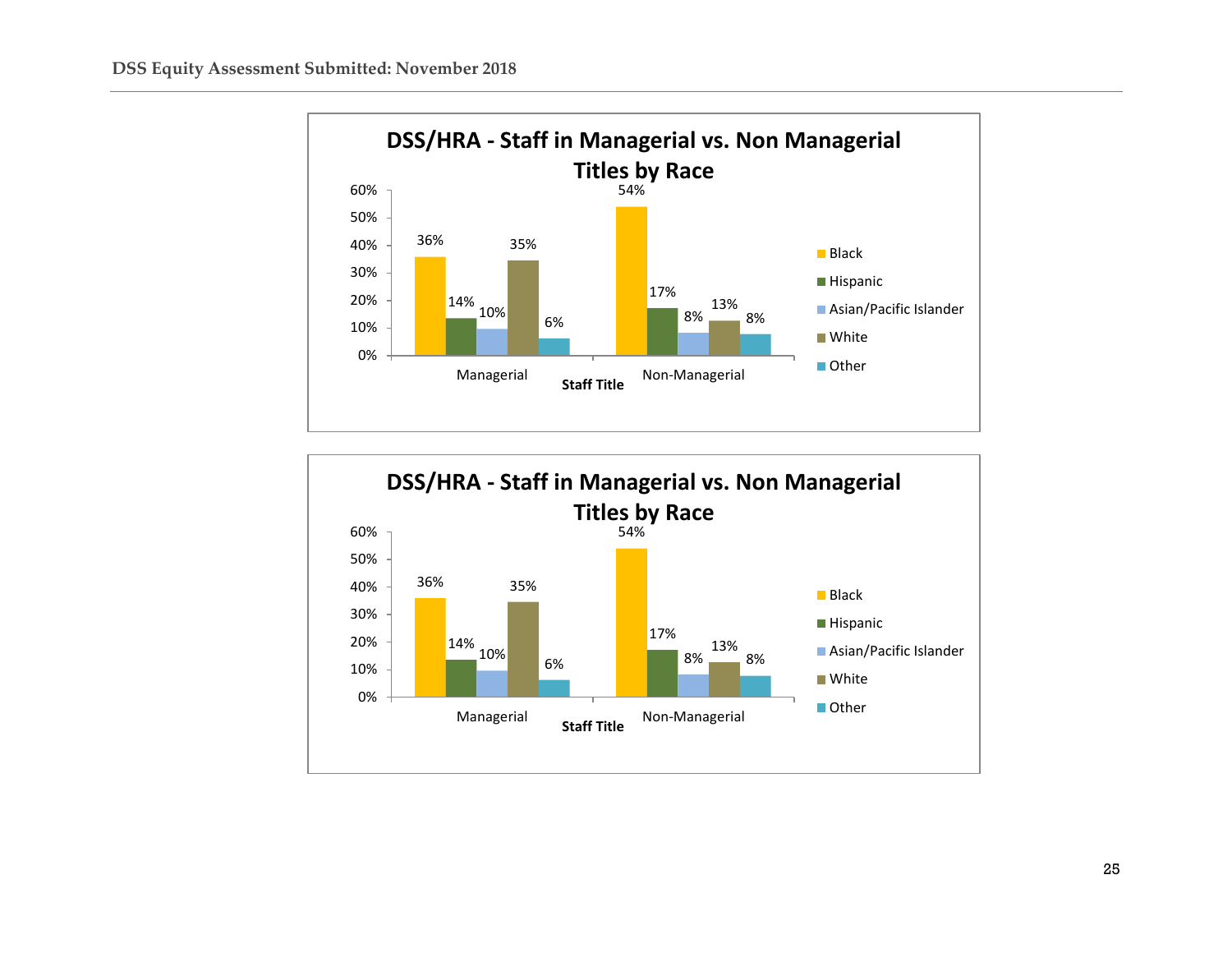### Analysis of DHS Management by Race<sup>61</sup>

Among managerial staff at DHS, 56% identify as black, 14% Hispanic, 5% Asian/Pacific Islander, 22% white, and 4% other. Among non-managerial staff, 57% identify as black, 17% Hispanic, 4% Asian/Pacific Islander, 8% white, and 14% other.

Within managerial titles at DHS, 1.0% of all DHS employees (29 staff members) are in levels of M4 and above. Among these staff, 38% identify as black, 10% Hispanic, 14% Asian/ Pacific Islander, and 38% white.



### Analysis of DSS/HRA Staff Income by Race<sup>62</sup>

l

Approximately 4% of staff members at DSS/HRA earn above \$100,000 per year, approximately 44% earn between \$50,000 and \$100,000 and 52% of staff earn below \$50,000 per year. Broken down by race:

• Among black staff members, 52% earn less than \$50,000 per year, 46% earn between \$50,000 and \$100,000, and less than 2% earn above \$100,000.

<sup>61</sup> All DSS/HRA and DHS staff data in this section are derived from DSS EEO Data as of April 30, 2018

<sup>62</sup> All DSS/HRA and DHS staff data in this section are derived from DSS EEO Data as of April 30, 2018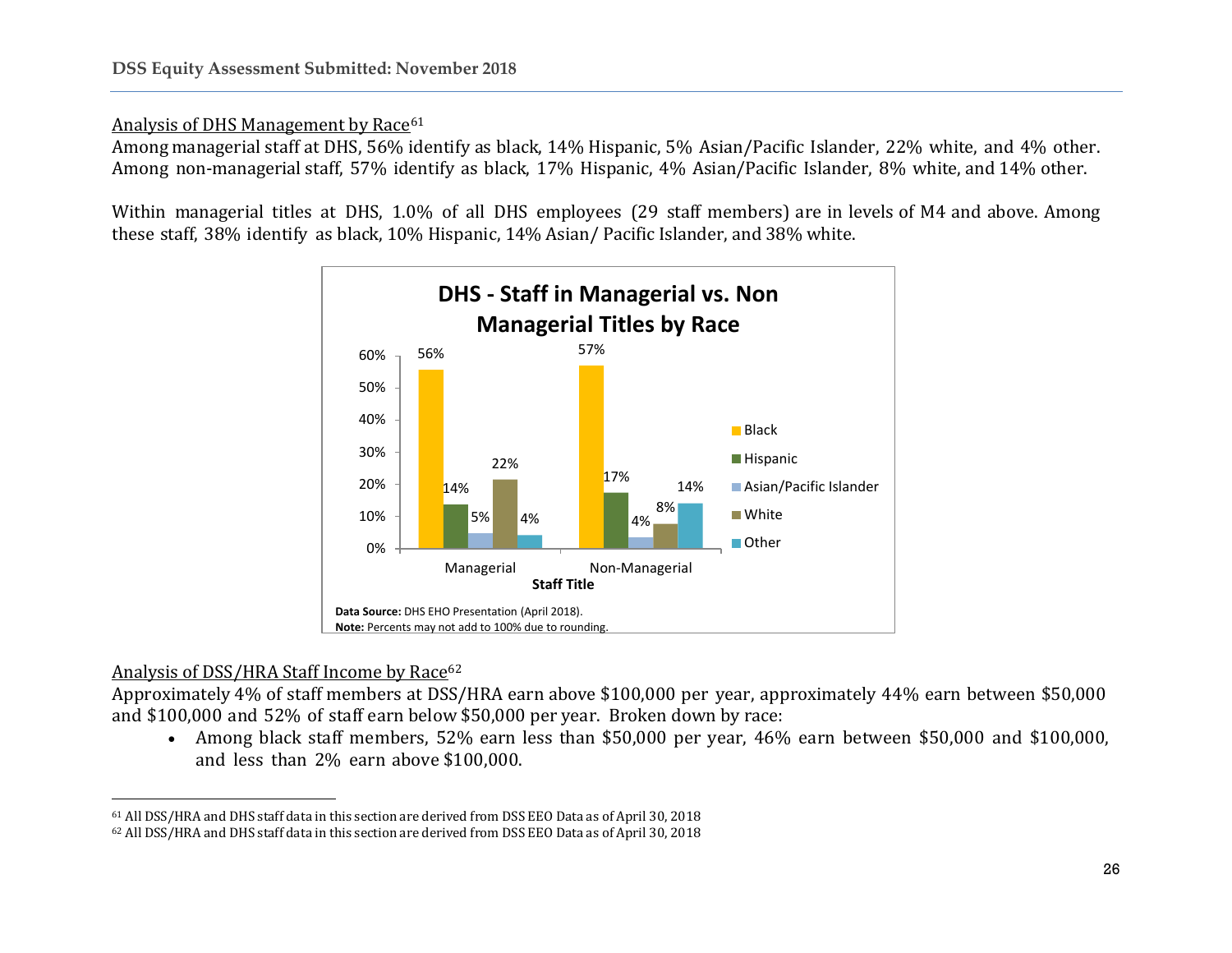- Among Hispanic staff members, 56% earn below \$50,000, 42% earn between \$50,000 and \$100,000, and 2% earn above \$100,000.
- Among Asian/Pacific Islander staff members, 50% earn below \$50,000, 42% earn between \$50,000 and \$100,000, and 9% earn above \$100,000.
- Among white staff members, 38% earn below \$50,000, 49% earn between \$50,000 and \$100,000, and 13% earn above \$100,000.

Within the pool of staff earning above \$100,000, 25% are black, 10% Hispanic, 17% Asian/Pacific Islanders, 41% white, and 6% other. Among those earning less than \$50,000, 54% are black, 18% Hispanic, 8% Asian/Pacific Islanders, 10% white, and 9% other.

### Analysis of DHS Staff Income by Race<sup>63</sup>

Approximately 5% of staff members at DHS earn above \$100,000 per year, 43% earn between \$50,000 and \$100,000 and about 52% of earn below \$50,000 per year. Broken down by race:

- Among black staff members, 54% earn less than \$50,000 per year, 43% earn between \$50,000 and \$100,000, and 3% earn above \$100,000.
- Among Hispanic staff members, 53% earn below \$50,000, 44% earn between \$50,000 and \$100,000, and 4% earn above \$100,000.
- Among Asian/Pacific Islander staff members, 49% earn below \$50,000, 38% earn between \$50,000 and \$100,000, and 12% earn above \$100,000.
- Among white staff members, 23% earn below \$50,000, 57% earn between \$50,000 and \$100,000, and 19% earn above \$100,000.

Among all staff earning above \$100,000, 38% are black, 13% Hispanic, 9% Asian/Pacific Islander, 33% white, and 8% other. Among those earning less than \$50,000, 59% are black, 18% Hispanic, 3% Asian/Pacific Islander, 4% white, and 15% other.

### Analysis of DSS/HRA Staff Income by Gender<sup>64</sup>

l

Out of the total staff at DSS-HRA, there are 9,572 people documented as female in their employee records, and 3,901

<sup>63</sup> All DSS/HRA and DHS staff data in this section are derived from DSS EEO Data as of April 30, 2018

<sup>64</sup> All DSS/HRA and DHS staff data in this section are derived from DSS EEO Data as of April 30, 2018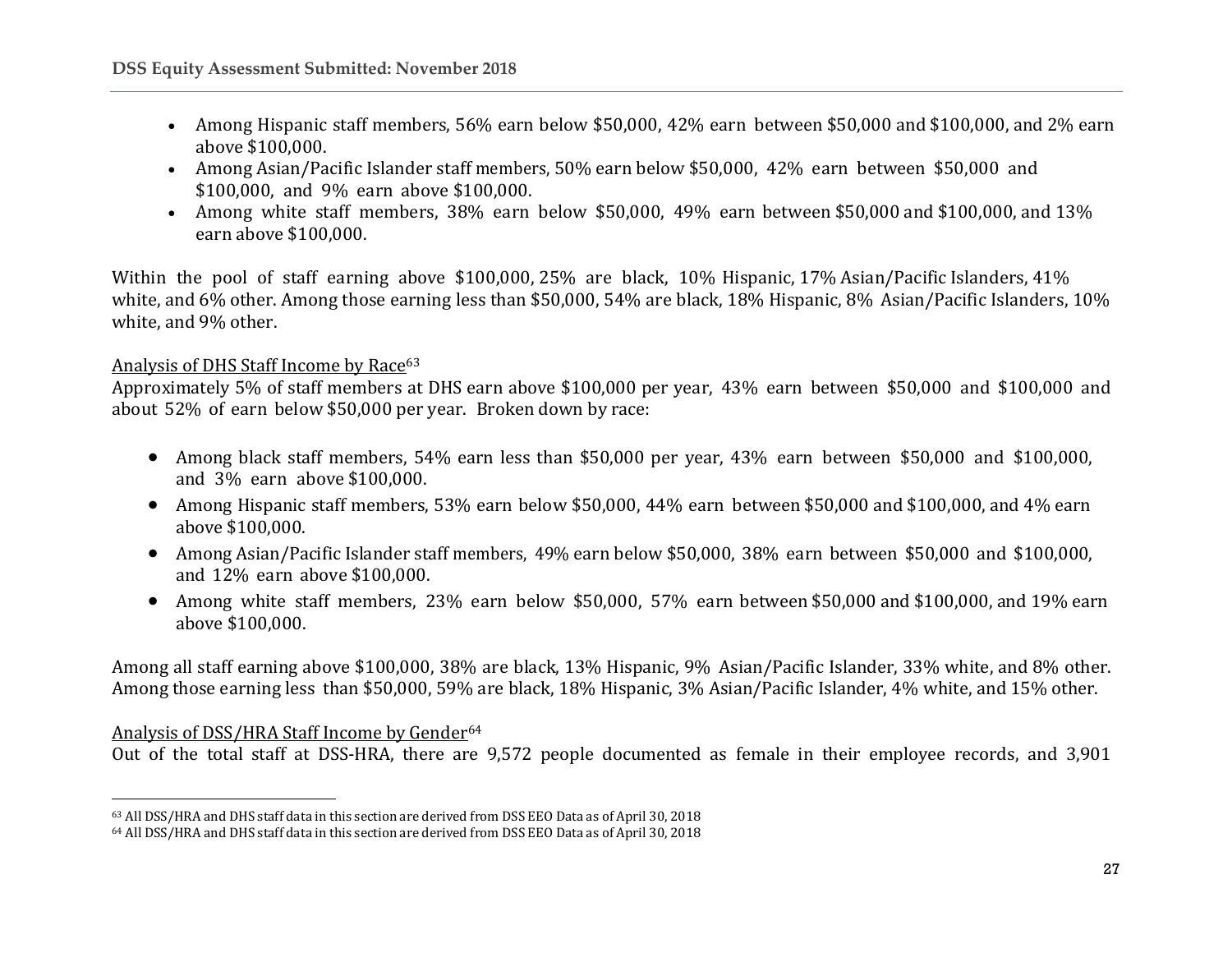

documented as male in their employee records.<sup>65</sup>

- Approximately 55% of all of female staff members at DSS/HRA earn less than \$50,000, and 3% of females at DSS/HRA earn above \$100,000. 42% of females at DSS/HRA earn between \$50,000 and \$100,000.
- Among male staff at DSS/HRA, 44% earn below \$50,000, 8% earn above \$100,000, and 49% earn between \$50,000 and \$100,000.

Among DSS/HRA staff earning more than \$100,000 per year, 47% are female and 53% are male. Among staff earning less than \$50,000, 75% are female and 25% are male.

### Analysis of DHS Staff Income by Gender<sup>66</sup>

 $\overline{\phantom{a}}$ 

Among all DHS staff, there are slightly more males than females: 1,271 males vs. 1,234 females.

<sup>65</sup> This analysis looks solely at binary gender and does not take into account a wide range of gender identities. Non- binary gender data is currently not available. Hereafter, we will refer only to "men"/"males" and "women"/"females."

<sup>66</sup> All DSS/HRA and DHS staff data in this section are derived from DSS EEO Data as of April 30, 2018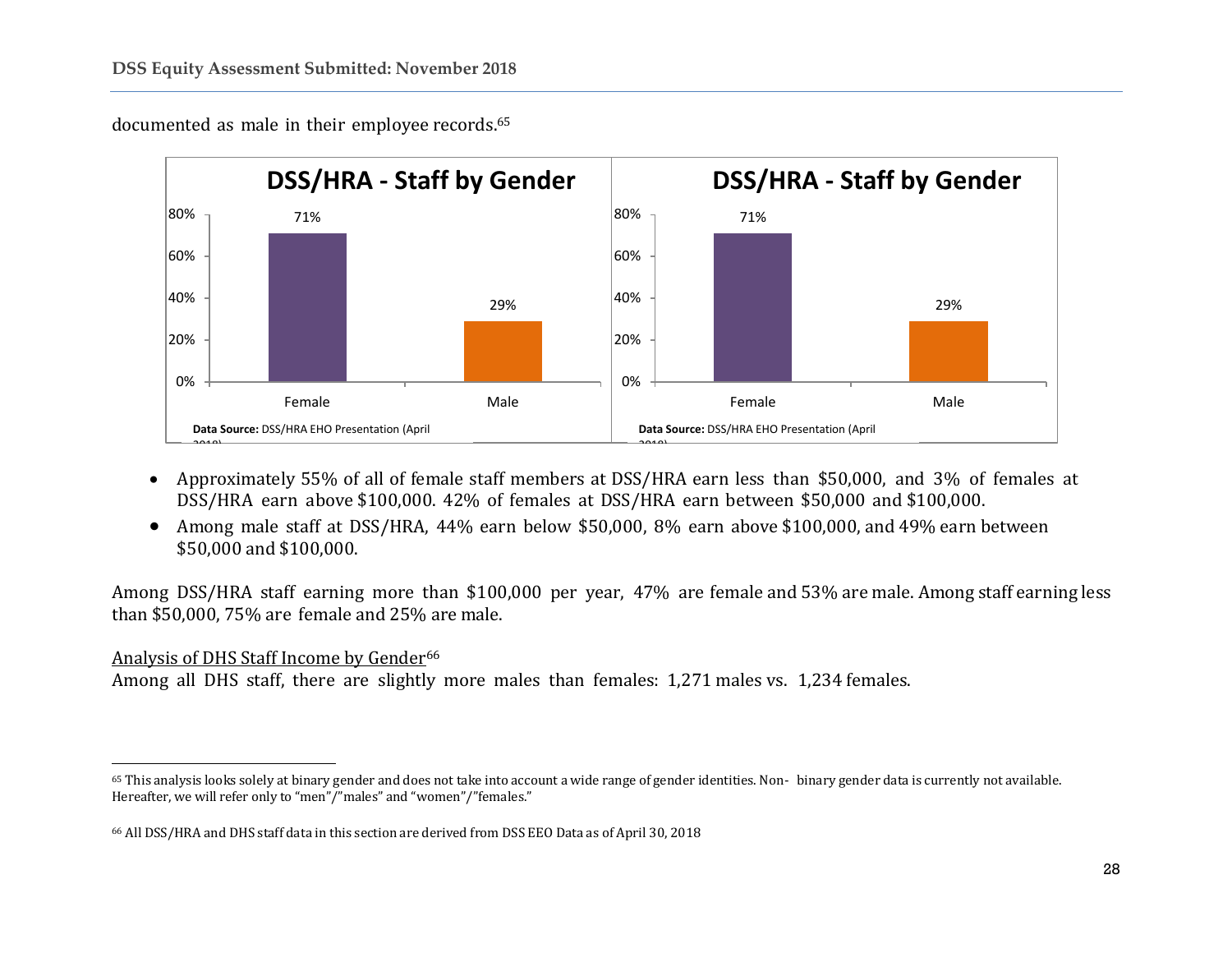

- Approximately 50% of female staff members at DHS earn less than \$50,000 and 5% of females at DHS earn above \$100,000. 45% of females at DHS earn between \$50,000 and \$100,000.
- Out of the male staff at DHS, 54% of males earn below \$50,000, and 5% earn above \$100,000. 41% of males earn between \$50,000 and \$100,000.

Among DHS staff earning more than \$100,000 per year, 46% are females and 54% are males. The distribution among staff earning less than \$50,000 is similar: 48% are females and 52% are males.

### **SERVICES AND PROGRAMS Analysis of HRA Clients by Race and Economic Status**

As an agency administering social services programs, it is likely that HRA caseloads reflect societal disparities in income, poverty, and economic opportunity, while at the same time, our mission commits us to addressing these disparities. This report will present disaggregated data in two of our major means-tested benefit programs, Cash Assistance and Supplemental Nutrition Assistance Program (SNAP).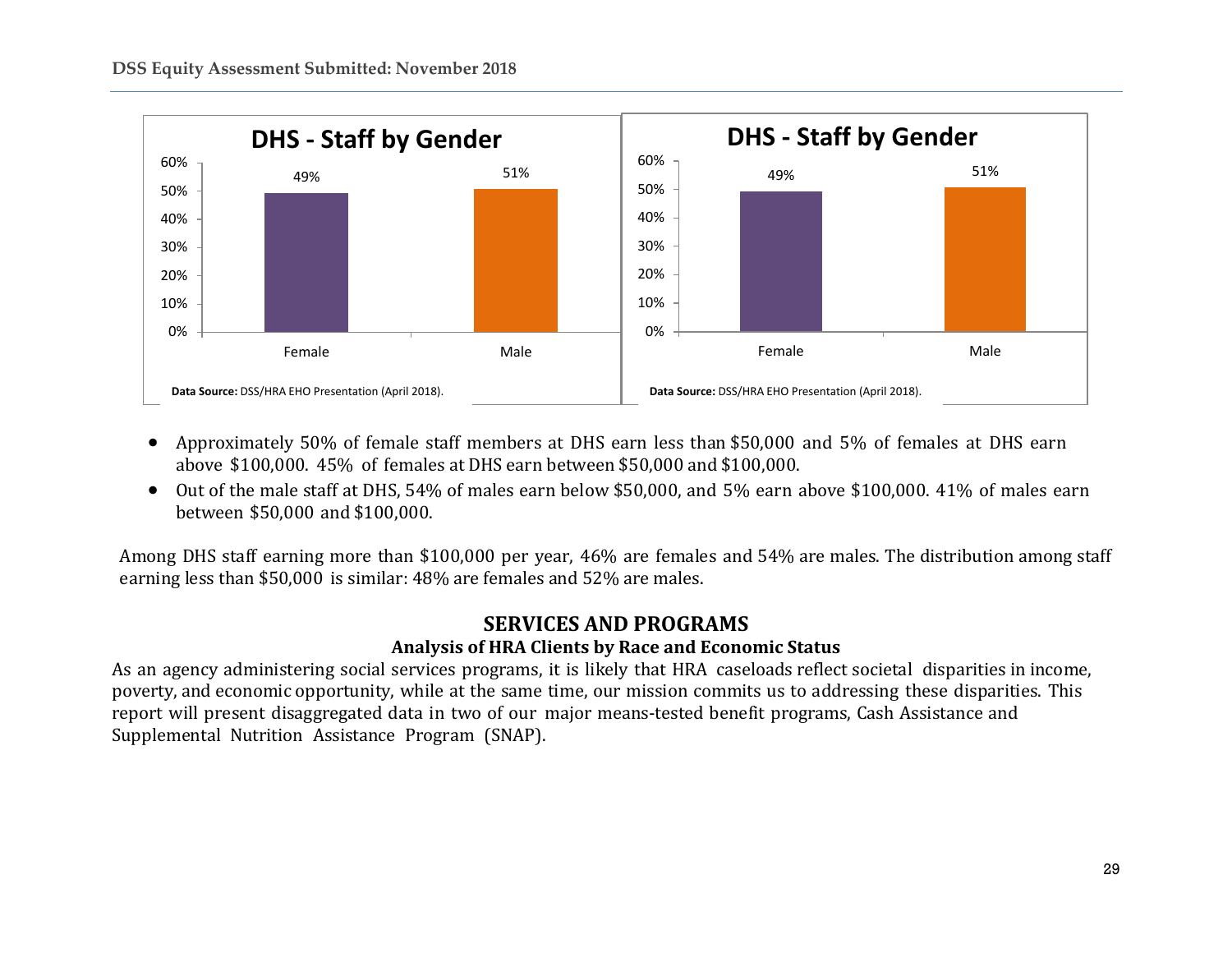Among all New York City residents, 22% identify as black (non-Hispanic), 29% as Hispanic or Latino, 14% Asian, and 32% as white. Among New Yorkers living below the federal poverty level, 22% identify as black, 41% as Hispanic, 14% as Asian, and 20% identify as white.<sup>67</sup>



### **Analysis of Office of Child Support and Services (OCSS)**

Child Support and Services – National Trends

 $\overline{\phantom{a}}$ 

The child support program was created in order to ensure an adequate standard of living for children in single-parent households,<sup>68</sup> and child support receipt has been found to raise households out of poverty<sup>69</sup> and been associated with better

<sup>67</sup> U.S. Census Bureau, American Community Survey 2016 1-year estimate; Public Use Microdata Sample (PUMS) analyzed by NYC DSS Office of Evaluation and Research. The Census Bureau presents race and ethnicity as separate categories, therefore those identifying as Hispanic/Latino may appear in multiple categories.

<sup>68</sup> Baughman, R. A. (2017). The impact of child support on child health. *Review of Economics of the Household, 15*(1): 69-91[. https://doi.org/10.1007/s11150-014-9268-3](https://doi.org/10.1007/s11150-014-9268-3) <sup>69</sup> Meyer, D. R., & Hu, M. C. (1999). A note on the antipoverty effectiveness of child support among mother-only families. *The Journal of Human Resources, 34*(1), 225-234. [https://www.jstor.org/stable/146309?seq=1#page\\_scan\\_tab\\_contents](https://www.jstor.org/stable/146309?seq=1#page_scan_tab_contents)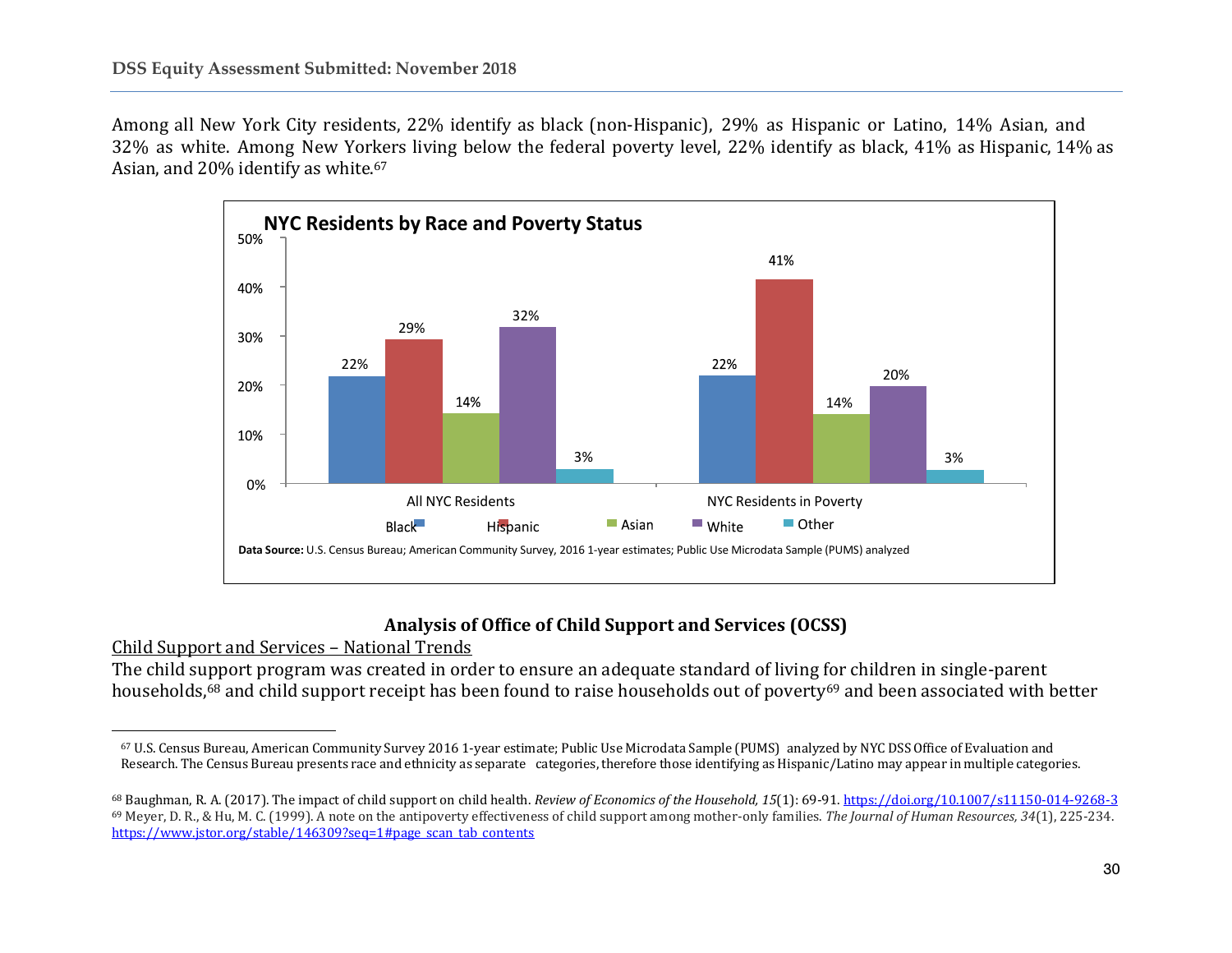$\overline{\phantom{a}}$ 

child health and cognitive and academic performance outcomes.<sup>70</sup> <sup>71</sup> <sup>72</sup> However, child support is often not paid in full; in 2015, only 69% of custodial parents who were supposed to receive payments received any, and only 44% received full payments.<sup>73</sup> The primary reason for lack of child support payment is low income or assets of the non-custodial parent.<sup>74 75 76 77</sup> <sup>78</sup> In addition to limiting the resources available to children, child support debt can have a substantial impact on non-custodial parents. Sanctions occurring on both the federal and state levels when non-custodial parents do not pay child support include wage garnishment of up to 65%; interception of tax refunds and unemployment compensation; freezing bank accounts, issuing property liens; reporting debt to credit agencies; revocation of passports; suspension of driver's licenses and professional licenses; and (while rare in NYS) incarceration.<sup>79</sup> Such sanctions can limit non-custodial parent's employment opportunities<sup>80</sup> and lead them to seek off-the-books employment, <sup>81</sup> <sup>82</sup> and increase likelihood of having to live with family and friends, in order to save on housing costs.<sup>83</sup> Child support debt also appears to effect non-custodial parents' contact frequency with

<sup>72</sup> Nepomnyaschy, L., Magnuson, K. A., & Berger, L. M. (2012). Child support and young children's development. *Social Service Review*, *86*(1), 3-35. <https://www.journals.uchicago.edu/doi/abs/10.1086/665668>

<sup>70</sup> Knox, V. & Bane, M.J. (1994). *Child support and schooling*. In: Garfinkel, I.; McLanahan, S.; Robins, P. (Eds.). Child support and child well-being. Washington, DC: Urban Institute Press.

<sup>71</sup> Argys, L,M., Peters, H.E.; Brooks-Gunn, J., Smith, J.R. (1998). Impact of child support on cognitive outcomes of young children. *Demography*, *35*(2):159–173. [https://www.jstor.org/stable/3004049?seq=1#page\\_scan\\_tab\\_contents](https://www.jstor.org/stable/3004049?seq=1#page_scan_tab_contents)

<sup>73</sup> Grall, T. (2018). Custodial mothers and fathers and their child support: 2015. Suitland, MD: US Census Bureau. Retrieved from <https://www.census.gov/library/publications/2018/demo/p60-262.html>

<sup>74</sup> U.S. Census Bureau. Families and living arrangements: Child support. Retrieved from:<https://www.census.gov/topics/families/child-support.html>

<sup>75</sup> Waller, M. R., & Plotnick, R. (2001). Effective child support policy for low-income families: Evidence from street level research. *Journal of Policy Analysis and Management*, *20*(1), 89-110[. https://onlinelibrary.wiley.com/doi/abs/10.1002/1520-6688\(200124\)20:1%3C89::AID-PAM1005%3E3.0.CO;2-H](https://onlinelibrary.wiley.com/doi/abs/10.1002/1520-6688(200124)20:1%3C89::AID-PAM1005%3E3.0.CO;2-H)

<sup>76</sup> Office of Child Support Enforcement. (2017). Who owes child support? Washington, D.C.: Department of Health and Human Services, Administration of Children and Families, Office of Child Support Enforcement. Retrieved from: [https://www.acf.hhs.gov/css/ocsedatablog/2017/09/who-owes-the-child-support-debt.](https://www.acf.hhs.gov/css/ocsedatablog/2017/09/who-owes-the-child-support-debt)

<sup>77</sup> The Lewin Group (2006). Enhancing child support enforcement efforts through improved use of information on debtor income. Retrieved from: <https://aspe.hhs.gov/system/files/pdf/74966/report.pdf>

<sup>78</sup> Haney, L. (2018). Incarcerated fatherhood: The entanglements of child support debt and mass imprisonment. *American Journal of Sociology*, *124*(1), 1-48. <https://www.journals.uchicago.edu/doi/abs/10.1086/697580>

<sup>79</sup> Brito, T.L. (2012). Fathers behind bars: rethinking child support policy toward low-income noncustodial fathers and their families. *The Journal of Gender, Race, and Justice, 15*, 617-649.

<sup>80</sup> Taylor, E. (2013). Non-custodial minority fathers maintaining their livelihood. Master's Thesis. St. Catherine University.

[https://sophia.stkate.edu/cgi/viewcontent.cgi?referer=https://www.google.com/&httpsredir=1&article=1267&context=msw\\_papers](https://sophia.stkate.edu/cgi/viewcontent.cgi?referer=https://www.google.com/&httpsredir=1&article=1267&context=msw_papers)

<sup>81</sup> Miller, D, & Mincy, R. (2012). Falling further behind? Child support arrears and fathers' labor force participation. *Social Service Review, 86,* 604-635. <https://www.journals.uchicago.edu/doi/abs/10.1086/668761>

<sup>82</sup> Turner, K. & Waller, M. (2017). Indebted relationships: Child support arrears and nonresident fathers' involvement with children. *Journal of Marriage and Family, 79,* 24-43[. https://onlinelibrary.wiley.com/doi/abs/10.1111/jomf.12361](https://onlinelibrary.wiley.com/doi/abs/10.1111/jomf.12361)

<sup>83</sup> Katzenstein, M. F., & Waller, M. R. (2015). Taxing the poor: Incarceration, poverty governance, and the seizure of family resources. *Perspectives on Politics*, *13*(3), 638- 656. [https://www.cambridge.org/core/journals/perspectives-on-politics/article/taxing-the-poor-incarceration-poverty-governance-and-the-seizure-of-family](https://www.cambridge.org/core/journals/perspectives-on-politics/article/taxing-the-poor-incarceration-poverty-governance-and-the-seizure-of-family-resources/74641000B52C03BF4DFCD2289302D380)[resources/74641000B52C03BF4DFCD2289302D380](https://www.cambridge.org/core/journals/perspectives-on-politics/article/taxing-the-poor-incarceration-poverty-governance-and-the-seizure-of-family-resources/74641000B52C03BF4DFCD2289302D380)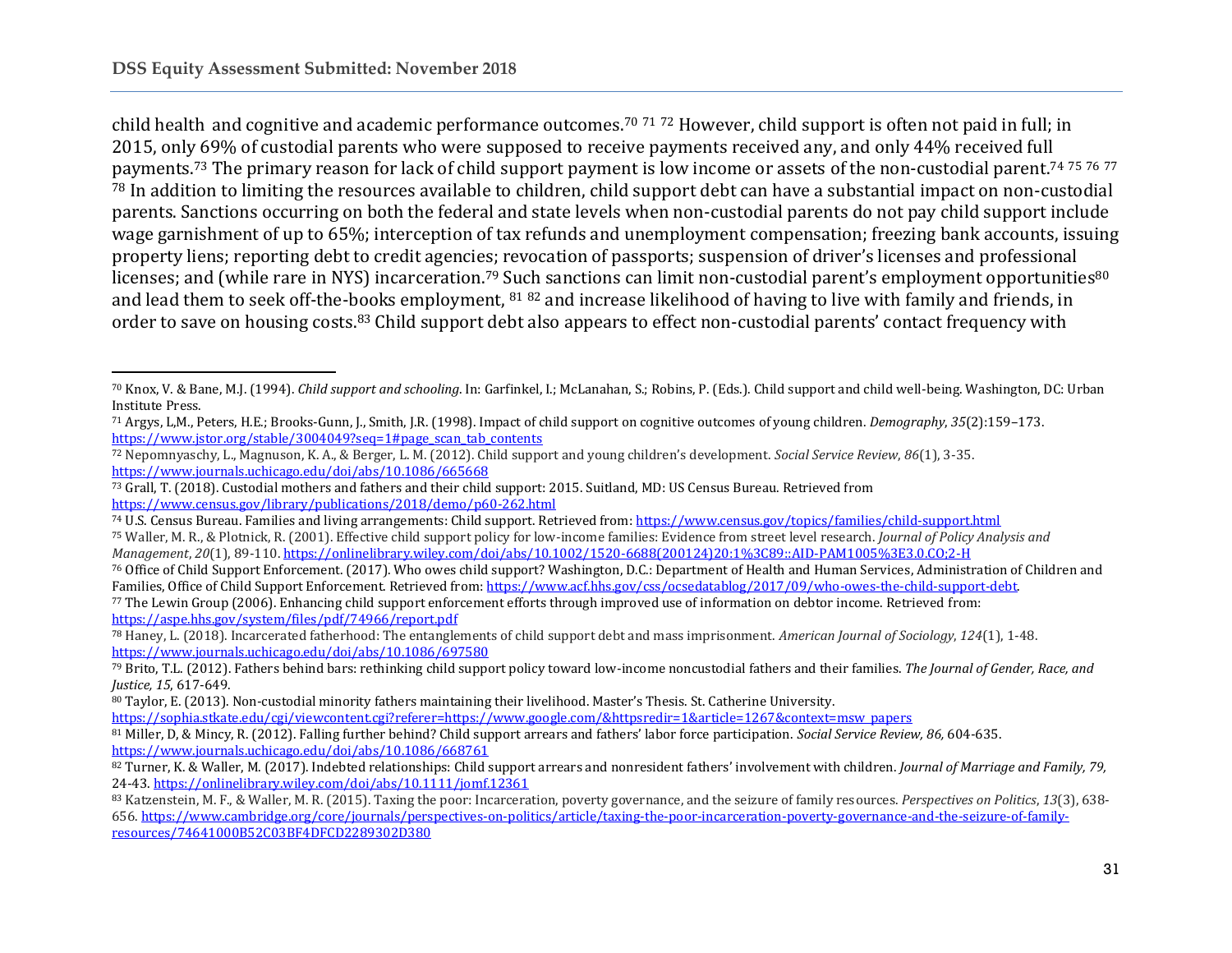children and non-monetary support provision, primarily by negatively impacting relationship quality with the custodial parent. 15

These issues disproportionately affect low-income families of color, who make up a large proportion of states' child support caseloads. <sup>84</sup> Black, Hispanic, and Native American custodial parents are less likely to receive full payments that White parents. Inequities in receipt of child support payment are greatest by income: 70% of custodial parents living in poverty receive no child support whatsoever. Child support debt also unequally impacts low-income non-custodial parents; it has been estimated that 70% of those who owe child support either have no earnings or earn less than \$10,000 per year, and that the average child support debt for low-income men is \$8,000–\$11,000.<sup>85</sup> In addition, the impact of child support nonpayment and debt has disparate impacts by gender. Over 80% of custodial parents in child support cases are women, and the poverty rate for custodial-mother families (41%) is nearly twice that of custodial-father families (23%).<sup>7</sup> Conversely, most noncustodial parents in the child support system, who bear the brunt of enforcement actions, are low-income men.

### Department of Social Services Child Support Case Load

Non-Custodial Parent (NCP) and Custodial Parent (CP)

 $\overline{\phantom{a}}$ 

|                       | No CS Order On Any Cases |      | A CS Order on 1+ Cases |      | Total   |      |
|-----------------------|--------------------------|------|------------------------|------|---------|------|
|                       |                          | $\%$ |                        | $\%$ |         | $\%$ |
| Number of Unique NCPs | 58,422                   | 20%  | 235,120                | 80%  | 293,542 | 100  |
| Number of Unique CPs  | 48,096                   | 17%  | 241,562                | 83%  | 289,658 | 100  |

*Note: CPs/NCPs are counted by unique SSN, or by unique Name/DOB if no SSN is present. John Doe NCPs are counted by unique Case ID.*

| NCP and CP Characteristics                                                      |              |                          |              |             |       |       |  |
|---------------------------------------------------------------------------------|--------------|--------------------------|--------------|-------------|-------|-------|--|
| Table 6. CP and NCP Characteristics: Homeless, Incarcerated, & Veteran Statuses |              |                          |              |             |       |       |  |
|                                                                                 | <b>Cases</b> | <b>Cases With Orders</b> |              |             |       | Total |  |
|                                                                                 | Without      | Actively                 |              |             |       | Cases |  |
| Case Characteristics                                                            | Orders       | Charging                 | Arrears Only | Zero Dollar | Total |       |  |

<sup>84</sup> Solomon-Fears. C. (2016). Child support: An overview of Census Bureau data on recipients. Congressional Research Service. Retrieved from: <https://fas.org/sgp/crs/misc/RS22499.pdf>

<sup>85</sup> Sorenson, E., Sousa, L., & Schaner, S. (2007). *Assessing child support arrears in nine large states and the Nation*. Washington, D.C.: Urban Institute. Retrieved from <https://www.urban.org/sites/default/files/publication/29736/1001242-Assessing-Child-Support-Arrears-in-Nine-Large-States-and-the-Nation.PDF>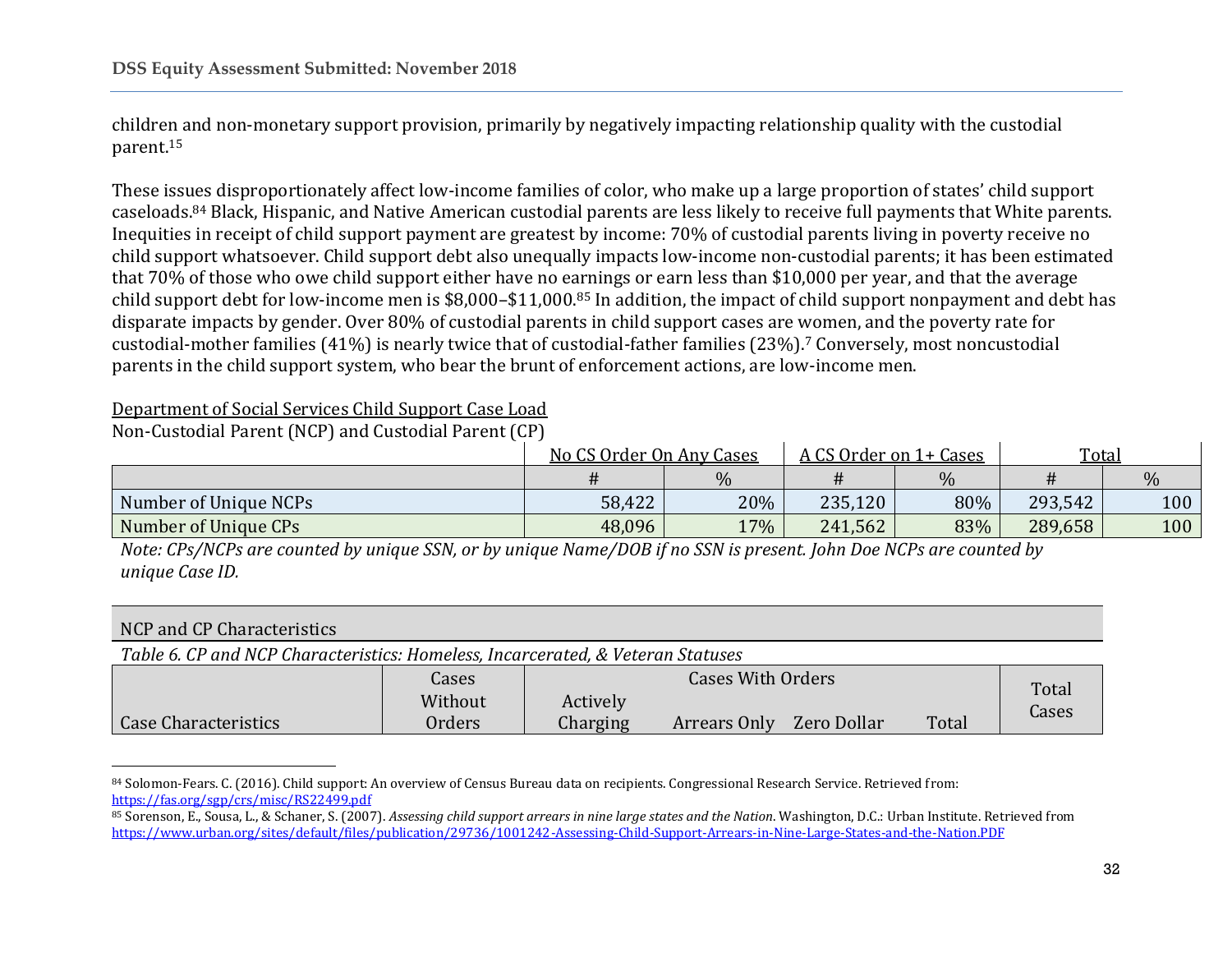### Homeless Status

| CP                         | 6,628 | 5,398                    | 1,517                    | 869 | 7,784 | 14,412 |  |  |  |
|----------------------------|-------|--------------------------|--------------------------|-----|-------|--------|--|--|--|
| <b>NCP</b>                 | 1,069 | 2,038                    | 1,081                    | 551 | 3,670 | 4,739  |  |  |  |
| <b>Incarcerated Status</b> |       |                          |                          |     |       |        |  |  |  |
| CP                         |       | $\overline{\phantom{0}}$ | $\overline{\phantom{a}}$ |     |       |        |  |  |  |
| <b>NCP</b>                 | 1,453 | 150                      | 196                      | 548 | 894   | 2,347  |  |  |  |
| Veteran Status             |       |                          |                          |     |       |        |  |  |  |
| CP                         |       | $\overline{\phantom{0}}$ | -                        |     |       |        |  |  |  |
| <b>NCP</b>                 | 183   | 894                      | 1,056                    | 110 | 2,060 | 2,243  |  |  |  |

*Note: No data is available for CP Incarcerated and Veteran Status. Of the total cases, there are 672 cases where both CP and NCP are homeless; 11 cases where the NCP is homeless and a veteran; 3 cases where the NCP is a veteran and incarcerated; and 41 cases where the NCP was homeless and incarcerated.*

## Non-Custodial Parent Characteristics

*Table 7. NCP English Language Proficiency*

|                              | Cases<br>Without | <b>Cases With Orders</b><br>Actively |              |             |         | Total   |
|------------------------------|------------------|--------------------------------------|--------------|-------------|---------|---------|
| <b>English Proficiency</b>   | Orders           | Charging                             | Arrears Only | Zero Dollar | Total   | Cases   |
| <b>English Language Read</b> | 41,132           | 98,420                               | 41,056       | 13,621      | 153,097 | 194,229 |
| English Language Spoken      | 41,071           | 96,863                               | 40,191       | 13,263      | 150,317 | 191,388 |
| Other Language Read          | 6,494            | 13,887                               | 5,273        | 1,473       | 20,633  | 27,127  |
| Other Language Spoken        | 8,199            | 23,508                               | 9,964        | 2,937       | 36,409  | 44,608  |

*Note: Data is missing for NCP Language Read for 119,775 cases and NCP Language Spoken for 105,135 cases.*

### *Table 8. NCP Ethnicity*

|           | Cases   | <b>Cases With Orders</b> |              |             |        | Total   |
|-----------|---------|--------------------------|--------------|-------------|--------|---------|
|           | Without | Actively                 |              |             |        | Cases   |
| Ethnicity | Orders  | Charging                 | Arrears Only | Zero Dollar | Total  |         |
| Black     | 28,142  | 54,816                   | 24,878       | 8,173       | 87,867 | 116,009 |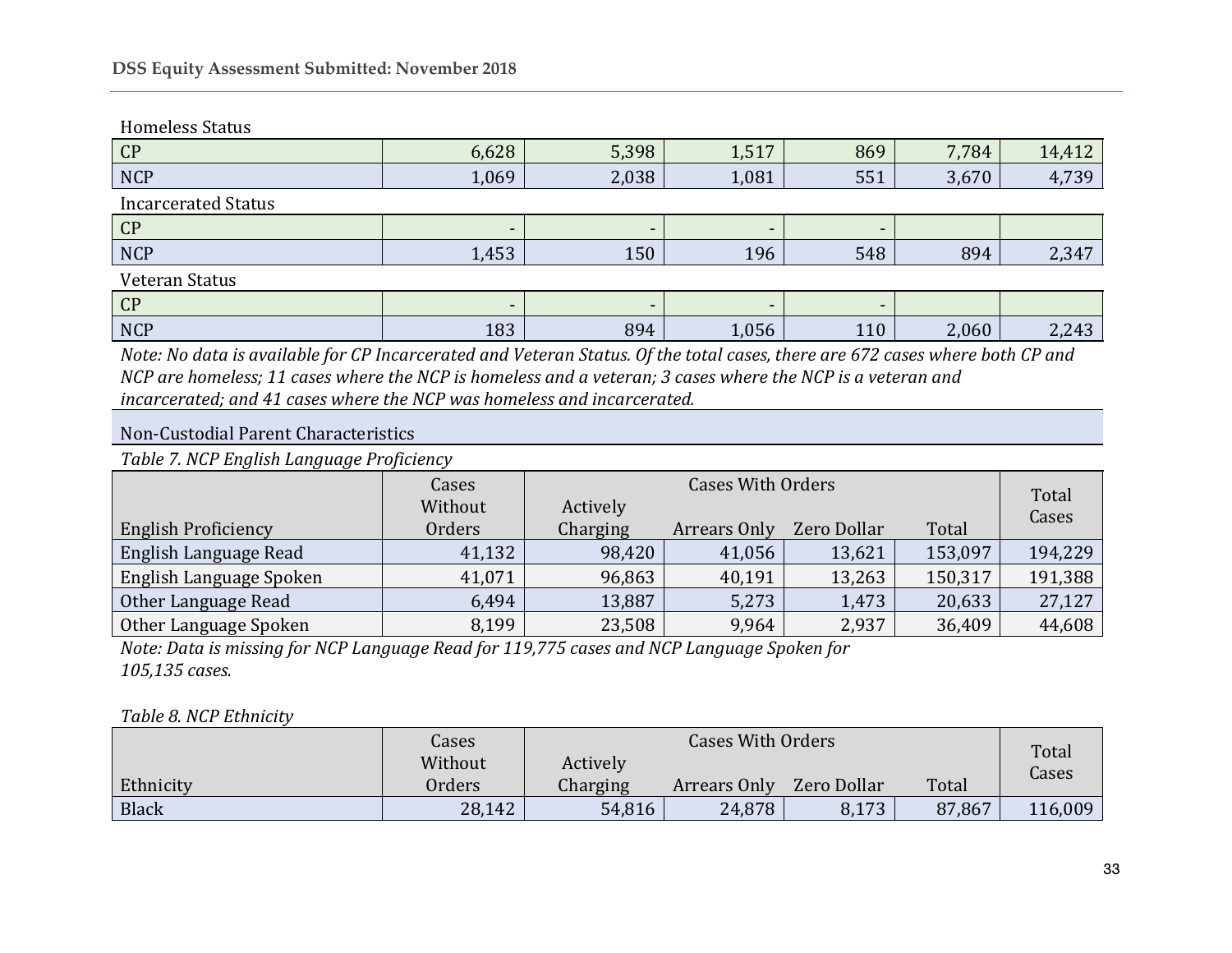| <b>Total</b> | 58,840 | 113,024 | 50,376 | 15,885         | 179,285        | 238,125 |
|--------------|--------|---------|--------|----------------|----------------|---------|
| Other        | 3,663  | 8,448   | 2,950  | 717<br>$\perp$ | 1211<br>14.110 | 15,778  |
| Hispanic     | 27,035 | 49,760  | 22,548 | 6,995          | 79,303         | 106,338 |

*Note: NCP Ethnicity is blank or marked Unknown for 103,006 cases.*

### *Table 9. NCP Age*

|              | Cases   | <b>Cases With Orders</b> |              |             |         | Total   |
|--------------|---------|--------------------------|--------------|-------------|---------|---------|
|              | Without | Actively                 |              |             |         | Cases   |
| Age Range    | Orders  | Charging                 | Arrears Only | Zero Dollar | Total   |         |
| 24 and under | 3,043   | 2,465                    | 363          | 216         | 3,044   | 6,087   |
| $25 - 40$    | 37,192  | 78,393                   | 12,810       | 6,980       | 98,183  | 135,375 |
| $41 - 60$    | 22,540  | 81,152                   | 51,598       | 11,449      | 144,199 | 166,739 |
| 61 and older | 1,104   | 5,366                    | 14,811       | 1,419       | 21,596  | 22,700  |
| <b>Total</b> | 63,879  | 167,376                  | 79,582       | 20,064      | 267,022 | 330,901 |

*Note: NCP Age data (i.e. Date of Birth) is missing for 10,230 cases.*

## Custodial Parent Characteristics

*Table 10. CP English Language Proficiency*

|                              | Cases   |          | Total        |             |         |         |
|------------------------------|---------|----------|--------------|-------------|---------|---------|
|                              | Without | Actively |              |             |         | Cases   |
| <b>English Proficiency</b>   | Orders  | Charging | Arrears Only | Zero Dollar | Total   |         |
| English Language Read/Spoken | 51,250  | 116,808  | 44,626       | 14,133      | 175,567 | 226,817 |
| Other Language Read/Spoken   | 10,257  | 23,640   | 10,612       | 2,877       | 37,129  | 47,386  |

*Note: CP Language is missing for 66,928 cases.*

*Table 11. CP Ethnicity*

|              | Cases   | <b>Cases With Orders</b><br>Actively |              |             |        | Total  |
|--------------|---------|--------------------------------------|--------------|-------------|--------|--------|
|              | Without |                                      |              |             |        | Cases  |
| Ethnicity    | Orders  | Charging                             | Arrears Only | Zero Dollar | Total  |        |
| <b>Black</b> | 20,159  | 26,361                               | 18,610       | 5,061       | 50,032 | 70,191 |
|              |         |                                      |              |             |        |        |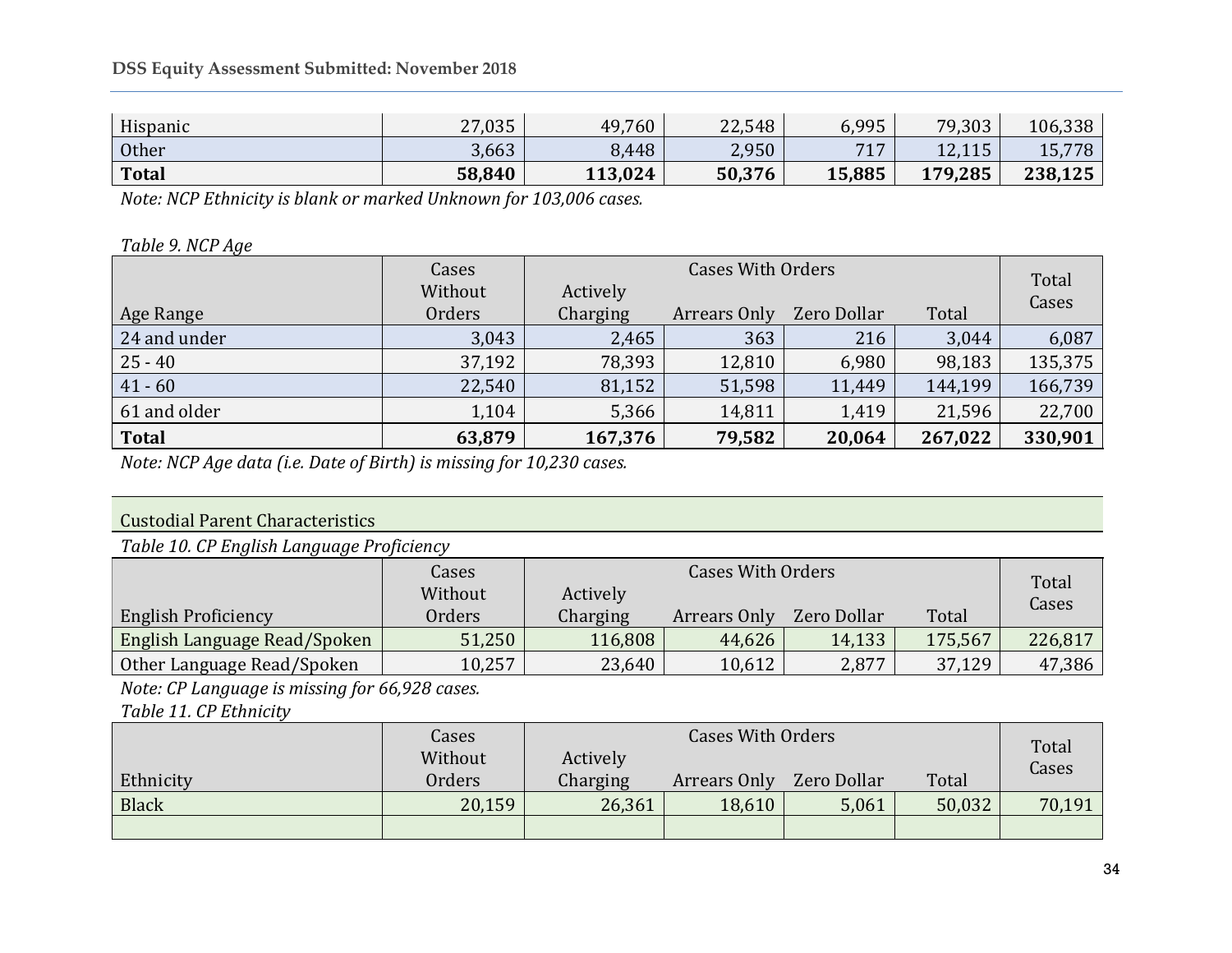### **DSS Equity Assessment Submitted: November 2018**

| Hispanic                   | 20,861 | 27,459 | 17,539 | 4,597  | 49,595  | 70,456  |
|----------------------------|--------|--------|--------|--------|---------|---------|
| White                      | 1,479  | 3,244  | 2,024  | 403    | 5,671   | 7,150   |
| Asian                      | 609    | 1,016  | 213    | 55     | 1,284   | 1,893   |
| American Indian or Alaskan | 83     | 104    | 50     | 12     | 166     | 249     |
| Native Hawaiian or Pacific |        |        |        |        |         |         |
| Islander                   | 41     | 30     | 8      | 3      | 41      | 82      |
| Other                      | 81     | 62     | 15     |        | 78      | 159     |
| <b>Total</b>               | 43,313 | 58,276 | 38,459 | 10,132 | 106,867 | 150,180 |

*Note: CP Ethnicity is blank or marked Unknown for 190,951 cases.*

*Table 12. CP Age*

|              | Cases   | <b>Cases With Orders</b> |              |             |         | Total   |
|--------------|---------|--------------------------|--------------|-------------|---------|---------|
|              | Without | Actively                 |              |             |         | Cases   |
| Age Range    | Orders  | Charging                 | Arrears Only | Zero Dollar | Total   |         |
| 24 and under | 5,526   | 3,787                    | 627          | 283         | 4,697   | 10,223  |
| $25 - 40$    | 43,424  | 93,417                   | 15,563       | 7,972       | 116,952 | 160,376 |
| $41 - 60$    | 18,841  | 67,130                   | 51,113       | 10,332      | 128,575 | 147,416 |
| 61 and older | 1,402   | 2,658                    | 11,463       | 1,294       | 15,415  | 16,817  |
| <b>Total</b> | 69,193  | 166,992                  | 78,766       | 19,881      | 265,639 | 334,832 |

*Note: CP Age data (i.e. Date of Birth) is missing for 6,299 cases.*

### *Table 14. Cases With and Without Orders Benefit Statuses*

|                                        |                  | <b>Benefit Status</b> |        |        |        |  |  |
|----------------------------------------|------------------|-----------------------|--------|--------|--------|--|--|
| a. Family (Children) Benefit Statuses* |                  | Current               | Former | Never  | Total  |  |  |
| <b>Cases Without Orders</b>            | Family CA        |                       |        |        |        |  |  |
|                                        | <b>Status</b>    | 27,695                | 16,850 | 25,535 | 70,080 |  |  |
|                                        | <b>Family FS</b> |                       |        |        |        |  |  |
|                                        | <b>Status</b>    | 43,959                | 16,250 | 9,865  | 70,074 |  |  |
|                                        | <b>Family MA</b> |                       |        |        |        |  |  |
|                                        | <b>Status</b>    | 40,561                | 19,581 | 9,932  | 70,074 |  |  |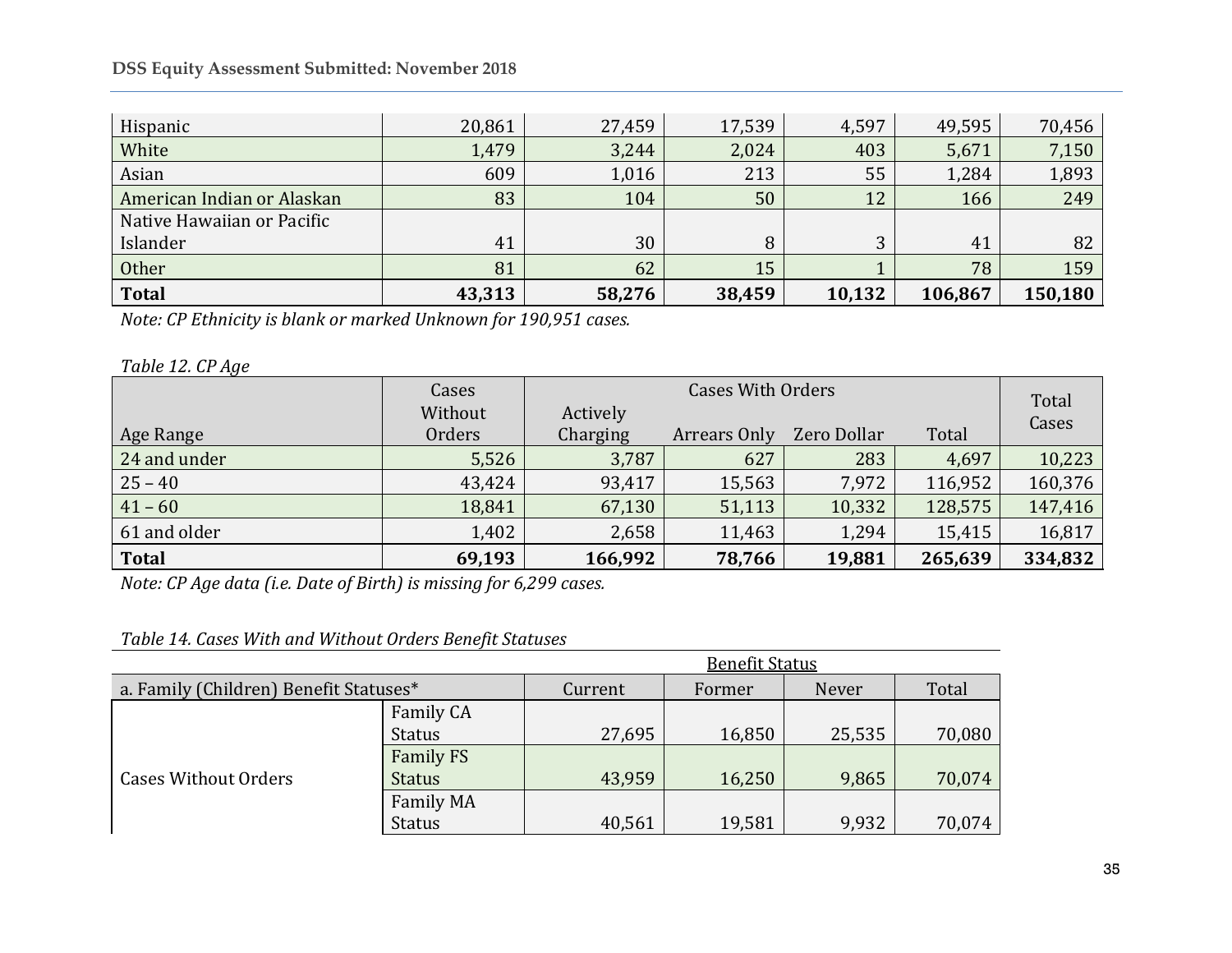|                          | <b>Family SSI</b> |         |         |         |         |
|--------------------------|-------------------|---------|---------|---------|---------|
|                          | <b>Status</b>     | 2,793   | 1,620   | 65,661  | 70,074  |
|                          | Family CA         |         |         |         |         |
|                          | <b>Status</b>     | 31,445  | 110,854 | 128,752 | 271,051 |
|                          | <b>Family FS</b>  |         |         |         |         |
| <b>Cases With Orders</b> | <b>Status</b>     | 81,448  | 98,606  | 89,076  | 269,130 |
|                          | Family MA         |         |         |         |         |
|                          | <b>Status</b>     | 68,592  | 119,083 | 81,455  | 269,130 |
|                          | <b>Family SSI</b> |         |         |         |         |
|                          | <b>Status</b>     | 10,187  | 9,891   | 249,052 | 269,130 |
| Total                    | Family CA         |         |         |         |         |
|                          | <b>Status</b>     | 59,140  | 127,704 | 154,287 | 341,131 |
|                          | <b>Family FS</b>  |         |         |         |         |
|                          | <b>Status</b>     | 125,407 | 114,856 | 98,941  | 339,204 |
|                          | Family MA         |         |         |         |         |
|                          | <b>Status</b>     | 109,153 | 138,664 | 91,387  | 339,204 |
|                          | <b>Family SSI</b> |         |         |         |         |
|                          | <b>Status</b>     | 12,980  | 11,511  | 314,713 | 339,204 |

### **DHS Clients by Race and Gender**

The following section discusses the composition of DHS shelter residents by race/ethnicity and gender. For context, as noted above, 22% of all city residents identify as black, 29% Hispanic or Latino, 32% white, and 14% Asian/Pacific Islander. Among New Yorkers living in poverty, who are most likely to face housing insecurity and homelessness, 22% identify as non-Hispanic black, 20% as non-Hispanic white, 41% as Hispanic, and 14% as Asian.<sup>86</sup>

- Black clients represent approximately 57% of the shelter population, compared to 22% of both the overall New York City population and the population below the federal poverty level.
- Hispanic clients represent approximately 32% of the shelter population—which is more than the proportion of Hispanics in the overall New York City population (29%), but notably less than the proportion of Hispanics among NYC residents below the federal poverty level (41%).

 $\overline{a}$ 

<sup>86</sup> U.S. Census Bureau, American Community Survey 2016 1-year estimate; Public Use Microdata Sample (PUMS)

analyzed by NYC DSS Office of Evaluation and Research. Poverty is defined asincome below the federal poverty threshold.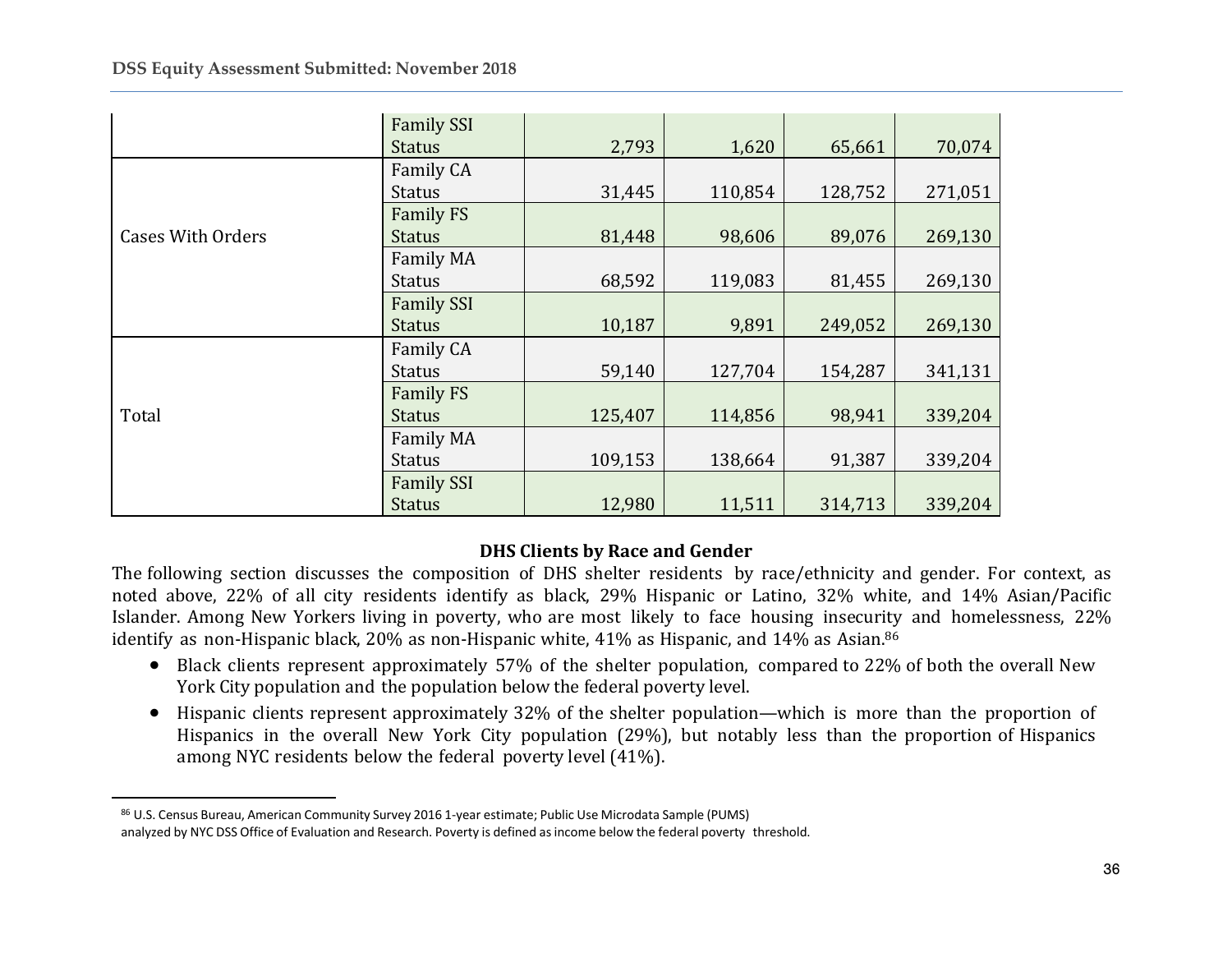l

- White clients represent less than 10% of the shelter population, despite comprising approximately 32% of the overall New York City population and 20% of those below the federal poverty level in NYC.
- Asian/Pacific Islander clients represent less than 1% of the shelter population, compared to approximately 14% of both the overall New York City population and the population below the poverty level.



The representation of adult men and women in DHS shelters varies dramatically based on the type of shelter system. Men make up 72% of the single adults shelter system. Adult women make up 91% of adults in the families with children system and 62% of persons in the adult family system. Therefore, there are almost 3 times more men than women in the single shelter system, while there are far more women in the family shelter systems.<sup>87</sup>

<sup>87</sup> NYC Department of Homeless Services.(2016). *DHS data dashboard: Fiscal year 2016.* Retrieved June 28, 2018 from [https://www1.nyc.gov/assets/dhs/downloads/pdf/dashboard/dhs\\_data\\_dashboard\\_charts\\_FY](https://www1.nyc.gov/assets/dhs/downloads/pdf/dashboard/dhs_data_dashboard_charts_FY-2016-Q2.pdf) -2016-Q2.pdf.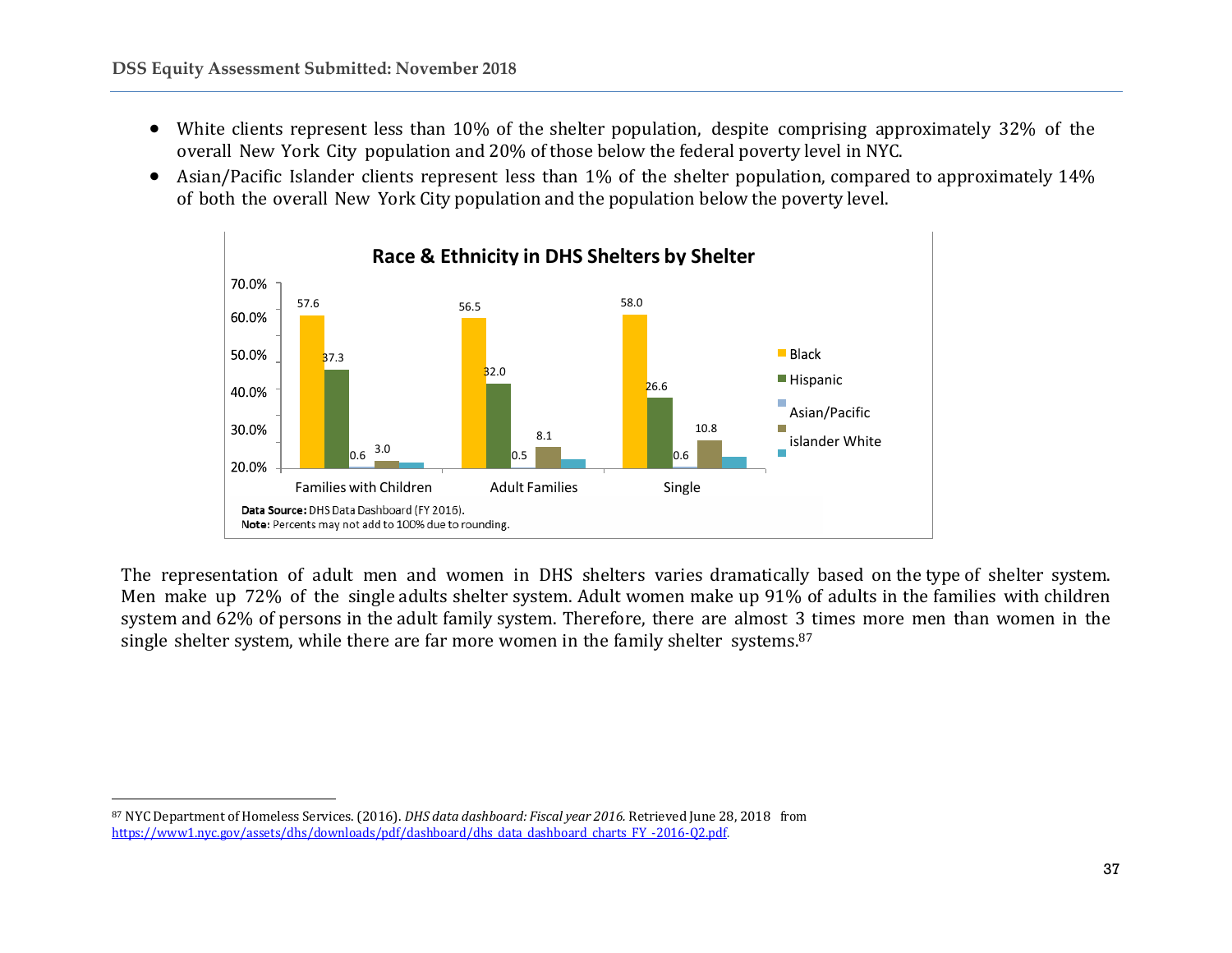

### **Analysis of Serious Incidents and Arrests in DHS Shelter**

It has been estimated that there are between 2 and 3 million unserved warrants in the U.S. at any given time, <sup>88 89</sup> and warrant backlog increases exponentially as unserved warrants accumulate <sup>90</sup> <sup>91</sup> and additional warrants beyond the original charge are issued for failing to appear in court.<sup>9293</sup> The majority of warrants issued are for minor offenses; more than half of open warrants are court-related offenses (mostly commonly failure to appear), as well as parole and probation violations, bail violations, or court-processing violations.<sup>94</sup> <sup>95</sup> Though some warrants expire, many are open indefinitely; in one review of open warrants, only about 30% had been issued in the last year, and 10% had been issued more than 8 years earlier.<sup>96</sup> Having an

 $\overline{\phantom{a}}$ 

<sup>88</sup> Bierie, D. M. (2014). Fugitives in the United States. *Journal of Criminal Justice*, *42*(4), 327-337.

<https://www.sciencedirect.com/science/article/pii/S004723521400049X>

<sup>89</sup> Johnson, R. R., Klahm, C. F., & Maddox, H. G. (2015). An exploratory analysis of time Lapses in serving arrest warrants: A focal concerns and disproportionate contact approach. *Criminal Justice Review*, *40*(4), 470-487[. http://journals.sagepub.com/doi/abs/10.1177/0734016815596043](http://journals.sagepub.com/doi/abs/10.1177/0734016815596043)

<sup>90</sup> Guynes, R., & Wolff, R. (2004). *Un-served arrest warrants: An exploratory study*. Washington, DC: National Institute of Justice.

[http://ilj.org/publications/docs/Unserved\\_Arrest\\_Warrants.pdf](http://ilj.org/publications/docs/Unserved_Arrest_Warrants.pdf)

<sup>91</sup> Johnson, R. R., Klahm, C. F., & Maddox, H. G. (2015). Ibid.

<sup>92</sup> Goldkamp, J. S., & Vilcica, E. R. (2008). *Targeted enforcement and adverse system side effects: The generation of fugitives in Philadelphia. Criminology*, 46, 371–409. <https://onlinelibrary.wiley.com/doi/abs/10.1111/j.1745-9125.2008.00113.x>

<sup>93</sup> Johnson, R. R., Klahm, C. F., & Maddox, H. G. (2015). Ibid

<sup>94</sup> Bierie, D. M. (2014). Ibid.

<sup>95</sup> Guynes, R., & Wolff, R. (2004). Ibid.

<sup>96</sup> Bierie, D. M. (2014). Ibid.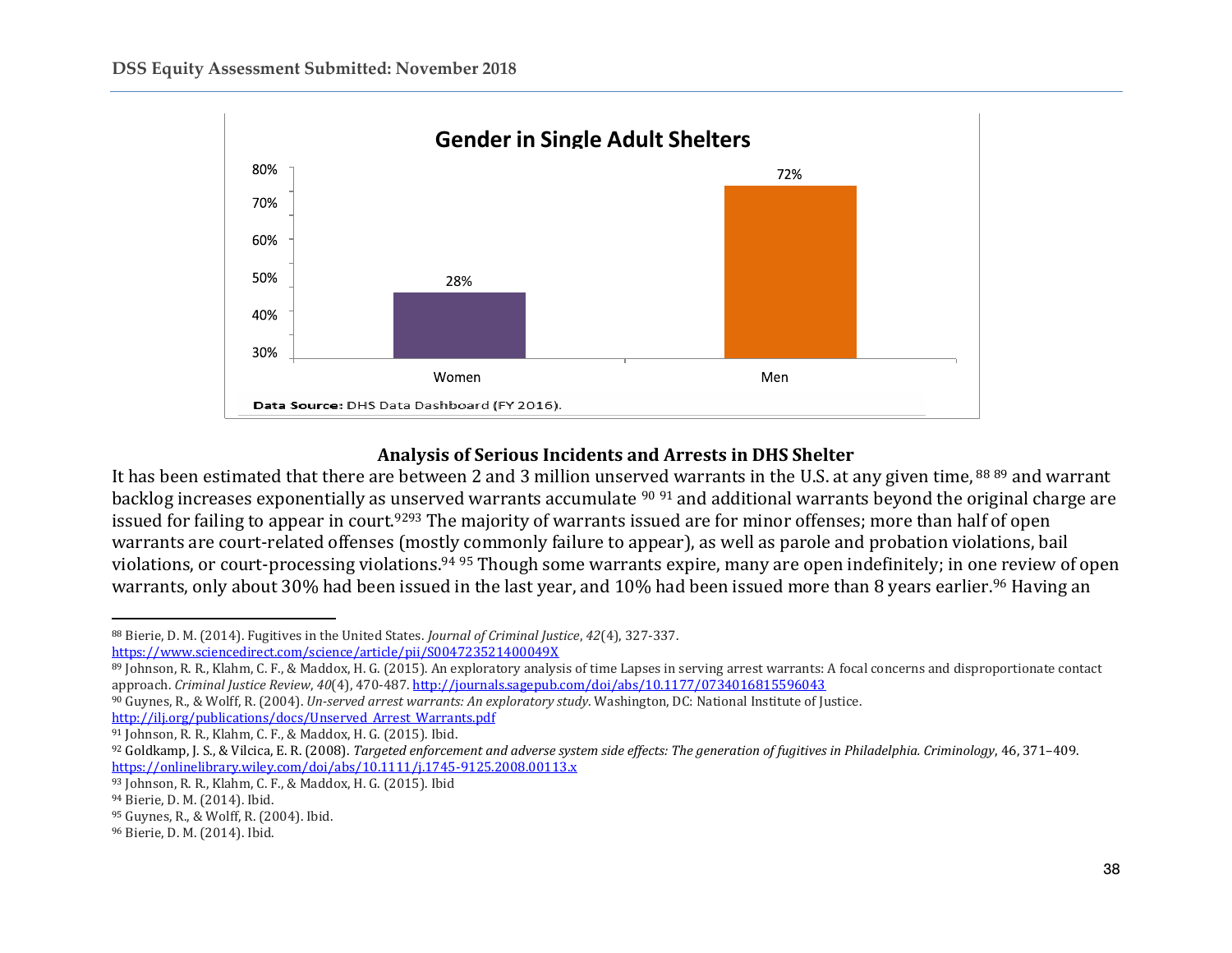open warrant can lead to challenges obtaining employment, housing, and treatment of all types, and if an individual receiving public benefits is found to have an outstanding warrant, they can be denied benefits.<sup>97</sup> In addition, those with open warrants may be more vulnerable to crimes if perpetrators know that they are unlikely to seek protection through police or the courts.<sup>98</sup> In some cases, open warrants are used to justify aggressive police enforcement tactics, such as sweeps of homeless shelters or in low-income neighborhoods.<sup>99</sup> Such sweeps have been reported in homeless shelters in NYC, even though they are against official DHS and NYPD policy.<sup>100</sup> Concerns about sweeps may keep some clients on the streets, to avoid arrest.<sup>101</sup> And while data on the number of outstanding warrants by socio-demographics is limited, those in poverty and Black and Hispanic are overrepresented in the criminal justice system,<sup>102</sup> and the same trends appear to hold true for those with outstanding warrants.<sup>103</sup> There is some data indicating that there are more warrants for minor offenses among minorities than Whites.<sup>104</sup> and that sweeps for warrants in low-income neighborhoods identify more open warrants than in other neighborhoods.<sup>105</sup>

There are some indications that the experience of being homeless forces those living in the public space to break rules and transform public space into their private environment for activities such as sleeping and eating.<sup>106</sup> <sup>107</sup> This rule-breaking can lead to feelings of aversion in the general public,<sup>108</sup> and is often the basis for police and legal actions against those experiencing homelessness.<sup>109</sup>

 $\overline{\phantom{a}}$ 

<sup>103</sup> Sekhon, N. (2018). Ibid.

<sup>105</sup> Sekhon, N. (2018). Ibid.

<sup>97</sup> Goffman, A. (2009). On the run: Wanted men in a Philadelphia ghetto. American Sociological Review, 74(3), 339–357. <http://journals.sagepub.com/doi/abs/10.1177/000312240907400301>

<sup>98</sup> Goffman, A. (2009). Ibid.

<sup>99</sup> Sekhon, N. (2018). Dangerous warrants. *Washington Law Review*, *93*, 967-1017[. http://digital.law.washington.edu/dspace](http://digital.law.washington.edu/dspace-law/bitstream/handle/1773.1/1810/93WLR0967.pdf)[law/bitstream/handle/1773.1/1810/93WLR0967.pdf](http://digital.law.washington.edu/dspace-law/bitstream/handle/1773.1/1810/93WLR0967.pdf)

<sup>100</sup> Gross, C. (July 21 2017). New York 1. Advocates: NYPD conducts warrant sweeps in some homeless shelters. Retrieved October 23, 2018 from <http://www.ny1.com/nyc/all-boroughs/politics/2017/07/20/claims-warrant-sweeps-nyc-homeless-shelters-against-city-policy> <sup>101</sup> Gross, C. (July 21 2017), Ibid.

<sup>102</sup> Kneebone, E. & Reeves, R.V. (Apr. 21, 2016). The intersection of race, place, and multidimensional poverty. Brookings Institute. Retrieved October 24, 2016 from <https://www.brookings.edu/research/the-intersection-of-race-place-and-multidimensional-poverty/>

<sup>104</sup> Ryley. S. (Aug. 4, 2014). *Daily News analysis finds racial disparities in summonses in 'broken windows' policing*, New York Daily News. Retrieved October 23. 2018 from <http://www.nydailynews.com/new-york/summons-broken-windows-racial-disparity-garner-article-1.1890567>

<sup>106</sup> Casey, R., Goudie, R., & Reeve, K. (2008). Homeless women in public spaces: Strategies of resistance. *Housing Studies*, *23*(6), 899-916. <https://www.tandfonline.com/doi/abs/10.1080/02673030802416627>

<sup>107</sup> Sheehan, R. (2010). 'I'm protective of this yard': long-term homeless persons' construction of home place and workplace in a historical public space. *Social & Cultural Geography*, *11*(6), 539-558[. https://www.tandfonline.com/doi/abs/10.1080/14649365.2010.497912](https://www.tandfonline.com/doi/abs/10.1080/14649365.2010.497912)

<sup>108</sup> Bergamaschi, M., & Francesconi, C. (1996). Urban homelessness: The negotiation of public spaces. *Visual Studies*, *11*(2), 35-44. <https://www.tandfonline.com/doi/pdf/10.1080/14725869608583764?needAccess=true>

<sup>109</sup> National Coalition for the Homeless and the National Law Center on Homelessness & Poverty. (2006).Ibid.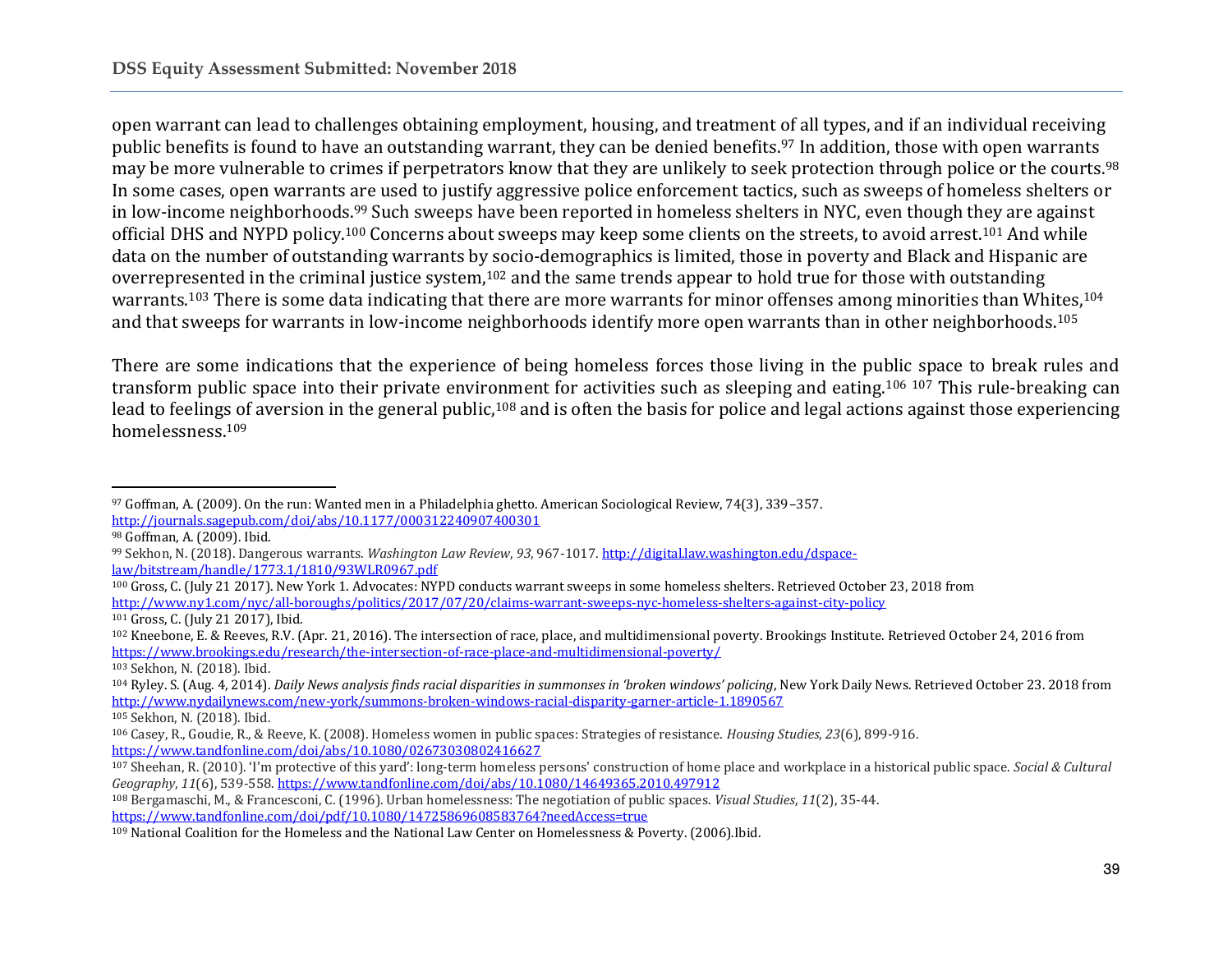Since June 22, 2018, there have been 1,324 reported arrests of DHS clients, both in shelters and elsewhere in the city. This high number of arrests runs counter to DHS' mission of helping clients get back on their feet with dignity. With the creation of the Serious Incident Unit (SIU) in June of 2018, arrests are now reported in real time, highlighting the asymmetric criminal justice response targeting DHS shelter clients involved in low-level, non-violent incidents. An analysis of this data showed that it is estimated between 300-500 of the arrests were connected to an outstanding warrant, often stemming from minor infractions. Arresting clients in the shelter system for these small infractions yields unnecessary trauma for this vulnerable population in addition to the additional burdens that come from criminal justice involvement. To better address responses to such infractions, DHS is focusing on reducing criminalization of its clients by implementing tools and trainings which will decrease arrests for low-level incidents at shelter, as well as launching an initiative to try to systematically clear low-level warrants for shelter clients.

### **METHODOLOGY**

The data presented in this preliminary report was gathered with the support of our internal data teams, including DSS's Office of Evaluation and Research, Office of Human Capital Management, Equal Employment Opportunity Office, and the Office of Planning and Performance Management. Data was then gathered and reviewed for relevance for this assessment by the DSS Equity Design Team, comprised of representatives from DSS, HRA and DHS.

As previously stated, data regarding sexual orientation and non-binary gender, for both clients and staff, is not currently available. Further, qualitative data is not included in this assessment.

# **EQUITY ASSESSMENT FINDINGS**

What disparities are shown through your data analysis? What is the impact on the individuals who experience the disparate outcome(s)? In response to disparities you have identified, which disparate outcomes will your agency be addressing in the Equity Action Plan?

Upon examining DSS, HRA, and DHS's rulemaking, contracting, actions, budget, procedures, services/programs, and employment in combination with national data and research on the topics analyzed, we will be focusing our efforts on the following issue areas:

- o Identifying programs and opportunities to enhance leadership training for women and minority staff members and to diversify Managerial Staff
- o Improving the experience of Non-Custodial Parents with court summons in the Child Support System
- $\circ$  Implementing program opportunities to support clients in the DHS shelter system who are experiencing arrests as a result open warrants.